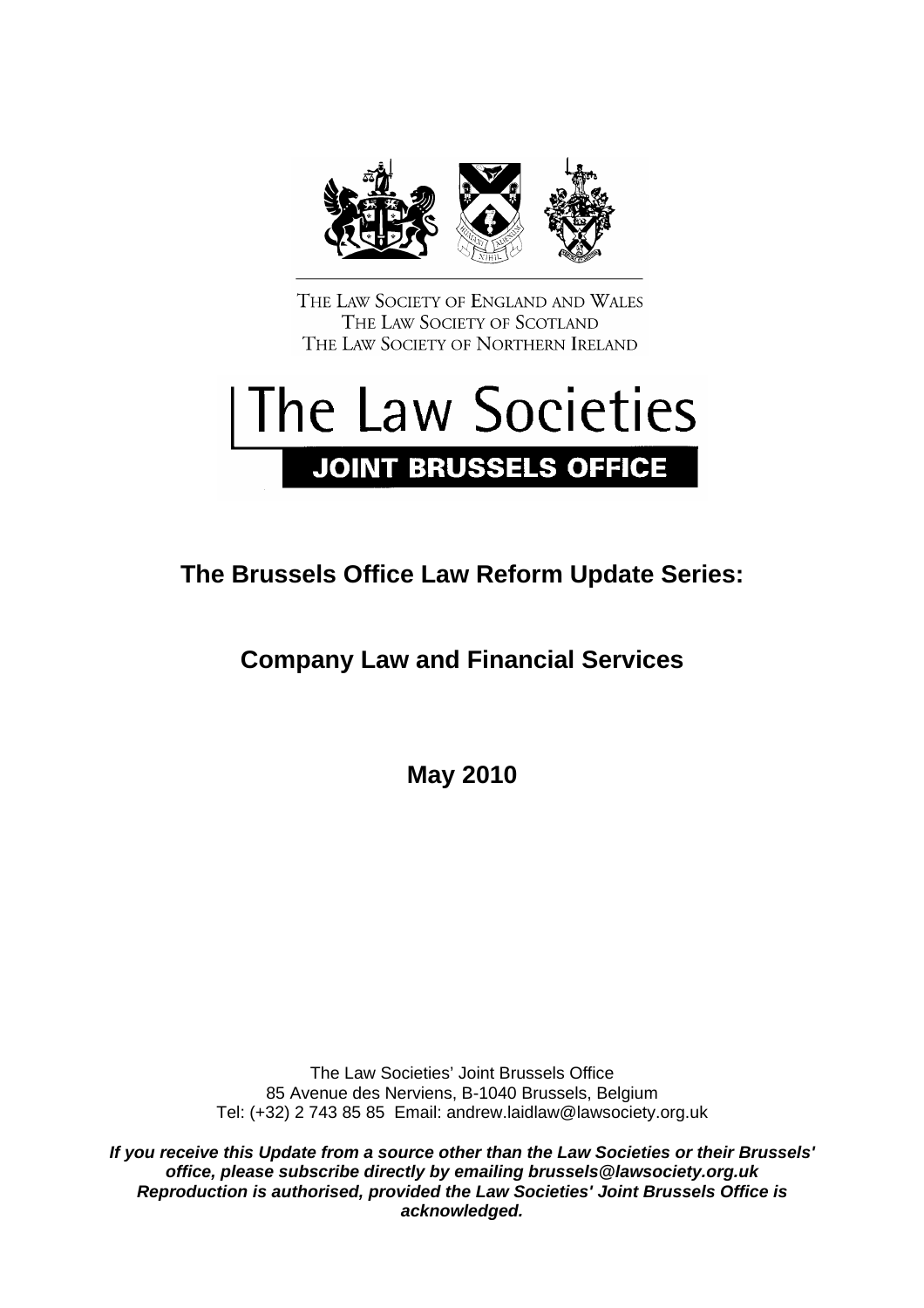#### **Contents**

## Page

| L        |                                                                            |  |
|----------|----------------------------------------------------------------------------|--|
|          |                                                                            |  |
| II.      |                                                                            |  |
| 1.       |                                                                            |  |
| 2.       |                                                                            |  |
| 3.       |                                                                            |  |
| 4.       |                                                                            |  |
| 5.<br>6. |                                                                            |  |
|          |                                                                            |  |
| Ш.       |                                                                            |  |
| 1.       |                                                                            |  |
| 2.       |                                                                            |  |
| IV.      |                                                                            |  |
| 1.       |                                                                            |  |
| 2.       | Revision of the Accounting Directives - 4th and 7th Directives 14          |  |
| 3.       |                                                                            |  |
| 4.<br>5. |                                                                            |  |
| 6.       |                                                                            |  |
| 7.       | Capital Maintenance and alteration - 2nd Company Law Directive 19          |  |
| 8.       |                                                                            |  |
| 9.       |                                                                            |  |
| V.       |                                                                            |  |
| 1.       | European Corporate Governance Forum and corporate governance 20            |  |
| 2.       |                                                                            |  |
|          |                                                                            |  |
| VI.      |                                                                            |  |
| 1.       |                                                                            |  |
| 2.       |                                                                            |  |
| 3.       | <b>Clearing and Settlement.</b>                                            |  |
| 4.       |                                                                            |  |
| 5.       |                                                                            |  |
| 6.<br>7. | European Parliament Special Committee on financial and economic crisis  27 |  |
| VII.     |                                                                            |  |
|          |                                                                            |  |
| 1.       |                                                                            |  |
| 2.<br>3. |                                                                            |  |
| 4.       |                                                                            |  |
| 5.       |                                                                            |  |
| VIII.    |                                                                            |  |
| 1.       |                                                                            |  |
| 2.       |                                                                            |  |
| 3.       |                                                                            |  |
| 4.       |                                                                            |  |
| 5.       |                                                                            |  |
| 6.       |                                                                            |  |
| 7.       | Page 2 of 41                                                               |  |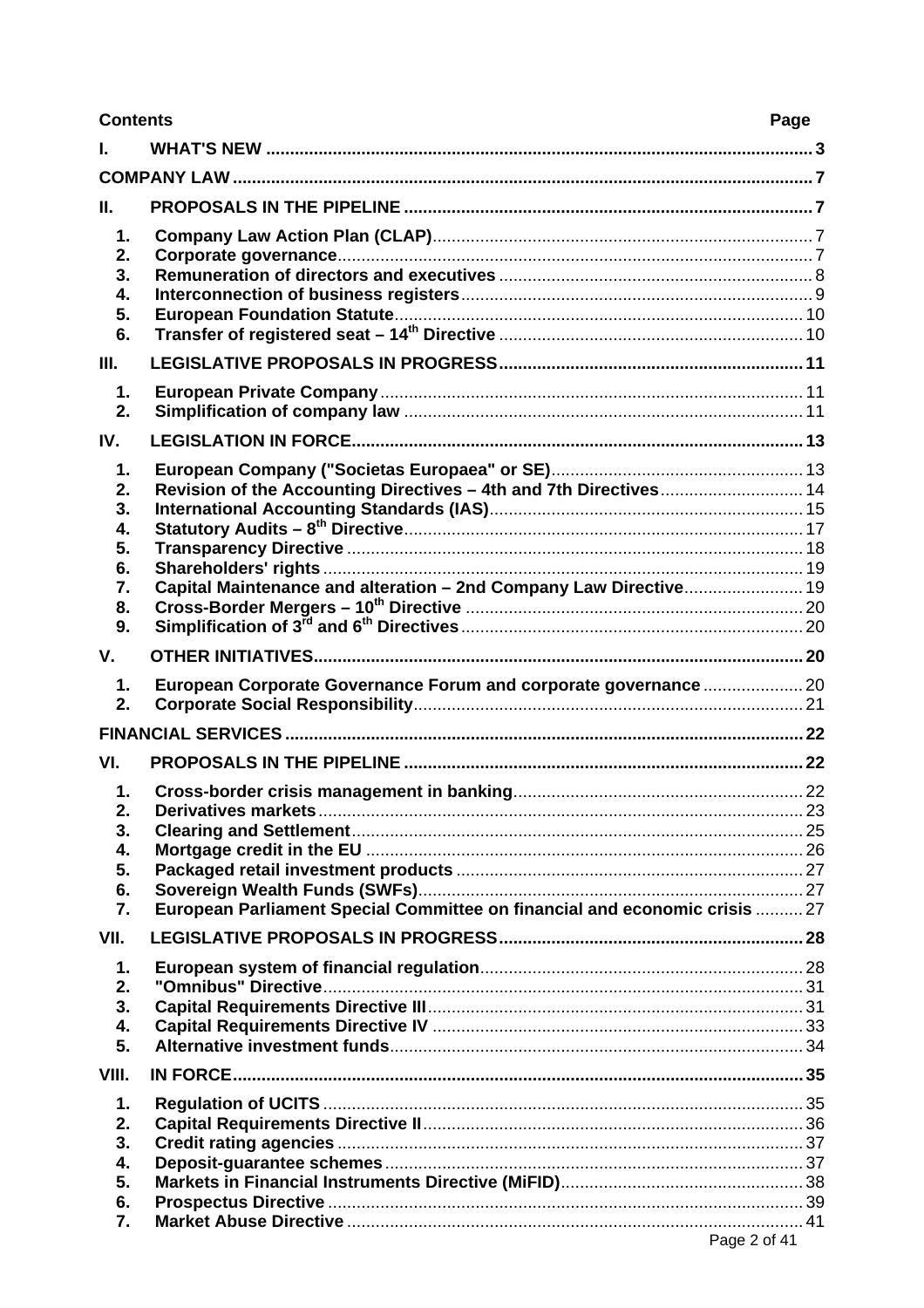#### <span id="page-2-0"></span>**I. WHAT'S NEW**

- *On 10 May Professor Mario Monti presented his report on a new strategy for the single market.[1](#page-2-1) Within the report he underlines the importance of the single market for the European economy and competitiveness. Key recommendations include: greater integration in the retail banking sector; accelerating implementation of the Small Business Act; adoption of the Statute for a European Private Company; creating a structure of financial supervision which does not lead to fragmentation of the single market; and exploring the possibility of E-bonds.*
- *On 10 May the European Parliament's Economic and Monetary Affairs Committee (ECON) voted on the draft reports on the new EU financial supervisory architecture and the proposed Omnibus Directive. The reports go further than the Commission's proposal and confer binding powers on the new supervisory bodies. Negotiations are now expected to begin between MEPs and the Council with the intention for the reports to be voted on in the plenary in June.*
- *The draft report on alternative investment fund managers was voted in ECON on 17 May. The following day Member States agreed a general approach in Council, noting concerns from countries such as the UK on the issue of non-EU funds and fund managers. Parliament and Council will now seek to agree a text for adoption.*
- *The European Parliament adopted a resolution on deontological questions related to companies' management on 18 May. This calls for binding measures on remuneration for directors of banks and credit institutions and for effective implementation of the Shareholders' Rights Directive.*
- *On 13 April the Committee of European Securities Regulators (CESR) launched three consultations which will form the basis of the advice CESR will give to the Commission regarding a review of the Markets in Financial Instruments Directive. It launched further consultations related to credit rating agencies on 17 May.*
- *On 12 April the Commission published a summary of the responses to its consultation on the interconnection of business registers. It found that the majority of respondents were in favour of an improvement of the interconnection of business registers in the EU and, subject to a cost-benefit analysis, would be in favour of legal requirements for the participation of all Member States. An exchange of views was held on the subject in JURI on 29 April.*
- *The International Monetary Fund presented a report to the G-20 meeting on 22 April entitled "a Fair and Substantial Contribution by the Financial Sector". It supports the setting up of two levies on the financial services sector: one on financial institutions and one on financial activities.*
- *On 27 April Commissioner Barnier stated his intent to publish a Green Paper on the role of auditors in autumn 2010. He aims to launch a debate on the governance of auditors and the supervision of audit firms at an EU level. He has also come out in support of a European credit rating agency, which he considers will ensure responsibility and transparency across the EU.*
- *\* Please note that changes made to the text since the last edition are in bold italics.*

<span id="page-2-1"></span><sup>&</sup>lt;sup>1</sup> http://ec.europa.eu/bepa/expertises/visitor-programs/mario\_monti/index\_en.htm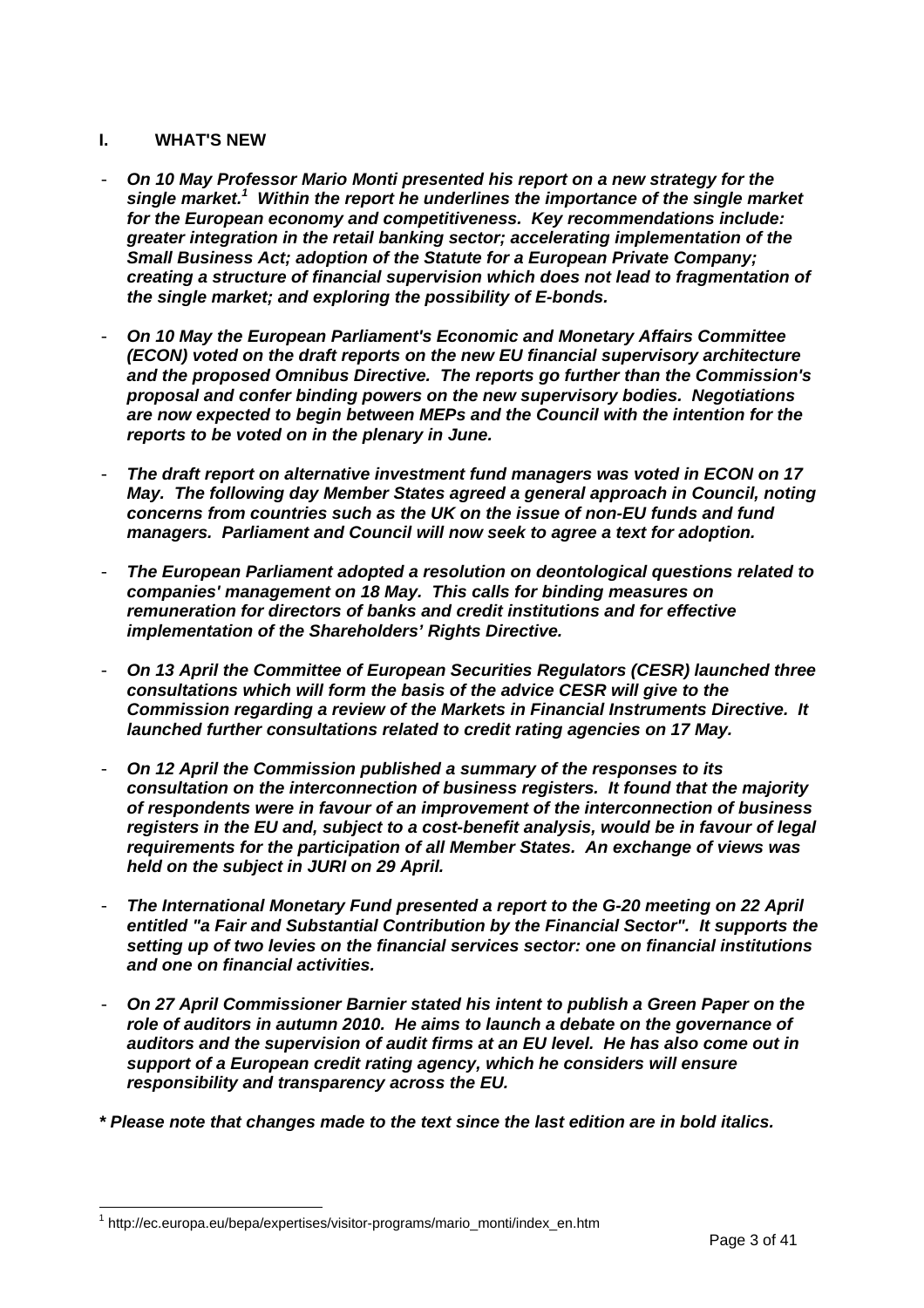|                  | Proposal                                                                            | <b>Summary</b>                                                                                                                      | <b>State of Play/Next Steps</b>                                                                                                                                                                                                                                                                                                                                         | Law Society action & priority                                                                          |  |
|------------------|-------------------------------------------------------------------------------------|-------------------------------------------------------------------------------------------------------------------------------------|-------------------------------------------------------------------------------------------------------------------------------------------------------------------------------------------------------------------------------------------------------------------------------------------------------------------------------------------------------------------------|--------------------------------------------------------------------------------------------------------|--|
|                  |                                                                                     |                                                                                                                                     |                                                                                                                                                                                                                                                                                                                                                                         |                                                                                                        |  |
|                  | <b>Company Law</b>                                                                  |                                                                                                                                     |                                                                                                                                                                                                                                                                                                                                                                         |                                                                                                        |  |
|                  | Company Law Action<br>Plan (CLAP).                                                  | Adopted by Commission in May 2003,<br>revised in 2006, setting out proposals for<br>policy initiatives in the field of company law. | The Commission Work Programme, presented on 31 March 2010, indicates<br>a number of possible measures in the field of company law in the coming<br>years.                                                                                                                                                                                                               | <b>LSEW Company Law Committee</b><br>responded in 2003 and 2006. Lobbied<br>MEPs on future priorities. |  |
| $\overline{2}$ . | Corporate<br>governance.                                                            | Initiatives relating to strengthening corporate<br>governance, particularly in financial sector in<br>light of the economic crisis. | Report on corporate governance codes ("comply or explain") 18 November<br>2009. Parliament vote on 18 May 2010. Commission Communication<br>expected May 2010 with 3-month consultation.                                                                                                                                                                                |                                                                                                        |  |
| 3.               | Remuneration of<br>directors and<br>executives.                                     | Recommendations in 2004 and 2009 on<br>remuneration of directors and of executives<br>in the financial services sector.             | Recommendations published in OJ 15 May 2009. European Council<br>conclusions June and September 2009 as well as G-20 conclusions.<br>ECON draft report considered 26 April 2010.                                                                                                                                                                                        | Brussels Office at Commission conference<br>23 March 2009 - note available.                            |  |
| $\overline{4}$ . | Interconnection of<br>business registers.                                           | Initiative to improve accessibility of<br>information between company registers.                                                    | Green Paper published 4 November 2009. Consultation results 12 April<br>2010. Parliament Committee exchange of views 29 April 2010.                                                                                                                                                                                                                                     | LSEW consultation response endorsed<br>views submitted by UK.                                          |  |
| 5.               | <b>European Foundation</b><br><b>Statute</b>                                        | Possible Forthcoming European Foundation<br>Statute.                                                                                | Commission consultation on feasibility of European Foundation Statute<br>launched 16 February 2009 and summary of responses November 2009.                                                                                                                                                                                                                              |                                                                                                        |  |
| 6.               | Transfer of registered<br>seat                                                      | To facilitate the transfer of a company's<br>registered office between Member States                                                | Parliament resolution on 10 March 2009 calling for Commission proposal.<br>Currently no intention for Commission to make proposal.                                                                                                                                                                                                                                      | LSEW responses to previous<br>consultations on this issue.                                             |  |
| 7.               | European Private<br>Company                                                         | Possible EU statute / legal form for a<br>European Private Company                                                                  | Proposal 25 June 2008. Parliament resolution 10 March 2009. Revised<br>Council text 11 December 2009. Stalled in Council.                                                                                                                                                                                                                                               | LSEW online survey. LSEW responded to<br>consultation. Position paper sent to MEPs.                    |  |
| 8.               | Simplification of<br>company law                                                    | To simplify current EU company law to<br>remove unnecessary administrative burdens                                                  | - Proposal of April 2008 on 1 <sup>st</sup> and 11 <sup>th</sup> Directives. Parliament vote 19<br>November 2008. Council discussion 10 March 2009.<br>- Proposal exempting micro-entities from accounting rules February 2009.<br>Council discussion December 2009. Parliament vote 10 March 2010.<br>- Adoption of codification of 3 <sup>rd</sup> Directive pending. | LSEW responded to 2007 Commission<br>consultation                                                      |  |
| 9.               | European Company                                                                    | A European legal form for public limited<br>liability companies.                                                                    | In force since 2004. Report and consultation published 23 March 2010.<br>Commission conference 26 May 2010.                                                                                                                                                                                                                                                             |                                                                                                        |  |
|                  | 10. Revision of $4^{\text{th}}$ and $7^{\text{th}}$<br><b>Accounting Directives</b> | Work to overhaul current accounting regime<br>in 4 <sup>th</sup> and 7 <sup>th</sup> Directives.                                    | Summary of responses to consultation on revision of Directives October<br>2009. Infringement proceedings 20 November 2009. IFRS for SMEs<br>consultation results 10 May 2010. Recast proposals expected in 2010.                                                                                                                                                        | <b>LSEW Accounting working party</b><br>responded to consultation on revision April<br>2009.           |  |
|                  | 11. International<br><b>Accounting Standards</b>                                    | From 1 January 2005 all EU listed<br>companies required to prepare consolidated<br>accounts according to IAS                        | Consolidating Regulation adopted 21 January 2009. Accounting Regulatory<br>Committee vote 4 March 2010 on IAS 24, IFRIC 14, IFRIC 1 and IFRIC 19.<br>Regulation 244/2010 (OJ L 77/42) and Regulation 243/2010 (OJ L 77/33)<br>published 24 March 2010.                                                                                                                  | Letters sent to Commission on fair value<br>and distribution of profits.                               |  |
|                  | 12. 8 <sup>th</sup> Directive Statutory<br>Audits                                   | To tighten current provisions on statutory<br>audits e.g. ethics and independence.                                                  | Published in Official Journal 9 June 2006 (OJ L 157/87). Commission<br>decision on equivalence 5 February 2010. Commission conference 8<br>February 2010. Consultation results on ISAs 11 March 2010. Green Paper<br>expected in autumn 2010.                                                                                                                           | LSEW lobbying on adoption of 8 <sup>th</sup><br>Directive.                                             |  |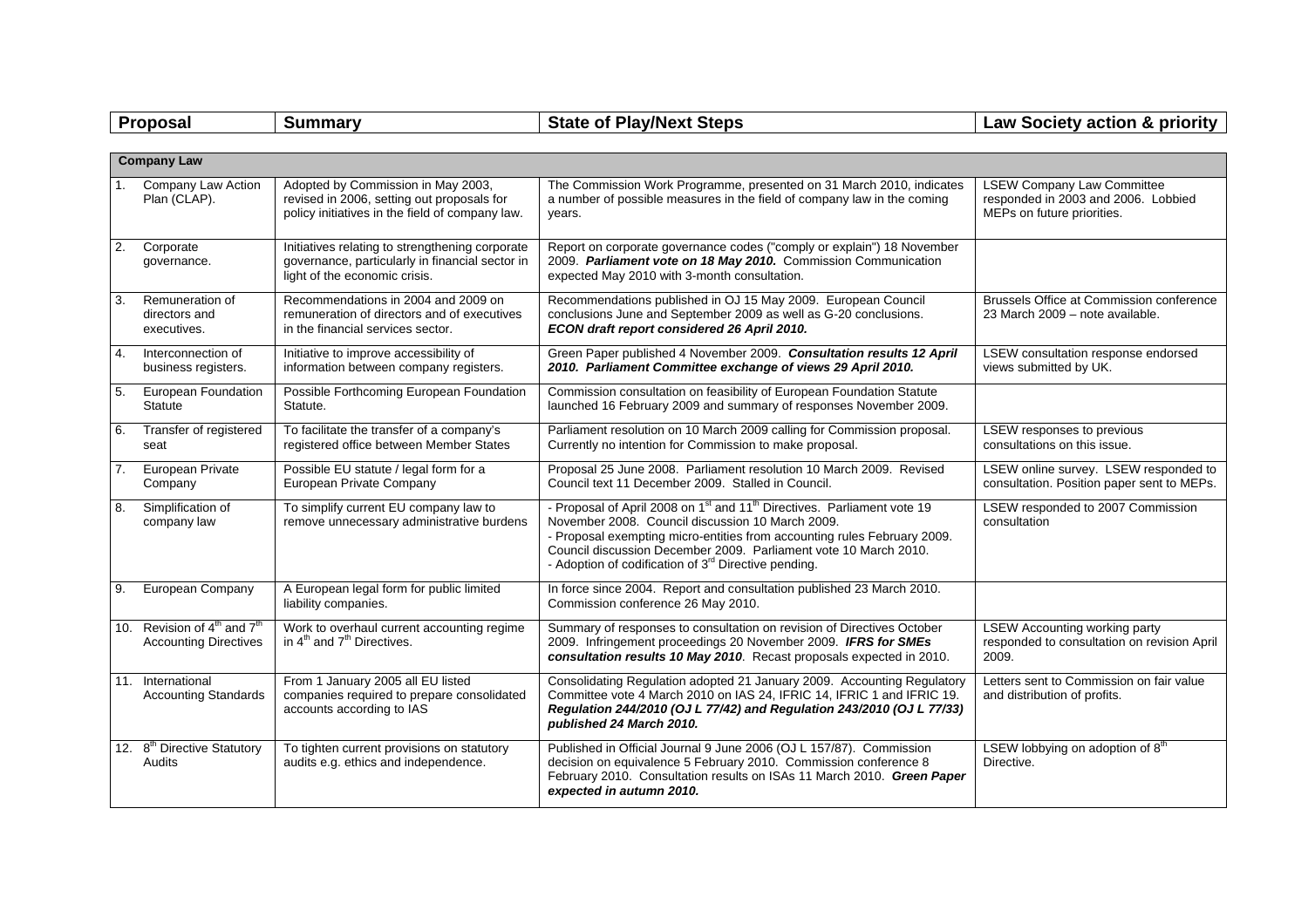|     | Proposal                                                                | <b>Summary</b>                                                                             | <b>State of Play/Next Steps</b>                                                                                                                                                                                                                                                                                             | Law Society action & priority                                                                                  |
|-----|-------------------------------------------------------------------------|--------------------------------------------------------------------------------------------|-----------------------------------------------------------------------------------------------------------------------------------------------------------------------------------------------------------------------------------------------------------------------------------------------------------------------------|----------------------------------------------------------------------------------------------------------------|
|     |                                                                         |                                                                                            |                                                                                                                                                                                                                                                                                                                             |                                                                                                                |
|     | 13. Transparency<br><b>Directive</b>                                    | Harmonisation of information from issuers<br>with securities traded on regulated markets.  | Proposal to amend 23 September 2009 (see Prospectus Directive).<br>External report on application of Directive December 2009. CESR<br>consultation on major shareholding notifications closed 31 March 2010.<br>Commission conference planned 11 June 2010.                                                                 | LSEW response to CESR consultation<br>submitted on 30 March                                                    |
| 14. | Directive on<br>shareholders' rights                                    | Improve the exercise of shareholders' rights<br>and facilitate their exercise cross-border | Directive 2007/36 published in Official Journal on 14 July 2007 (OJ<br>L184/17). Companies (Shareholders' Rights) Regulations 2009 entered<br>into force 3 August 2009. Follow-up Recommendation no longer likely.                                                                                                          | LSEW amendments tabled to legislative<br>proposal. LSEW responded to<br>Recommendation consultation July 2007. |
|     | 15. $2^{nd}$ Directive - Capital<br>maintenance etc.                    | Introduce more flexibility for formation and<br>alteration of companies' capital           | Amending Directive 2006/68 published OJ L 264/32 of 25 September 2006.<br>No action by Commission to overhaul 1 February 2008.                                                                                                                                                                                              | LSEW comments to Commission, MEPs &<br>UK.                                                                     |
|     | 16. 10 <sup>th</sup> Directive, Cross-<br><b>Border Mergers</b>         | Cross-border merging of PLCs and<br>companies with share capital.                          | Published in Official Journal on 25 November 2005 (OJ L310/1).                                                                                                                                                                                                                                                              | LSEW CLC position paper circulated to<br>Commission, UKRep and MEPs.                                           |
|     | 17. Simplification of 3 <sup>rd</sup><br>and 6 <sup>th</sup> Directives | Proposal to remove requirements for expert<br>reports in company mergers and divisions.    | Published in Official Journal on 17 November 2007 (OJ L 300/47).                                                                                                                                                                                                                                                            |                                                                                                                |
|     | 18. European Corporate<br>Governance Forum                              | Expert stakeholders advising Commission<br>on high-level corporate governance policy.      | Statements on empty voting and transparency agreed at last meeting 19<br>February 2010.                                                                                                                                                                                                                                     |                                                                                                                |
|     | 19. Corporate Social<br>Responsibility                                  | EU level action to promote Corporate Social<br>Responsibility                              | Commission Communication published 22 March 2006. Presidency<br>conference 10/11 November 2009.                                                                                                                                                                                                                             |                                                                                                                |
|     | <b>Financial Services</b>                                               |                                                                                            |                                                                                                                                                                                                                                                                                                                             |                                                                                                                |
|     | 20. Cross-border crisis<br>management in<br>banking                     | Forthcoming initiatives to manage cross-<br>border failures of banks within the EU.        | Communication published October 2009. Commission conference 19<br>March 2010. Commission document on innovative financing 6 April 2010.<br>ECON draft report considered 12 April 2010. IMF report 22 April 2010.                                                                                                            |                                                                                                                |
|     | 21. Derivatives Markets                                                 | Communication on ensuring efficient, safe<br>and sound derivatives markets.                | Communications 3 July and 20 October 2009. CESR consultation on OTC<br>transaction reporting closed 14 April 2010. Draft ECON report considered 8<br>March 2010. UK House of Lords report 31 March 2010. IMF report April<br>2010. Commission consultation expected spring 2010. Legislative<br>proposals June / July 2010. |                                                                                                                |
|     | 22. Clearing and<br>Settlement                                          | Commission actions to improve clearing and<br>settlement in the EU                         | Industry Code of Conduct 7 November 2006. Initial consultation April 2009.<br>ECOFIN conclusions 2 December 2009. Consultation on Securities Law<br>expected second quarter 2010.                                                                                                                                           |                                                                                                                |
|     | 23. Mortgage Credit                                                     | Green Paper to investigate case for action to<br>address segmented EU market (2005).       | White paper 18 December 2007. Council conclusions 22 January 2008.<br>Consultation responses published 30 November 2009. Paper on best<br>practices expected second quarter 2010.                                                                                                                                           |                                                                                                                |
|     | 24. Packaged retail<br>investment products                              | Communication on packaged retail<br>investment products                                    | Communication and Impact Assessment published 29 April 2009. Council<br>conclusions 9 June 2009. Commission progress report December 2009.                                                                                                                                                                                  |                                                                                                                |
|     | 25. Sovereign Wealth<br>Funds                                           | Communication on the adoption of a<br>common EU approach on SWFs                           | Communication adopted on 27 February 2008. Council's conclusions 13<br>and 14 March 2008.                                                                                                                                                                                                                                   |                                                                                                                |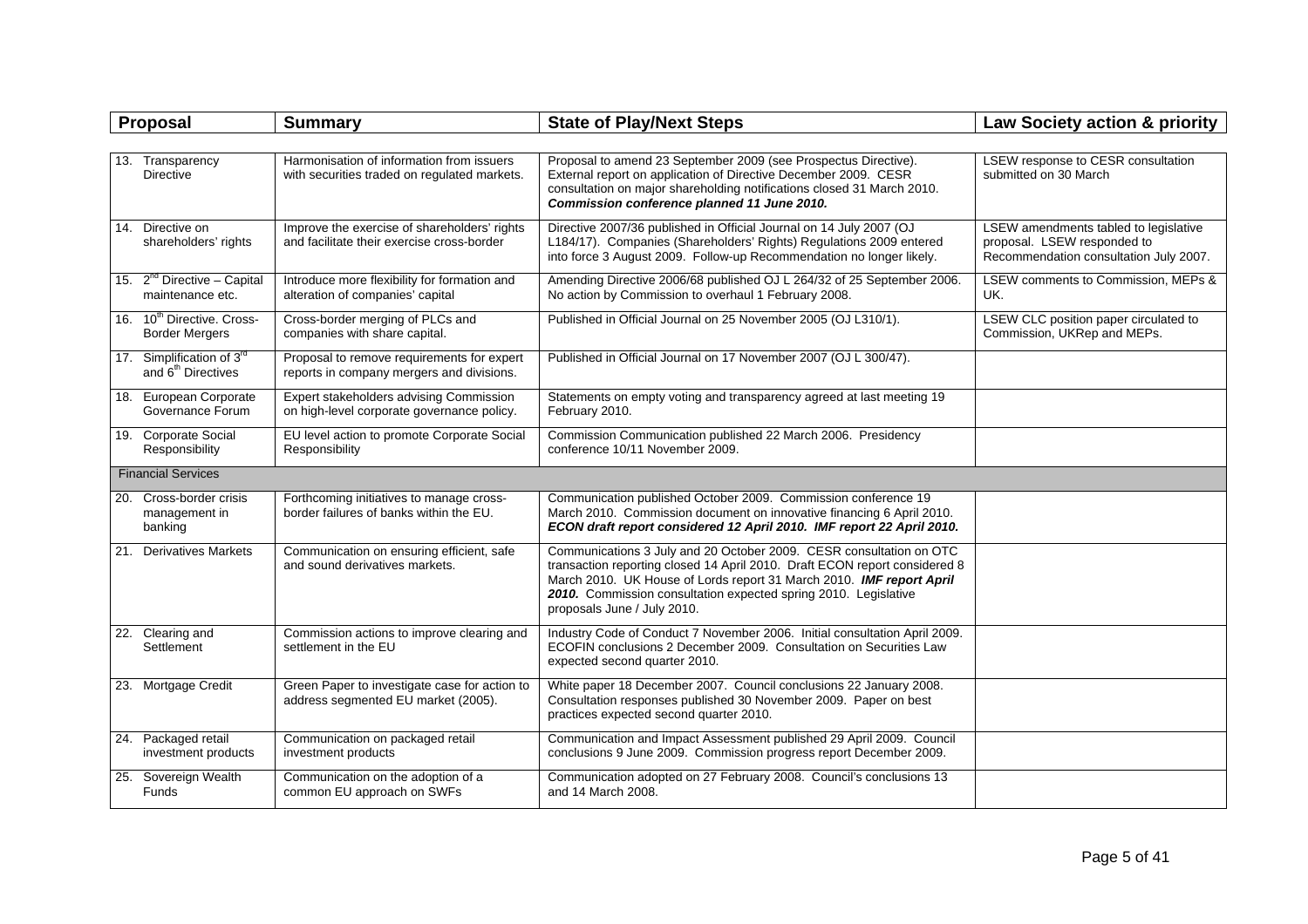| Proposal                                                      | <b>Summary</b>                                                                                                                 | <b>State of Play/Next Steps</b>                                                                                                                                                                                                                                         | Law Society action & priority                                                                                        |
|---------------------------------------------------------------|--------------------------------------------------------------------------------------------------------------------------------|-------------------------------------------------------------------------------------------------------------------------------------------------------------------------------------------------------------------------------------------------------------------------|----------------------------------------------------------------------------------------------------------------------|
|                                                               |                                                                                                                                |                                                                                                                                                                                                                                                                         |                                                                                                                      |
| 26. European Parliament<br>Special Committee on<br>the crisis | Temporary Committee established to<br>examine the causes of the crisis and make<br>recommendations for future reform.          | Established 8 October 2009. Notes on impact of crisis January - February<br>2010. Public hearings 23 February 2010 and 25 March 2010. Working<br>documents published April 2010. Exchange of views 6 May 2010.                                                          |                                                                                                                      |
| 27. EU financial<br>regulation and<br>supervision proposals   | Proposals to create European Supervisory<br>Authorities and Systemic Risk Board                                                | Supervision Proposals 23 September 2009. Council general agreement on<br>supervision December 2009. ECON vote 10 May 2010.                                                                                                                                              | LSEW response to consultation submitted<br>July 2009. Contact with MEPs on legal<br>aspects February and March 2010. |
| 28. Omnibus Directive                                         | Consequential amendments to financial<br>services legislation in light of the supervision<br>proposals.                        | Proposal made 23 September 2009. Revised Presidency compromise on<br>Omnibus Directive 25 February 2010. Omnibus II Directive exchange of<br>views 23 February 2010. ECON vote 10 May 2010.                                                                             | LSEW comments submitted to MEPs.                                                                                     |
| 29. Capital Requirements<br>Directive III                     | Risk management, capital for positions on<br>trading books, remuneration policies.                                             | Proposals made 13 July 2009. Council general approach November 2009.<br>ECON consider draft report 26 April 2010. CEBS consultation on<br>capital adequacy of cross-border groups 7 April 2010.                                                                         |                                                                                                                      |
| 30. Capital Requirements<br>Directive IV                      | Issues including liquidity standards,<br>definition of capital, leverage ratio,<br>counterparty credit risk, single rule book. | Public consultation closed 16 April 2010. ECON draft report considered<br>26 April 2010. Legislative proposals by end of 2010.                                                                                                                                          |                                                                                                                      |
| 31. Alternative investment<br>funds                           | Proposal to regulate managers of alternative<br>investment funds.                                                              | Proposal made 29 April 2009. Presidency Compromise 11 March 2010.<br>G20 meeting 23 April 2010. ECON vote 17 May 2010. Council general<br>approach 18 May 2010.                                                                                                         | LSEW comments made to MEPs in<br>response to queries.                                                                |
| 32. Review: Regulation of<br><b>UCITS</b>                     | Recent reform of the EU framework for<br>investment firms.                                                                     | Recast Directive (2009/65) published OJ L 302/32 of 17 November 2009.<br>CESR review of guidelines on notification procedures 29 January 2010.                                                                                                                          | LSEW response to Green Paper<br>submitted.                                                                           |
| 33. Capital Requirements<br>Directive II                      | Amendments on funds, large exposures,<br>supervision and qualitative standards for<br>liquidity risk management.               | Directive 2009/111 published OJ L 302/97 of 17 November 2009.<br>Implementation by Member States by 31 December 2010.                                                                                                                                                   |                                                                                                                      |
| 34. Credit Rating<br>Agencies                                 | Commission attempts to ensure suitable<br>regulation of credit rating agencies                                                 | Communication 23 December 2005. Regulation OJ L 302/1, 17 November<br>2009. Corrigendum OJ L 250/59, 29 December 2009. CESR Q and A<br>document 8 March 2010. Barnier supports creation of European credit<br>rating agency 4 May 2010. CESR consultations 17 May 2010. |                                                                                                                      |
| 35. Deposit guarantee<br>schemes                              | Directive harmonising amounts of deposit to<br>be protected in failing banks.                                                  | Directive 2009/14 published OJ L 68/3, 13 March 2009. Comments by<br>Commission 23 February 2010. ECON discussion 23 February 2010.<br>Legislative proposals expected by July 2010.                                                                                     | LSEW response to FSA June 2009 and to<br>Commission consultation July 2009.                                          |
| 36. Markets in Financial<br><b>Investments Directive</b>      | Directive that provides "passport" to<br>investment firms to operate throughout EU.                                            | CESR feedback statement on "appropriateness requirements" 3 November<br>2009. CESR consultation launched 13 April 2010. Commission public<br>hearing expected summer 2010 and public consultation before end of 2010.<br>Legislative proposal likely in 2011.           |                                                                                                                      |
| 37. Prospectus Directive                                      | Directive requiring a prospectus document to<br>accompany issue of shares or bonds                                             | Revision proposed 23 September 2009. Revised general approach 4<br>February 2010. Parliament Committee vote on report 23 March 2010.                                                                                                                                    | Comments on level 2 implementation June<br>2003.                                                                     |
| 38. Market Abuse<br><b>Directive</b>                          | Harmonising EU rules on insider dealing and<br>market manipulation                                                             | Commission call for evidence April 2009. Reasoned opinion to UK January<br>2010. CESR review 6 April 2010. Public hearing summer 2010.                                                                                                                                  | LSEW and City of London Law Society<br>response spring 2009.                                                         |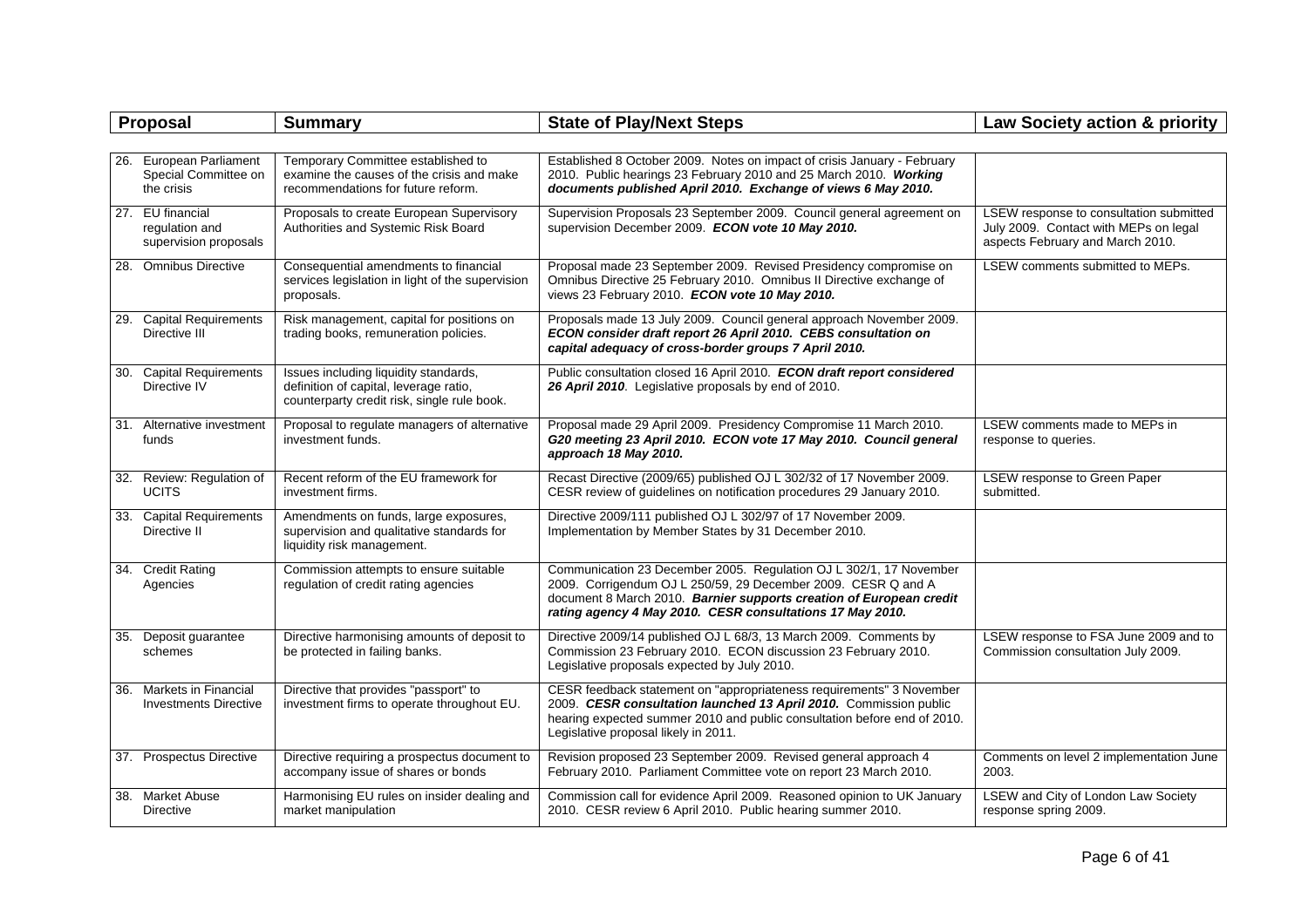#### <span id="page-6-0"></span>**COMPANY LAW**

#### **II. PROPOSALS IN THE PIPELINE**

#### **1. Company Law Action Plan (CLAP)**

**Proposal:** Future of the Company Law Action Plan

**CurrentStatus:** Parliament adoption of non-legislative resolution 4 July 2006.<sup>2</sup> Commission information on implementation of company law directives 21 January 2008.<sup>[3](#page-6-2)</sup> Commission 2010 Work Programme 31 March 2010.<sup>[4](#page-6-3)</sup>

#### *Background*

The Commission launched a consultation on the future directions of the CLAP in December 2005. (For more detail see March 2006 update).

#### *Progress*

On 31 March 2010 the Commission presented its Work Programme (CWP). The focus of the CWP is on bringing Europe out of the economic crisis and a large number of the major proposals are in the financial sector. In the field of company law the CWP includes a possible proposal in 2012 on setting up a European Company and transferring its seat. It indicates a proposal to overhaul the  $4^{th}$  and  $7^{th}$  accounting Directives in 2011 to take into account the specific interests of SMEs and possible further simplification and modernisation of reporting obligations in the coming years. Finally it indicates an intention to publish a Communication on Corporate Social Responsibility focusing on rebuilding trust in business for European citizens.

#### **2. Corporate governance**

**Proposal:** Communication on corporate governance in the financial sector awaited.

**Current Status:** Commission seminar on corporate governance in financial institutions 12 October 2009.<sup>[5](#page-6-4)</sup> Study on "comply or explain" 18 November 2009.<sup>[6](#page-6-5)</sup> EuropeanParliament shareholder voting rights study December 2009. $^7$ 

#### **Related:** *Parliament resolution on deontological questions related to companies' management, 18 May 2010.[8](#page-6-7)*

#### *Background*

The Commission has been examining corporate governance for a number of years in order to determine best practice in Member States and identify barriers in company law and corporate governance to the creation of the internal market. The Shareholders' Rights Directive (see below) is one such example of trying to facilitate shareholders in exercising their rights. More recently the financial crisis has put into sharp contrast the failings of corporate governance in some companies and in particular in financial institutions.

<sup>2&</sup>lt;br>2 http://eur-lex.europa.eu/LexUriServ/LexUriServ.do?uri=OJ:C:2006:303E:0114:0119:EN:PDF<br>3 http://es.europe.ou/internal\_merket/compony/dece/efficial/080121ttpl\_en.pdf

<span id="page-6-2"></span><span id="page-6-1"></span>http://ec.europa.eu/internal\_market/company/docs/official/080121ttcl\_en.pdf 4

<span id="page-6-3"></span>http://ec.europa.eu/commission\_2010-2014/president/news/documents/2010/03/20100331\_1\_en.htm 5

<span id="page-6-4"></span><sup>&</sup>lt;sup>5</sup> http://ec.europa.eu/internal\_market/company/ecgforum/index\_en.htm#seminar

<span id="page-6-5"></span>http://ec.europa.eu/internal\_market/company/docs/ecgforum/studies/comply-or-explain-090923\_en.pdf 7

<span id="page-6-6"></span>http://www.europarl.europa.eu/activities/committees/studies/download.do?language=en&file=28811 8

<span id="page-6-7"></span>http://www.europarl.europa.eu/sides/getDoc.do?pubRef=-//EP//TEXT+TA+P7-TA-2010-

<sup>0165+0+</sup>DOC+XML+V0//EN&language=EN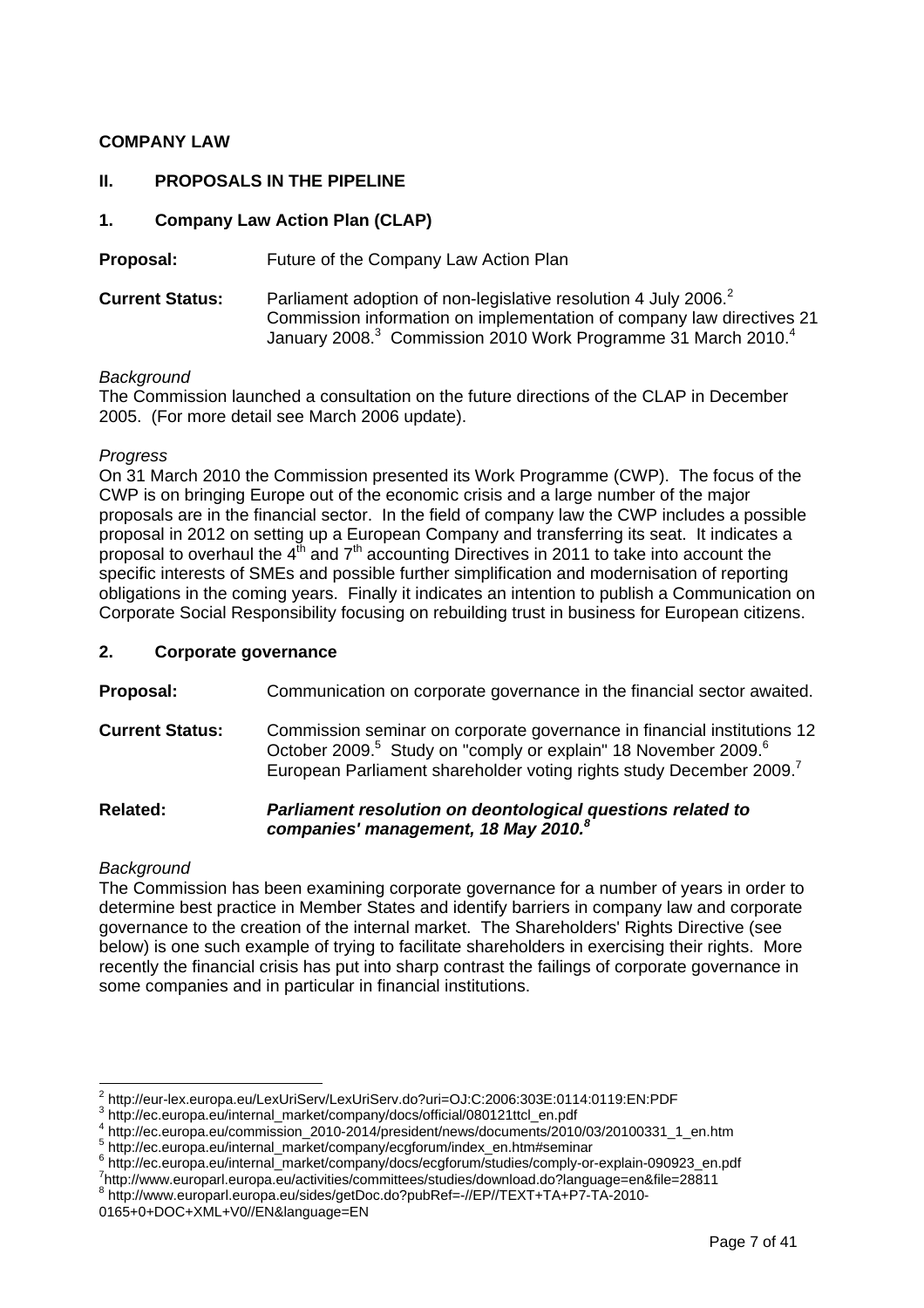#### <span id="page-7-0"></span>*Progress*

*The European Parliament adopted a resolution on deontological questions related to companies' management on 18 May 2010. The resolution endorses the Recommendations adopted by the Commission in 2009 on the issue of remuneration and the principles therein but states that the soft law approach has not been satisfactory. In relation to banks and credit institutions it calls for binding measures on remuneration for directors. It goes on to call for broader legislative proposals in relation to corporate governance and remuneration in relation to all types of companies. It calls for effective implementation of the Shareholders' Rights Directive and for the establishment of uniform and comprehensive guidance concerning risk management.*

A related report on remuneration of directors of listed companies and remuneration policies in the financial services sector is being considered in Parliament's ECON Committee (see below).

#### *Next steps*

A Commission report on corporate governance in financial institutions is expected on 2 June 2010, which may lead to further legislative proposals. It is likely to form part of a package which will include elements regarding the recent recommendations on remuneration. A three-month public consultation is likely. Towards the end of 2010 the Commission is also planning a conference to follow-up on the study on "comply or explain" and its future work on company law.

#### **3. Remuneration of directors and executives**

- **Legislation***:* Commission Recommendation of 14 December 2004 fostering an appropriate regime for the remuneration of directors of listed companies. $9$ Commission Recommendation complementing Recommendations 2004/913 and 2005/162 as regards the regime for the remuneration of directors of listed companies, OJ L 120/28, 15 May 2009.[10](#page-7-2) Commission Recommendation on remuneration policies in the financial services sector, OJ L 120/22, 15 May 2009.<sup>1</sup>
- **Current Status:** Commission Communication 29 April 2009.<sup>12</sup> Impact assessment 29 April 2009<sup>13</sup> and accompanying summary.<sup>14</sup> European Council conclusions 18 and 19 June 2009.[15](#page-7-7) Informal European Council 17 September 2009 and agreed language.[16](#page-7-8) G-20 Summit 24-25 September 2009 and Leaders' Statement.[17](#page-7-9) Commissioner-designate Barnier's written replies to Parliamentary questions December 2009[.18](#page-7-10) *ECON draft report considered 26 April 2010.[19](#page-7-11) Employment Committee draft opinion considered 28 April 2010[.20](#page-7-12)*

#### *Background*

On 29 April 2009 the Commission adopted a Recommendation complementing Recommendations 2004/913/EC and 2005/162/EC as regards the regime for the remuneration

<sup>-&</sup>lt;br>9

<span id="page-7-2"></span>

<span id="page-7-3"></span>

<span id="page-7-4"></span>

<span id="page-7-1"></span><sup>&</sup>lt;sup>10</sup> http://eur-lex.europa.eu/LexUriServ/LexUriServ.do?uri=OJ:L:2009:120:0028:0031:EN:PDF<br>
<sup>11</sup> http://eur-lex.europa.eu/LexUriServ/LexUriServ.do?uri=OJ:L:2009:120:0028:0031:EN:PDF<br>
<sup>12</sup> http://eur-lex.europa.eu/LexUriServ

<span id="page-7-6"></span><span id="page-7-5"></span>

<span id="page-7-7"></span>

<span id="page-7-8"></span>

<span id="page-7-9"></span>

<span id="page-7-10"></span>

<span id="page-7-11"></span><sup>439.438+01+</sup>DOC+PDF+V0//EN&language=EN

<span id="page-7-12"></span><sup>&</sup>lt;sup>20</sup> http://www.europarl.europa.eu/sides/getDoc.do?pubRef=-//EP//NONSGML+COMPARL+PE-439.929+01+DOC+PDF+V0//EN&language=EN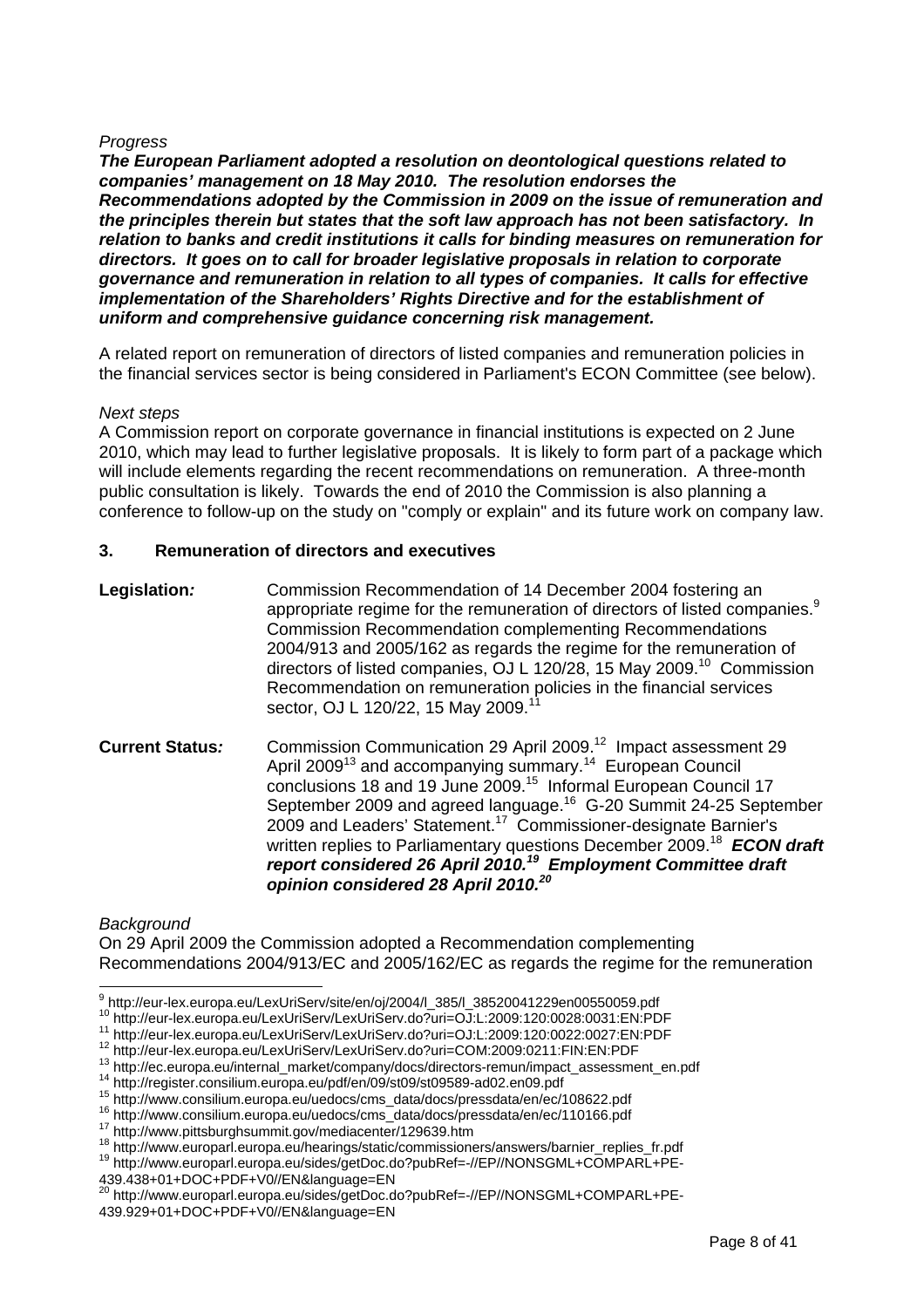<span id="page-8-0"></span>of directors of listed companies and a Recommendation on remuneration policies in the financial services sector. The latter Recommendation aims to ensure that remuneration policy for "risk-taking" staff is consistent with risk management and does not result in excessive risk. The Recommendations were accompanied by a Communication and an impact assessment. For further details please see the December 2009 update. Member States were asked to take necessary measures to promote the application of the Recommendation by 31 December 2009. Other legislative initiatives including elements of remuneration include those on the Capital Requirements Directive and the Alternative Investment Fund Managers Directive (see below).

#### *Progress*

At his Parliamentary hearing, Commissioner-designate Barnier stated that the remuneration and bonus culture in the financial services sector encouraged excessive risk-taking and that he would be working to introduce measures based on ethics in this area. He stated that it is vital that G-20 and Financial Stability Board recommendations are properly implemented and that he would work to ensure proper transposition of the third Capital Requirements Directive, which contains rules on remuneration based on the G-20 recommendations. He also said that he would not be surprised to see the EU going further and looked at making shareholders accountable. A detailed note of the hearing is available from the Brussels office on request.

*The European Parliament's ECON Committee's draft report was considered on 26 April 2010. Committee Members stressed the importance of bonuses being linked to longterm performance and that stakeholders should have an increased role in determining remuneration. A draft opinion was considered in the Parliament's Employment and Social Affairs Committee on 28 April 2010. This suggests a system of clawing back bonuses if the financial situation of a company deteriorates and that remuneration is set by independent internal bodies to prevent companies supporting unnecessary risktaking.* 

#### *Next steps*

*On 1 June 2010the draft report and the draft opinion will be considered in their respective Committees. The vote on the draft opinion is due to take place on 2 June 2010 and on the draft report on 22 June 2010. The plenary vote on the report is due in July 2010.*  A Commission report on corporate governance in financial institutions is expected in May 2010, which is likely to consider the implementation of the Recommendations on remuneration.

#### **4. Interconnection of business registers**

**Proposal:** Green Paper on interconnection of business registers

**Current Status:** Green Paper<sup>21</sup> and working document<sup>22</sup> 4 November 2009. **Responses** *to consultation 12 April 2010.[23](#page-8-3) Exchange of views in Parliament's Legal Affairs Committee 29 April 2010. Draft opinions considered in ECON 3 May 2010[24](#page-8-4) and Internal Market Committee 10 May 2010.[25](#page-8-5)  Draft Council conclusions 11 May 2010[.26](#page-8-6)*

<span id="page-8-1"></span><sup>&</sup>lt;sup>21</sup> http://eur-lex.europa.eu/LexUriServ/LexUriServ.do?uri=COM:2009:0614:FIN:EN:PDF

<span id="page-8-3"></span><span id="page-8-2"></span>

<sup>22</sup> http://eur-lex.europa.eu/LexUriServ/LexUriServ.do?uri=SEC:2009:1492:FIN:EN:PDF<br>23 http://ec.europa.eu/internal\_market/company/docs/business\_registers/2010\_consultation\_final\_report\_en.pdf<br>24 http://www.europarl.europa.e

<span id="page-8-4"></span>

<sup>440.162+01+</sup>DOC+PDF+V0//EN&language=EN

<span id="page-8-5"></span><sup>&</sup>lt;sup>25</sup> http://www.europarl.europa.eu/sides/getDoc.do?pubRef=-//EP//NONSGML+COMPARL+PE-

<sup>441.244+01+</sup>DOC+PDF+V0//EN&language=EN

<span id="page-8-6"></span><sup>&</sup>lt;sup>26</sup> <http://register.consilium.europa.eu/pdf/en/10/st09/st09678.en10.pdf>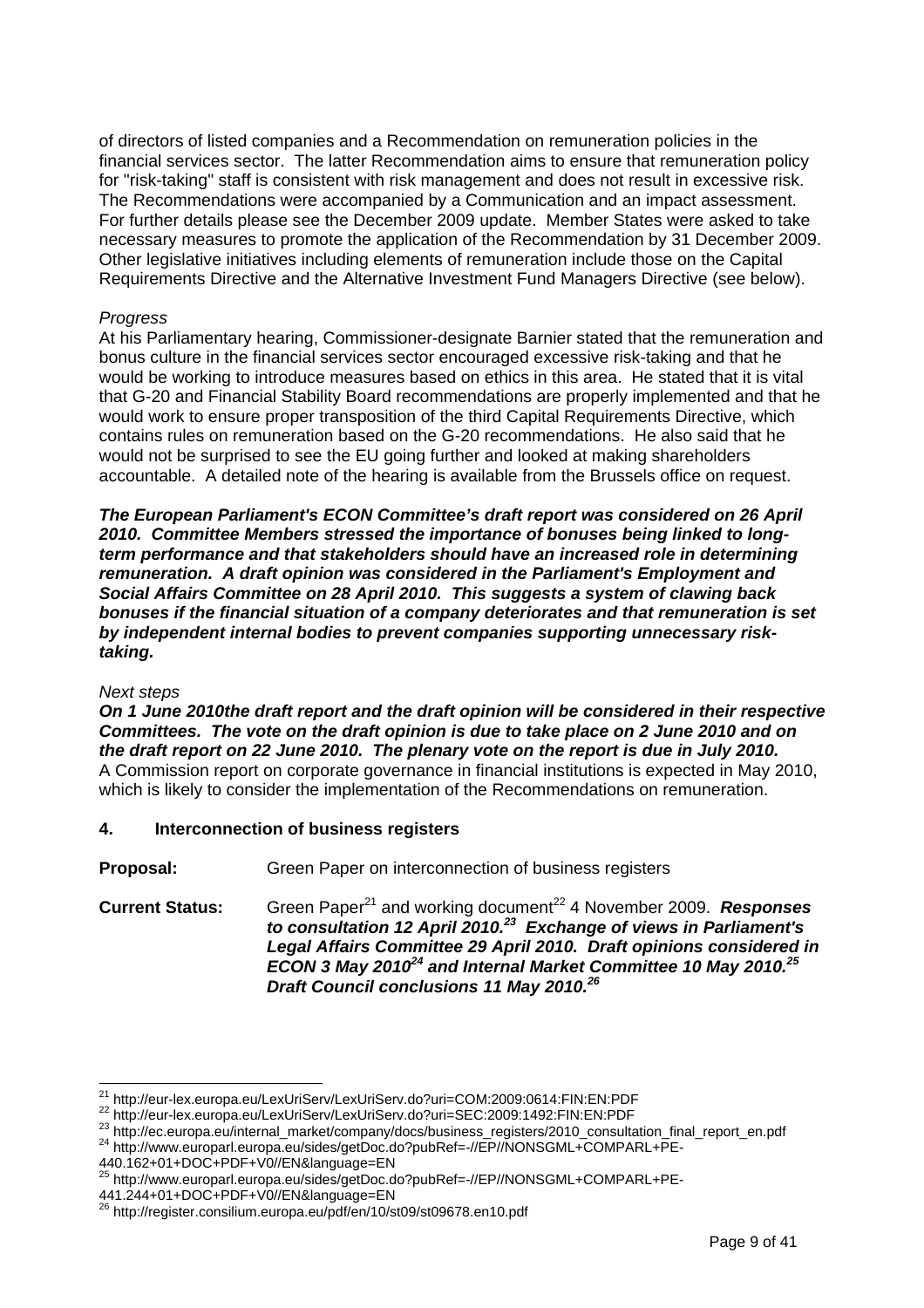#### <span id="page-9-0"></span>*Progress*

On 4 November 2009 the Commission published a Green Paper on the interconnection of business registers. Please refer to the January 2010 update for further details. The Law Society of England and Wales responded to the accompanying consultation in support of the position submitted by the UK. *The Commission published a summary of the responses to its consultation on 12 April 2010*. *Nearly all respondents supported an improvement of the interconnection of business registers in the EU. Subject to a cost-benefit analysis many respondents could envisage a legal requirement for the participation of all Member States. Regarding the disclosure of foreign branches, many respondents supported the creation of a firm legal basis for the data exchange. A number of respondents stressed the need for standards to be set at an EU level for data quality in business registers.* 

*On 29 April 2010 the European Parliament's Legal Affairs Committee held an exchange of views. The rapporteur Kurt Lechner (Germany, EPP) stated that an interconnection of business registers is important for the single market and will provide transparency and legal security. The draft report is expected by the end of May 2010. Draft opinions were considered in the ECON on 3 May 2010 and in the Internal Market and Consumer Protection Committee on 10 May 2010.* 

*Draft Council conclusions were published on 11 May 2010. These stress that any future legislative proposals should be based on national registration, include rules on data protection, avoid any increase in the administrative burdens on businesses, and be accompanied by a cost-benefit analysis. The UK retains a scrutiny reservation.* 

#### **5. European Foundation Statute**

**Proposal:** Possible Forthcoming European Foundation Statute

**Current Status:** Commission consultation on feasibility of European Foundation Statute closed 15 May 2009.<sup>27</sup> Summary of responses November 2009.<sup>[28](#page-9-2)</sup>

#### *Background*

On 16 February 2009 the Commission launched a public consultation concerning the difficulties foundations face when operating cross-border. Responses will be taken into account in assessing the need for and the impact of a potential Statute. In November 2009 the Commission published a summary of the responses received to the consultation.

#### **6. Transfer of registered seat – 14th Directive**

| Proposal: | Possible proposal on the transfer of a company's registered office from |
|-----------|-------------------------------------------------------------------------|
|           | one Member State to another.                                            |

**Current Status:** Announcement 3 October 2007 that proposal would not be made. Parliament resolution 10 March 2009.<sup>29</sup>

#### *Background*

Following a number of years of discussion within the Commission, Commissioner McCreevy announced on 3 October 2007 that he no longer intended to bring forward a proposal to facilitate the transfer of a company's registered seat between Member States. On 10 March 2009 the Parliament adopted a non-legislative resolution calling on the Commission to bring forward a proposal by 31 March 2009. See the May 2009 update for further information. This

<span id="page-9-1"></span><sup>&</sup>lt;sup>27</sup> http://ec.europa.eu/internal\_market/consultations/2009/foundation\_en.htm

<span id="page-9-3"></span><span id="page-9-2"></span>

<sup>28</sup> http://ec.europa.eu/internal\_market/consultations/docs/2009/foundation/summary\_report\_en.pdf<br>29 http://www.europarl.europa.eu/sides/getDoc.do?type=TA&language=EN&reference=P6-TA-2009-0086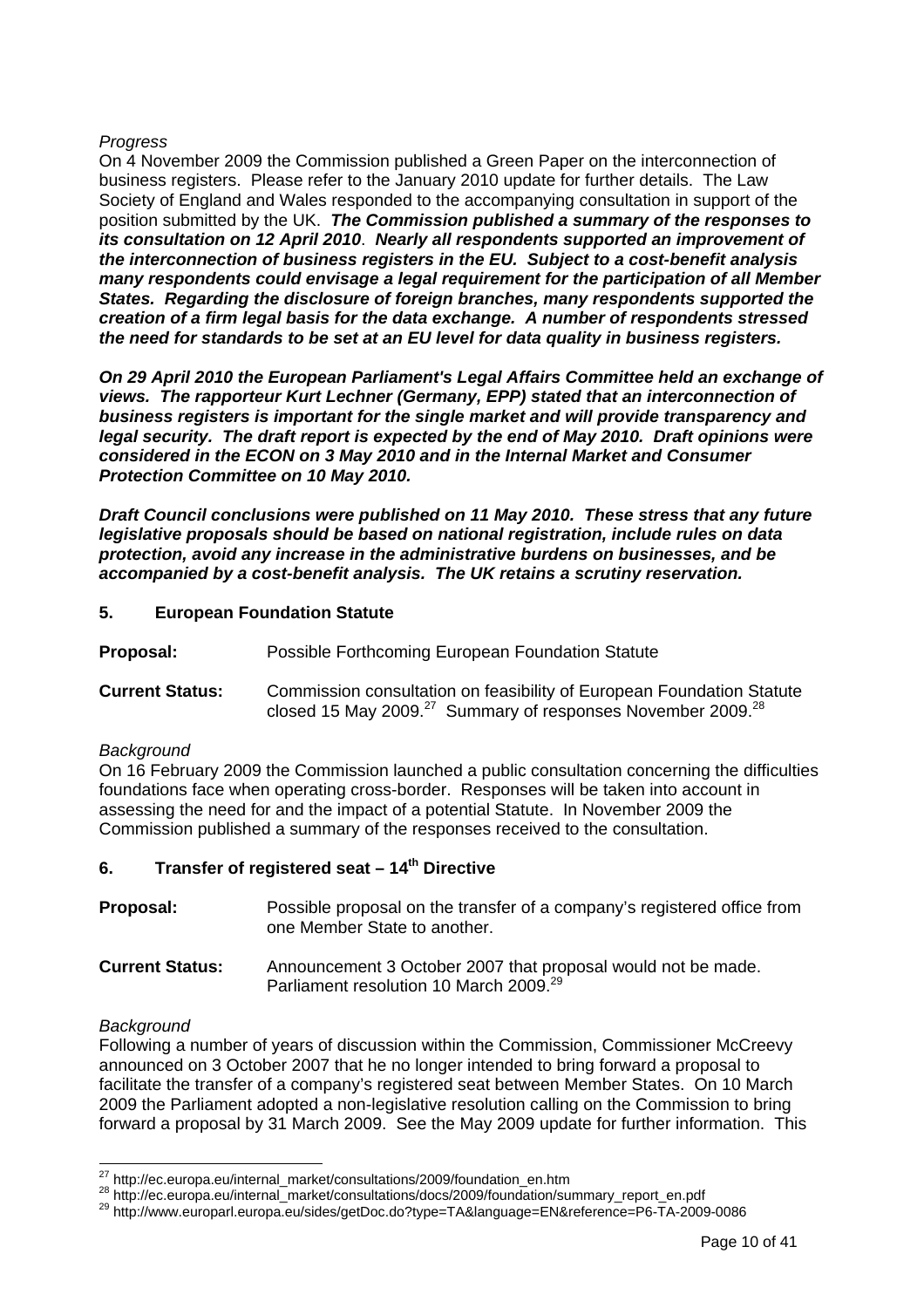<span id="page-10-0"></span>matter may be re-considered by the new Commission.

#### **III. LEGISLATIVE PROPOSALS IN PROGRESS**

#### **1. European Private Company**

**Proposal:** Statute for a European Private Company ("SPE")

**Current Status:** Feasibility study of a European Statute for SMEs.<sup>30</sup> Proposal for a Regulation for a SPE 25 June 2008[.31](#page-10-2) Parliament resolution 10 March  $2009.<sup>32</sup>$  Presidency note<sup>33</sup> and proposed compromise text<sup>34</sup> 27 November 2009. Competitiveness Council 4 December 2009.<sup>35</sup> UK House of Commons report 3 February 2010.<sup>36</sup>

#### *Background*

On 25 June 2008 the Commission published a proposal for a Regulation on the Statute for the SPE, which would allow a business to operate under a single legal form throughout the EU. Details of the substance of the proposal are available in the November 2008 Update.

#### *Progress*

On 10 March 2009 the Parliament's plenary session adopted a legislative resolution including a number of amendments on the proposal. For details please refer to October 2009 update. In the Council, the Presidency proposed a compromise text on 27 November 2009 in an attempt to deal with the controversial issues of the seat of an SPE and employee participation in an SPE's management. The Competitiveness Council of 3 and 4 December 2009 held a public debate as to the seat of the SPE and agreed that further work needs to be done on the proposal.

On 3 February 2010 the UK House of Commons European Scrutiny Committee published its 10<sup>th</sup> report, which examined the Small Business Act (SBA) and found no cause for concern but it nevertheless provides a useful overview of the implementation of the SBA.

#### *Next steps*

Work will continue in Council. The priorities of the presidencies (Spain, which replaced Sweden on 1 January 2010, followed by Belgium and Hungary) state that all efforts will be made to reach agreement. It is unlikely much will be achieved during the Spanish Presidency but the Belgian Presidency is hopeful to achieve some progress. *Professor Monti's report on the single market recommends greater progress to be made on adoption of the Statute.* 

#### **2. Simplification of company law**

**Proposal:** Communication on the simplification of company law

<span id="page-10-10"></span>**Current Status:** Communication "A strategy for the simplification of the regulatory environment" 25 October 2005.<sup>37</sup> Communication on simplification 10 July 2007.<sup>38</sup> Parliament resolution 21 May 2008.<sup>39</sup> Communication on

<span id="page-10-1"></span><sup>30</sup> http://ec.europa.eu/enterprise/entrepreneurship/craft/craft-priorities/doc/en\_resume\_rapport\_final.pdf

<span id="page-10-3"></span><span id="page-10-2"></span>

<sup>31</sup> http://eur-lex.europa.eu/LexUriServ/LexUriServ.do?uri=COM:2008:0396:FIN:EN:PDF<br>32 http://www.europarl.europa.eu/sides/getDoc.do?type=TA&reference=P6-TA-2009-0094&language=EN&ring=A6-2009-0044<br><sup>33</sup> http://register.consilium.europa.eu/pdf/en/09/st16/st16115.en09.pdf

<span id="page-10-4"></span>

<span id="page-10-5"></span>

<span id="page-10-6"></span>

<span id="page-10-7"></span>

<sup>&</sup>lt;sup>34</sup> http://register.consilium.europa.eu/pdf/en/09/st16/st16115-ad01.en09.pdf<br>
<sup>35</sup> http://www.consilium.europa.eu/uedocs/cms\_data/docs/pressdata/en/intm/111732.pdf<br>
<sup>36</sup> http://www.publications.parliament.uk/pa/cm200910/c

<span id="page-10-9"></span><span id="page-10-8"></span>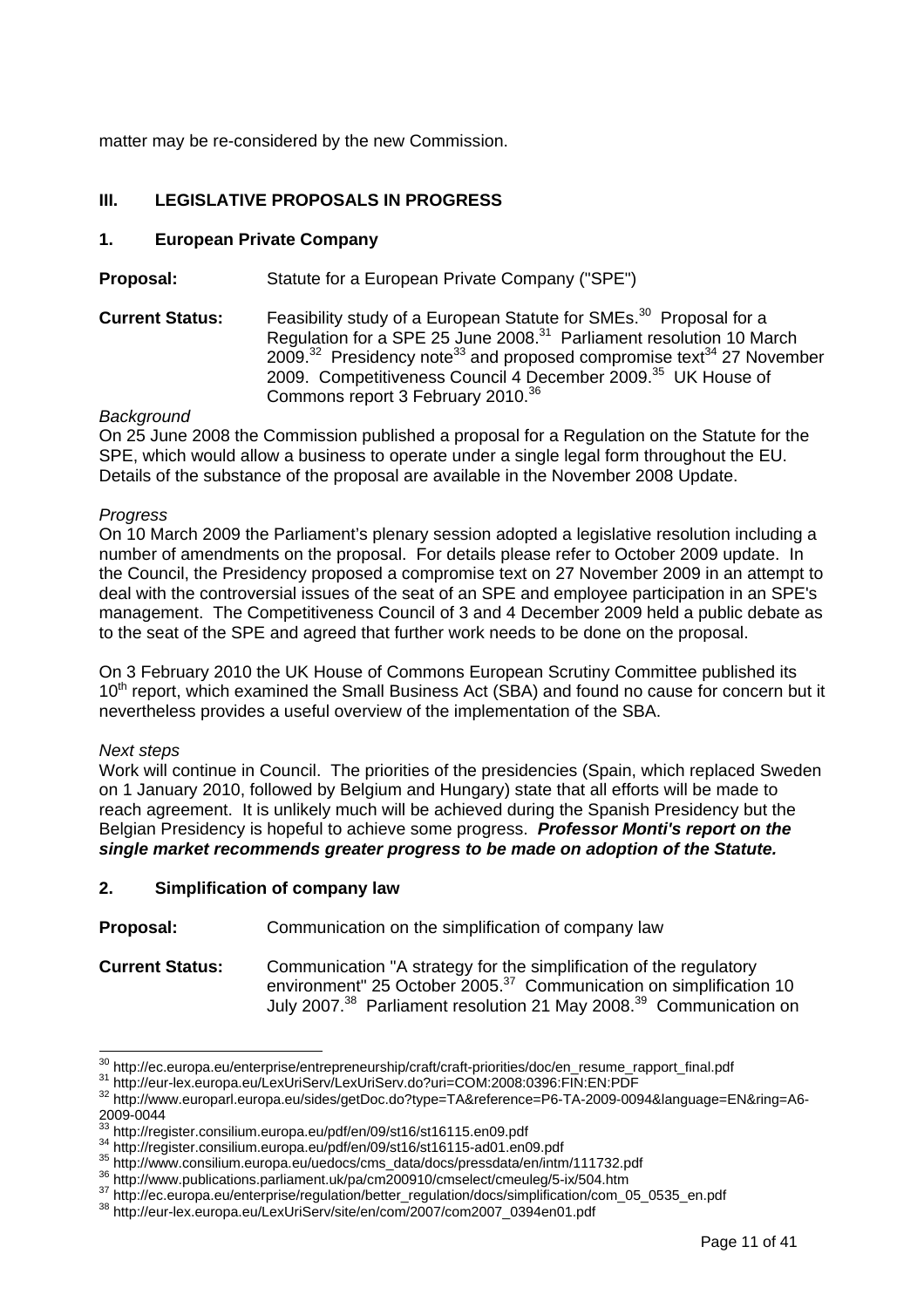2008 fast-track actions.<sup>40</sup> Impact assessment.<sup>41</sup> Communication on administrative burdens and sectoral reduction targets 28 January 2009.<sup>42</sup>

#### *Background*

The Commission launched an exercise to simplify Community legislation in 2003, publishing an updated simplification strategy in October 2005. The aim is to cut by 25% the administrative burden that EU law places on companies. Company law was identified at that time as one of the priority areas for simplification. On 10 July 2007 the Commission published its Communication on a simplified business environment for companies in the areas of company law, accounting and auditing. Please refer to the January 2010 update for further details.

#### *Progress*

A number of simplification proposals have been made by the Commission and are in the process of being adopted. Furthermore the Commission is in the process of bringing forward consolidation proposals for existing legislation, detailed below. A full list of the various aspects of the company law directives prioritised for simplification can be found on the Commission's website.<sup>43</sup> The Commission published an updated rolling programme on 28 January 2009.

#### **Simplifications:** Directive 2009/49 amending Directives 78/660 (4<sup>th</sup> Directive) and 83/349  $(7<sup>th</sup>$  Directive) as regards certain disclosure requirements for mediumsized companies and the obligation to draw up consolidated accounts published in OJ L 164/42, 26 June  $2009.<sup>44</sup>$

Directive 2009/109 amending Council Directives 77/91, 78/855 and 82/891, and Directive 2005/56 as regards reporting and documentation requirements in the case of mergers and divisions published OJ L 259/14, 2 October 2009.[45](#page-11-5)

Proposal to amend 1<sup>st</sup> and 11<sup>th</sup> Directives, 17 April 2008.<sup>46</sup> Parliament first reading 19 November 2008. $47$  Council discussion 10 March 2009.

Proposed Directive on exempting micro-entities from accounting rules 26 February 2009.<sup>[48](#page-11-8)</sup> Competitiveness Council 24 and 25 September 2009<sup>[49](#page-11-9)</sup> and 4 December 2009.[50](#page-11-10) Parliament vote 10 March 2010.[51](#page-11-11)Proposal on review of accounting rules postponed.

In the context of its "better regulation" agenda, on 17 April 2008 the Commission approved four Fast Track Actions, aimed at the simplification of the business environment for SMEs. These measures form part of the Commission's programme to cut administrative burdens. Two Directives have been adopted. The first of the remaining proposals aims to amend:

<sup>&</sup>lt;sup>39</sup> http://www.europarl.europa.eu/sides/getDoc.do?pubRef=-//EP//TEXT+TA+P6-TA-2008-

<sup>0220+0+</sup>DOC+XML+V0//EN&language=EN<br>40 http://eur-lex.europa.eu/LexUriServ/LexUriServ.do?uri=COM:2008:0141:FIN:EN:PDF

<span id="page-11-2"></span><span id="page-11-1"></span>

<span id="page-11-0"></span><sup>41</sup> http://ec.europa.eu/internal\_market/company/docs/simplification/20080925exsum-imass\_en.pdf<br>42 http://ec.europa.eu/internal\_market/company/docs/simplification/20080925exsum-imass\_en.pdf<br>42 http://europa.eu/rapid/pressRel Language=en<br><sup>43</sup> http://ec.europa.eu/enterprise/admin-burdens-reduction/priority\_annual\_en.htm

<span id="page-11-3"></span>

<span id="page-11-4"></span>

<span id="page-11-5"></span>

<span id="page-11-7"></span><span id="page-11-6"></span>

<sup>44</sup> http://eur-lex.europa.eu/LexUriServ/LexUriServ.do?uri=OJ:L:2009:164:0042:0044:EN:PDF<br>45 http://eur-lex.europa.eu/LexUriServ/LexUriServ.do?uri=OJ:L:2009:164:0042:0044:EN:PDF<br>45 http://eur-lex.europa.eu/LexUriServ/LexUriS

<span id="page-11-8"></span>

<span id="page-11-9"></span>

<span id="page-11-10"></span>

<span id="page-11-11"></span><sup>0052+0+</sup>DOC+XML+V0//EN&language=EN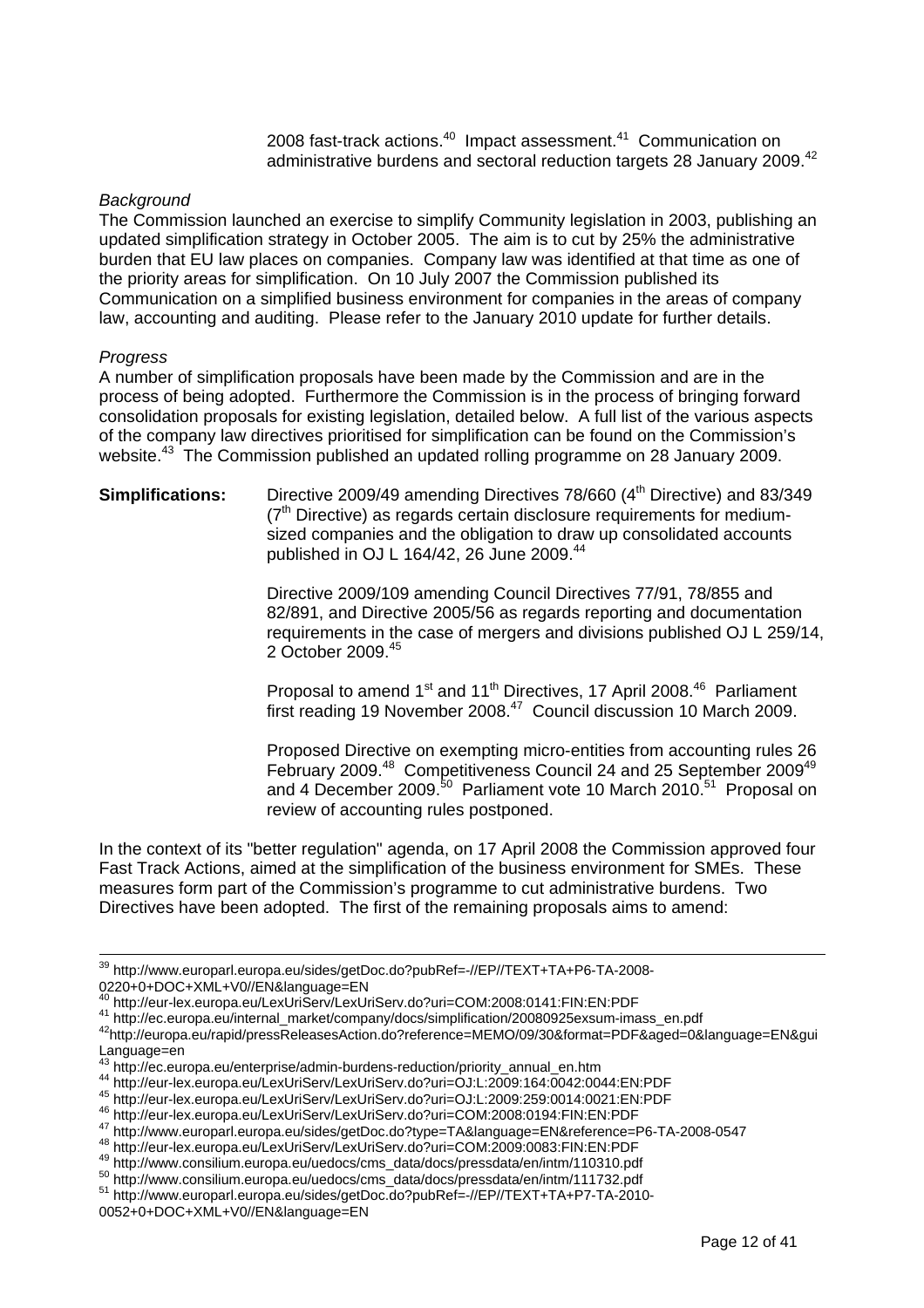- <span id="page-12-0"></span>• the 1<sup>st</sup> Directive (publication of data), so that SMEs would no longer be required to publish business data in the national gazettes; and
- the 11<sup>th</sup> Directive so that companies deciding to set up new branches abroad can re-use translations of their official paperwork that have already been certified in one Member State. The proposals were adopted by Parliament on 19 November 2008. Council adoption pending.

On 26 February 2009, the Commission put forward a proposal to allow Member States to abolish financial reporting obligations for micro-entities. This proved controversial for a number of Member States that wish to maintain a certain minimum level of regulation at the EU level. See the January 2010 update for details. On 10 March 2010 Parliament voted on the proposal. Under the Parliament's amended text micro-entities must keep records showing the company's business transactions and financial situation. This is a minimum standard and Member States may add further obligations. It is unclear whether the Council will progress work on this.

**Codifications:** Proposal to codify 3rd Directive (78/855) 29 January 2008[.52](#page-12-1)Parliament approval 19 June 2008. $^{53}$  Council adoption 23 March 2009. $^{54}$  $^{54}$  $^{54}$ 

> Directive 2009/101 on coordination of safeguards which, for the protection of the interests of members and third parties, are required by Member States of companies within the meaning of the second paragraph of Article 48 of the Treaty, with a view to making such safeguards equivalent (codification of 1<sup>st</sup> Directive) published OJ L 258/11, 1 October 2009.<sup>[55](#page-12-4)</sup>

> Directive 2009/102 on the area of company law on single-member private limited liability companies (codification of  $12<sup>th</sup>$  Directive) published OJ L 258/20, 1 October 2009.[56](#page-12-5)

In general, codification proposals are adopted without amendment. The only amendments to the substance of existing rules are those that are required by virtue of the codification process itself. The codified 1<sup>st</sup> and 12<sup>th</sup> Directives were published in the Official Journal on 1 October 2009. Formal adoption of the proposal to codify the  $3<sup>rd</sup>$  Directive should take place soon.

#### **IV. LEGISLATION IN FORCE**

#### **1. European Company ("Societas Europaea" or SE)**

**Legislation:** Regulation 2157/2001 on the Statute for a European Company.<sup>57</sup>

**Current Status:** Oral question in European Parliament 7 October 2009.<sup>58</sup> Commission report on Small Business Act 15 December 2009.[59](#page-12-8) Implementation study published 23 March 2010.[60](#page-12-9) *Consultation on report closes 23 May 2010.[61](#page-12-10) Commission conference 26 May 2010.[62](#page-12-11)* 

<span id="page-12-1"></span><sup>52</sup> http://eur-lex.europa.eu/LexUriServ/LexUriServ.do?uri=COM:2008:0026:FIN:EN:PDF

<span id="page-12-2"></span> $53   
http://eur-lex.europa.eu/LexUriServ/LexUriServ.do?uri=OJ:C:2009:286E:0060:0060:EN:PDF  
54   
http://register.consilium.europa.eu/pdf/en/08/st03/st03730_en08.pdf  
55   
http://eur-lex.europa.eu/LexUriServ/LexUriServ.do?uri=OJ:L:2009:258:0011:0019:EN:PDF  
56   
57   
http://eur-lex.europa.eu/LexUriServ/LexUriServ.do?uri=OJ:L:2009:258:0020:0025:EN:PDF  
57$ 

<span id="page-12-4"></span><span id="page-12-3"></span>

<span id="page-12-5"></span>

<span id="page-12-6"></span>

<span id="page-12-7"></span><sup>023+</sup>DOC+XML+V0//EN&language=EN<br><sup>59</sup> http://eur-lex.europa.eu/LexUriServ/LexUriServ.do?uri=COM:2009:0680:FIN:EN:PDF

<span id="page-12-8"></span>

<span id="page-12-9"></span>

<span id="page-12-11"></span><span id="page-12-10"></span>

 $^{60}$  http://ec.europa.eu/internal\_market/consultations/docs/2010/se/study\_SE\_9122009\_en.pdf<br> $^{61}$  http://ec.europa.eu/internal\_market/consultations/2010/se\_en.htm<br> $^{61}$  http://ec.europa.eu/internal\_market/company/docs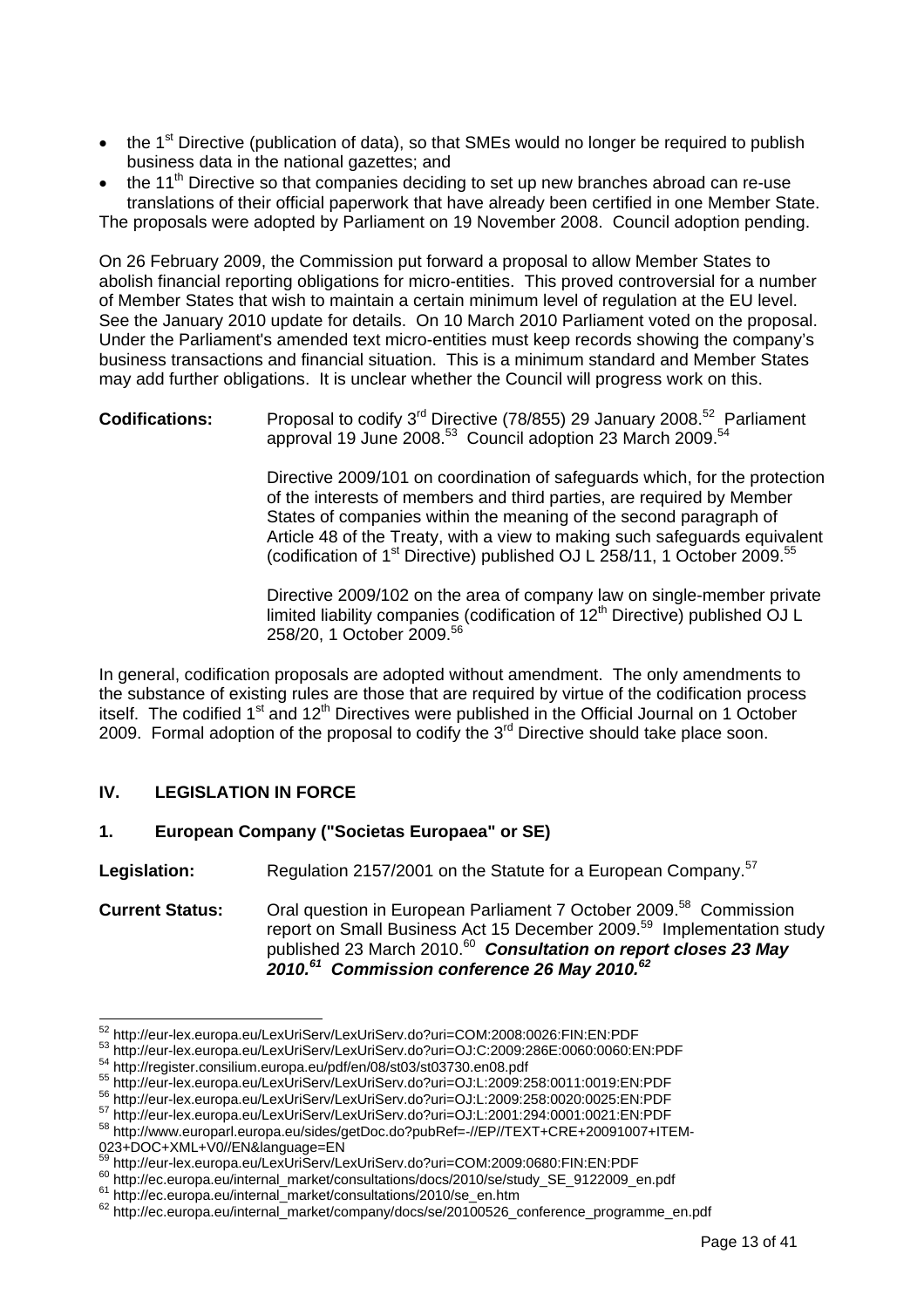#### <span id="page-13-0"></span>*Background*

Member States agreed in 2001 to create a European legal form of company as a "28<sup>th</sup> regime" i.e. separate to Member State legal systems. The European Companies (SEs) can operate in any Member State without having to create a branch, subsidiary or other legal entity there.

#### *Progress*

On 23 March 2010 the Commission published a study on the operation and impact of the SE, conducted by external consultants. On the basis of this and the recommendations contained in it for amendments to the Regulation, the Commission launched a consultation which closes on 23 May 2010. The recommendations cover various elements of the Regulation including provisions on the formation of the SE, minimum capital requirements and the registered seat.

#### *Next steps*

The Commission will host a conference on the SE on 26 May 2010. The Commission Work Programme 2010 includes an intention to propose in 2012 a simplification of the rules for setting up an SE and transferring its seat. It also indicates a possible review of the implementation of the Small Business Act and new actions may be proposed in the light of economic and social developments and future challenges. *Professor Monti's report on the single market highlights the need to accelerate the implementation of the Small Business Act.* 

#### **2. Revision of the Accounting Directives – 4th and 7th Directives**

| Legislation:           | Directive 2006/46 of 14 June 2006 amending Directives 78/660 on the<br>annual accounts of certain types of companies, 83/349 on consolidated<br>accounts, 86/635 on the annual accounts and consolidated accounts of<br>banks and other financial institutions and 91/674 on the annual accounts<br>and consolidated accounts of insurance undertakings. |
|------------------------|----------------------------------------------------------------------------------------------------------------------------------------------------------------------------------------------------------------------------------------------------------------------------------------------------------------------------------------------------------|
| <b>Current Status:</b> | Published OJ L 224/1 on 16 August 2006. <sup>63</sup> UK implementation. <sup>64</sup>                                                                                                                                                                                                                                                                   |
| <b>Related issues:</b> | Report on the impact of raised thresholds for defining SMEs. <sup>65</sup> For<br>$\mathbf{r} = \mathbf{r} \mathbf{r}$ and $\mathbf{r} = \mathbf{r}$ and $\mathbf{r} = \mathbf{r} \mathbf{r}$ and $\mathbf{r} = \mathbf{r} \mathbf{r}$ and $\mathbf{r} = \mathbf{r} \mathbf{r}$                                                                          |

simplification measures see above. Law Society of England and Wales response to consultation 30 April 2009.<sup>66</sup> Commission summary of responses to consultation October 2009.<sup>67</sup> Infringement proceedings against five Member States 20 November 2009.[68](#page-13-6) *Summary of responses to consultation on IFRS for SMEs 10 May 2010.[69](#page-13-7)  Stakeholder meeting 25 May 2010.* 

#### *Progress*

Directive 2006/46 was published in the Official Journal on 16 August 2006 and was due to be implemented by Member States by 5 September 2008.

#### *Related issues*

On 26 February 2009, the Commission put forward a new proposal which would allow Member States to exempt micro-entities from accounting requirements (detailed previously). In October 2009 the Commission published a summary of responses to its consultation on the  $4<sup>th</sup>$  and  $7<sup>th</sup>$ Company Law Directives. For further details please refer to the December 2009 update. *On 10* 

<span id="page-13-1"></span><sup>63</sup> http://eur-lex.europa.eu/LexUriServ/site/en/oj/2006/I\_224/I\_22420060816en00010007.pdf

<span id="page-13-4"></span><span id="page-13-3"></span>

<span id="page-13-2"></span><sup>&</sup>lt;sup>64</sup>http://www.berr.gov.uk/whatwedo/businesslaw/eu-company-law/directives/page49111.html<br><sup>65</sup>http://ec.europa.eu/internal\_market/accounting/docs/studies/sme\_thresholds\_en.pdf<br><sup>66</sup>http://international.lawsociety.org.uk/file %20Law%20Society%20EW%20response%20-%2030%20April%202009.pdf

<span id="page-13-6"></span><span id="page-13-5"></span>

<sup>67</sup>http://ec.europa.eu/internal\_market/accounting/docs/200910\_accounting\_review\_consultation\_report\_en.pdf<br><sup>68</sup>http://europa.eu/rapid/pressReleasesAction.do?reference=IP/09/1760&format=HTML&aged=0&language=EN&guiL anguage=en

<span id="page-13-7"></span><sup>&</sup>lt;sup>69</sup> http://ec.europa.eu/internal\_market/accounting/docs/consultations/2009\_ifrs\_sme/100510\_draft\_summary\_en.pdf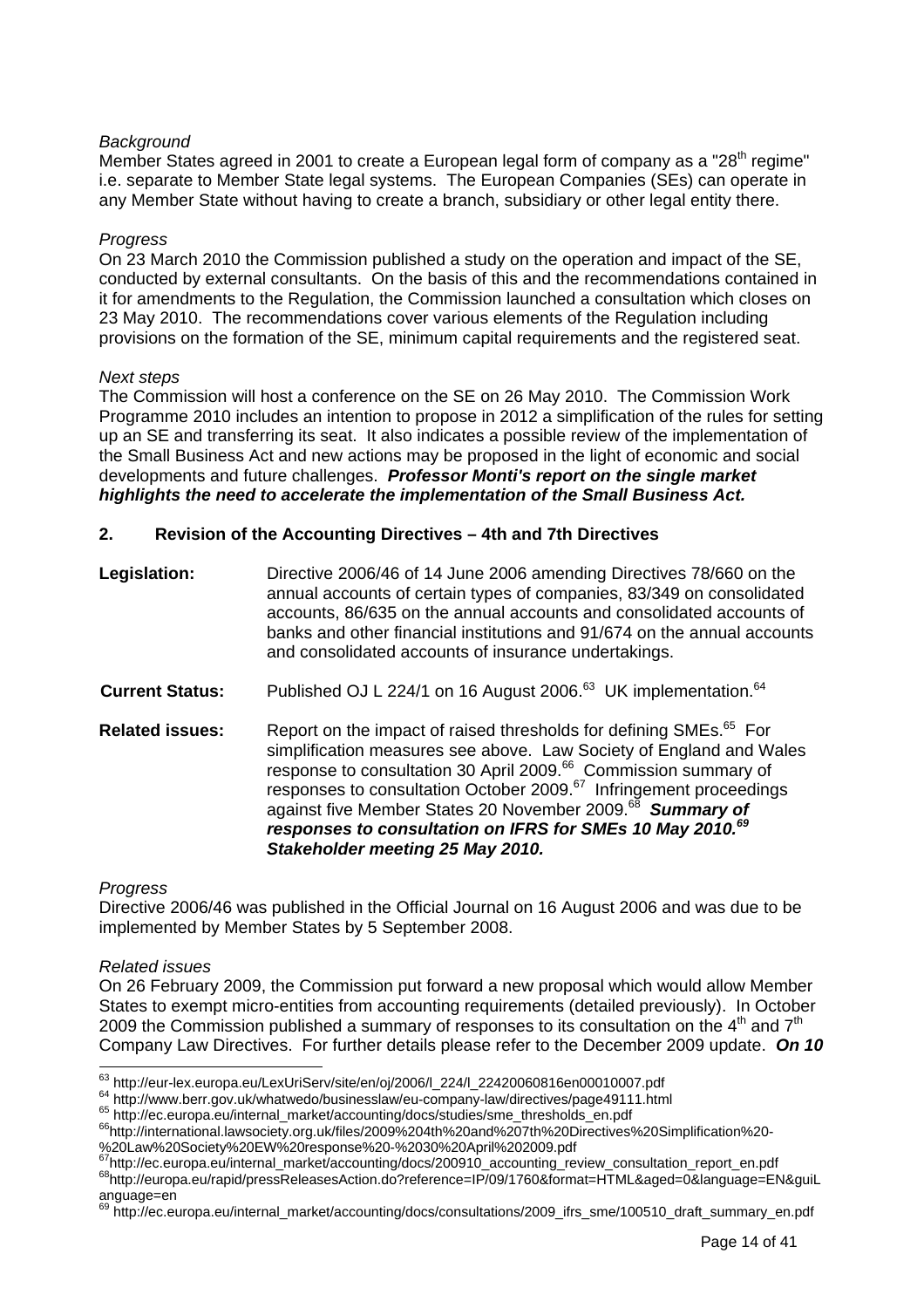<span id="page-14-0"></span>*May 2010 the Commission published the responses to its consultation on IFRS for SMEs. Opinions differed on the potential application of IFRS for SMEs as in some Member States the IFRS would mean a duplication of reporting requirements. Using IFRS for consolidated accounts was seen as a possible compromise in this situation. A stakeholder meeting on this will be held on 25 May 2010.* 

#### *Next steps*

The Commission Work Programme identifies an intention to overhaul the 4th and 7th Directives in 2011 to take into account the specific interests of SMEs. It also identifies possible further simplification and modernisation of reporting obligations in future.

#### **3. International Accounting Standards (IAS)**

- **Legislation:** Regulation 1606/2002 on the application of International Accounting Standards.<sup>70</sup>
- **Current Status:** Previous IAS/IFRS, SIC and IFRIC standards adopted by the Commission are listed on the web-site.[71](#page-14-2) European Parliament resolution on accounting reform 24 April 2008.<sup>72</sup> Consolidated IFRS Regulation 5 November 2008.<sup>73</sup> IAS Regulation 21 January 2009.<sup>74</sup> Regulation 254/2009 25 March 2009.[75](#page-14-6) Commission report on application of IFRS in 2006 30 April 2009.<sup>76</sup> ECOFIN conclusions 9 June<sup>77</sup> and 7 July 2009.<sup>78</sup> CEIOPS letter of comments to IASB 14 September 2009.[79](#page-14-10) CEBS comments to IASB 28 September 2009.<sup>80</sup> Postponement of decision to incorporate IFRS 9, 11 November 2009.[81](#page-14-12) *Summary of responses to consultation on IFRS for SMEs 10 May 2010.[82](#page-14-13) Stakeholder meeting 25 May 2010.*
- **Related issues:** For details of Commission regulations and decisions relating to IAS / IFRS / IFRIC up to 1 December 2009, see December 2009 update. ARC vote for amendments to IFRS 1 Additional Exemptions for First-time Adopters 14 December 2009.<sup>83</sup> Regulation 1293/2009 amending Regulation 1126/2008 adopting certain IAS in accordance with Regulation 1606/2002 as regards IAS 32 published OJ L 347/23 24 December 2009.[84](#page-14-15) CEBS Guidelines for the implementation of consolidated financial reporting (FINREP) 15 December 2009.<sup>85</sup>

<span id="page-14-1"></span><sup>70</sup> http://eur-lex.europa.eu/pri/en/oj/dat/2002/l\_243/l\_24320020911en00010004.pdf

<span id="page-14-3"></span><span id="page-14-2"></span>

<sup>71</sup> http://edi-lex.ediopa.ed/pri/eri/of/dav2002/1\_2-of/1\_2-o20020011010001000100010001<br>71 http://ec.europa.eu/internal\_market/accounting/ias\_en.htm#status-adoption<br>72 http://www.europarl.europa.eu/sides/getDoc.do?type=TA&re 2008-0032<br>73 http://eur-lex.europa.eu/LexUriServ/LexUriServ.do?uri=OJ:L:2008:275:0037:0041:EN:PDF

<span id="page-14-4"></span>

<span id="page-14-5"></span>

<span id="page-14-6"></span>

<span id="page-14-7"></span>

<span id="page-14-8"></span>

<span id="page-14-10"></span><span id="page-14-9"></span>

<sup>73</sup> http://eur-lex.europa.eu/LexUriServ/LexUriServ.do?uri=OJ:L:2008:275:0037:0041:EN:PDF 74 http://eur-lex.europa.eu/LexUriServ/LexUriServ.do?uri=OJ:L:2009:017:0023:0036:EN:PDF 75 http://eur-lex.europa.eu/LexUriServ/LexUriServ.do?uri=OJ:L:2009:080:0005:0013:EN:PDF 76 http://ec.europa.eu/internal\_market/accounting/docs/studies/2009-report\_en.pdf 77 http://www.consilium.europa.eu/uedocs/cms\_data/docs/pressdata/en/ecofin/108392.pdf 78 http://www.consilium.europa.eu/uedocs/cms\_data/docs/pressdata/en/ecofin/109064.pdf 79 http://www.ceiops.eu/media/files/publications/lettersofcomments/CEIOPS-letter-to-IASB-on-IAS-39-Exposure-Draft-20090914.pdf

<span id="page-14-11"></span><sup>80</sup> http://www.c-ebs.org/getdoc/c517e4f6-385f-4545-9b30-05913e818e2f/2009-09-28-(CEBS-CL-ED-Fair-Value-Measurement).aspx<br><sup>81</sup> http://ec.europa.eu/internal\_market/accounting/docs/arc/2009-11-11\_ARC\_IFRS9\_en.pdf

<span id="page-14-12"></span>

<span id="page-14-13"></span><sup>82</sup> http://ec.europa.eu/internal\_market/accounting/docs/consultations/2009\_ifrs\_sme/100510\_draft\_summary\_en.pdf<br>83 [http://ec.europa.eu/internal\\_market/accounting/docs/arc/2009-12-14-vote\\_en.pdf](http://ec.europa.eu/internal_market/accounting/docs/arc/2009-12-14-vote_en.pdf)<br>84 http://eur-lex.europa.eu/L

<span id="page-14-14"></span>

<span id="page-14-15"></span>

<span id="page-14-16"></span>instructions.aspx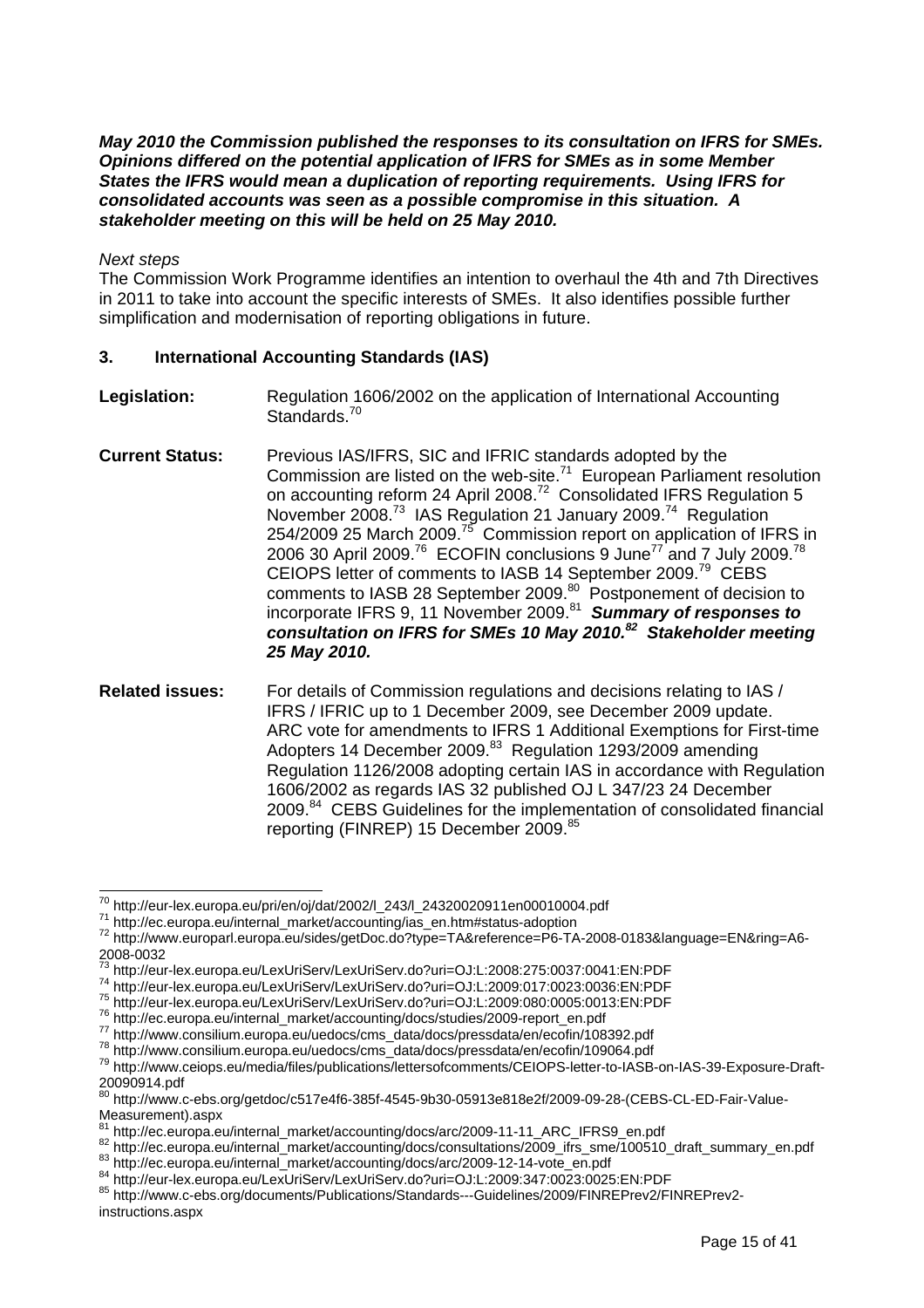Commission conference 8 February 2010.<sup>86</sup> ARC vote on IAS 24, IFRIC 14, IFRIC 1 and IFRIC 19 on 4 March 2010.<sup>87</sup> *Regulation 244/2010 as regards IFRS 2 (OJ L 77/42)[88](#page-15-2) and Regulation 243/2010 as regards Improvements to IFRS (OJ L 77/33) 24 March 2010.[89](#page-15-3)* Council consent to Commission adoption of a regulation amending Regulation 1126/2008 adopting certain IAS in accordance with regulation 1606/2002 as regards IFRS 1 and 7, 26 April 2010.<sup>90</sup>

#### *Background*

The International Accounting Standards (IAS) Regulation is an essential measure in the Financial Services Action Plan. From 2005 listed companies in the EU, including insurance companies and banks, have had to prepare consolidated accounts in accordance with ISAs.

#### *Progress*

The Commission adopted a Regulation containing the consolidated text of all International Financial Reporting Standards (IFRS) in force in the EU as at 17 October 2008. This enabled stakeholders to refer to one legal document.

Regulation 1569/2007 allows companies to use the Generally Accepted Accounting Principles of third countries until the end of 2011 if that country has made a public commitment to adopt IFRS or to converge its own standards with IFRS by the end of 2011.

On 19 and 20 March 2009 the European Council called for a review of IAS. On 2 April the G-20 called for the accounting standard setters to improve standards for the valuation of financial instruments based on their liquidity and investors' holding horizons, while reaffirming the framework of fair value accounting.

On 11 November 2009 the Commission's Accounting Regulatory Committee (ARC) decided to postpone adoption of IFRS 9. While Member States agreed generally on the mixed measurement using fair value and amortised cost, some had concerns as to key aspects of IFRS 9 and the uncertainty linked to future work on financial instruments. The delay meant EU companies could not apply the new rules to 2009 accounts. In December 2009 ARC supported the Commission's amendments to IFRS 1: "Additional Exemptions for First-time Adopters".

On 4 March 2010 ARC voted in favour of the Commission's Amendments to IAS 24: Related Party Disclosures, IFRIC 14: Prepayments of a Minimum Funding Requirement, IFRS 1 (Limited Exemption from Comparative IFRS 7 Disclosures for First-time Adopters) and the Interpretation of IFRIC 19: Extinguishing Financial Liabilities with Equity Instruments. On 26 April 2010 the Council consented to amendments of IFRS 1 and 7.

*On 23 March 2010 the Commission adopted Regulation 233/2010, amending IFRS 2 as regards share-based payments and withdrawing IFRIC 8 and 11, and Regulation 243/2010 amending IFRS 2,5 and 8; IAS 1,7,17,36,38 and 39; and IFRIC 9 and 10 endorsing the "improvements to IFRS" by the International Accounting Standards Board in April 2009.* 

<span id="page-15-0"></span><sup>86</sup> http://ec.europa.eu/internal market/accounting/conference\_20100208\_en.htm

<span id="page-15-1"></span><sup>&</sup>lt;sup>87</sup> [http://ec.europa.eu/internal\\_market/accounting/docs/arc/2010-03-04-summary-record\\_en.pdf](http://ec.europa.eu/internal_market/accounting/docs/arc/2010-03-04-summary-record_en.pdf)<br>
<sup>88</sup> http://eur-lex.europa.eu/LexUriServ/LexUriServ.do?uri=OJ:L:2010:077:0042:0049:EN:PDF<br>
<sup>89</sup> http://eur-lex.europa.eu/LexUr

<span id="page-15-2"></span>

<span id="page-15-3"></span>

<span id="page-15-4"></span>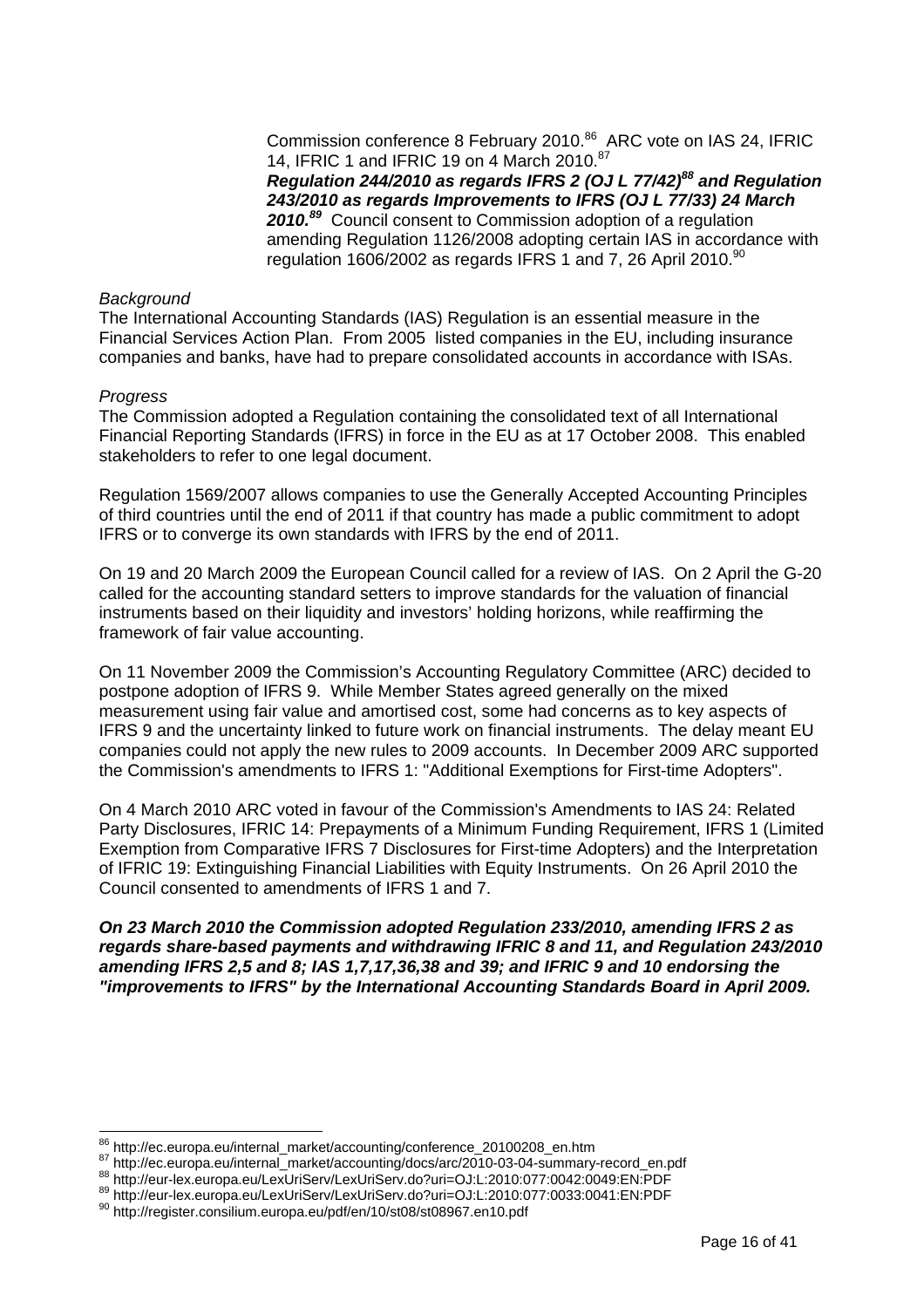#### <span id="page-16-0"></span>**4. Statutory Audits – 8th Directive**

| Legislation:           | Directive 2006/43 of 15 May 2006 on statutory audits of annual accounts<br>and consolidated accounts, amending Council Directives 78/660 and<br>83/349 and repealing Council Directive 84/253.91                                                                                                                                                                                                                                                                                                                                                                                                                                                                                                                                                                                                                                                                                                                                                                                                    |
|------------------------|-----------------------------------------------------------------------------------------------------------------------------------------------------------------------------------------------------------------------------------------------------------------------------------------------------------------------------------------------------------------------------------------------------------------------------------------------------------------------------------------------------------------------------------------------------------------------------------------------------------------------------------------------------------------------------------------------------------------------------------------------------------------------------------------------------------------------------------------------------------------------------------------------------------------------------------------------------------------------------------------------------|
| <b>Current Status:</b> | Published 9 June 2006, OJ L 157/87. UK implementation. <sup>92</sup><br>Implementation scoreboard 1 February 2010. <sup>93</sup>                                                                                                                                                                                                                                                                                                                                                                                                                                                                                                                                                                                                                                                                                                                                                                                                                                                                    |
| <b>Related issues:</b> | Recommendation on statutory audits 6 May 2008. <sup>94</sup> Recommendation on<br>limitation of auditors' liability 5 June 2008. <sup>95</sup> Commission measures to<br>strengthen supervisory committees and standard-setting bodies 26<br>January 2009. <sup>96</sup> Commission consultation on audit control structure<br>closed 28 February 2009. <sup>97</sup> Commission decision on third country audit<br>firms 4 August 2008. <sup>98</sup> Commission decision on equivalence 5 February<br>2010.99 EGAOB guidance paper on competent authority cooperation 8<br>December 2009. <sup>100</sup> University of Duisburg-Essen report 22 June 2009. <sup>101</sup><br>Study on ISA and US standards 19 August 2009. <sup>102</sup> CESR response to<br>consultation 20 October 2009. <sup>103</sup> Commission conference 8 February<br>2010. <sup>104</sup> Consultation on adoption of ISAs results 11 March 2010. <sup>105</sup><br>Green Paper expected in autumn 2010. <sup>106</sup> |

#### *Background*

Directive 2006/43 was published in the Official Journal and the deadline for implementation was 29 June 2008. The Directive responds to the need to clarify the duties of statutory auditors and their independence and ethics. It broadens the scope of current EU legislation in this field by introducing new requirements concerning the manner in which an audit should be carried out and the structure needed within companies to ensure quality and trust of the audit function.

#### *Progress*

On 5 February 2010 the Commission adopted a Decision recognising the adequacy of the auditor oversight systems in Canada, Japan and Switzerland. This will enable the exchange of audit working papers between the EU Member States' oversight authorities and their Canadian, Japanese and Swiss counterparts. On 8 February 2010 the Commission held a conference on international developments in accounting and auditing. Discussions included the legal, regulatory and practical challenges involved in moving towards global standards on auditing.

On 11 March 2010 the Commission published the results of its consultation on the possible adoption of International Standards on Auditing (ISAs). The overwhelming majority of respondents were said to be in favour of adoption of the ISAs at EU level. Concerns were raised in relation to the cost and administrative implications which an adoption of the ISAs may

 $^{91}$ http://eur-lex.europa.eu/LexUriServ/site/en/oj/2006/l\_157/l\_15720060609en00870107.pdf

<span id="page-16-2"></span>

<span id="page-16-4"></span><span id="page-16-3"></span>

<span id="page-16-1"></span><sup>&</sup>lt;sup>91</sup> http://eur-lex.europa.eu/LexUriServ/site/en/oj/2006/1\_157/1\_15720060609en00870107.pdf<br><sup>92</sup> http://www.berr.gov.uk/whatwedo/businesslaw/financial-reporting/directive/page25922.html<br><sup>93</sup> http://ec.europa.eu/LexUriServ/L

<span id="page-16-5"></span>

<span id="page-16-6"></span>

<span id="page-16-8"></span><span id="page-16-7"></span>

<span id="page-16-9"></span>

<span id="page-16-10"></span>

<span id="page-16-11"></span>

<span id="page-16-12"></span>

<span id="page-16-13"></span>

<span id="page-16-14"></span>

<span id="page-16-15"></span>

<span id="page-16-16"></span>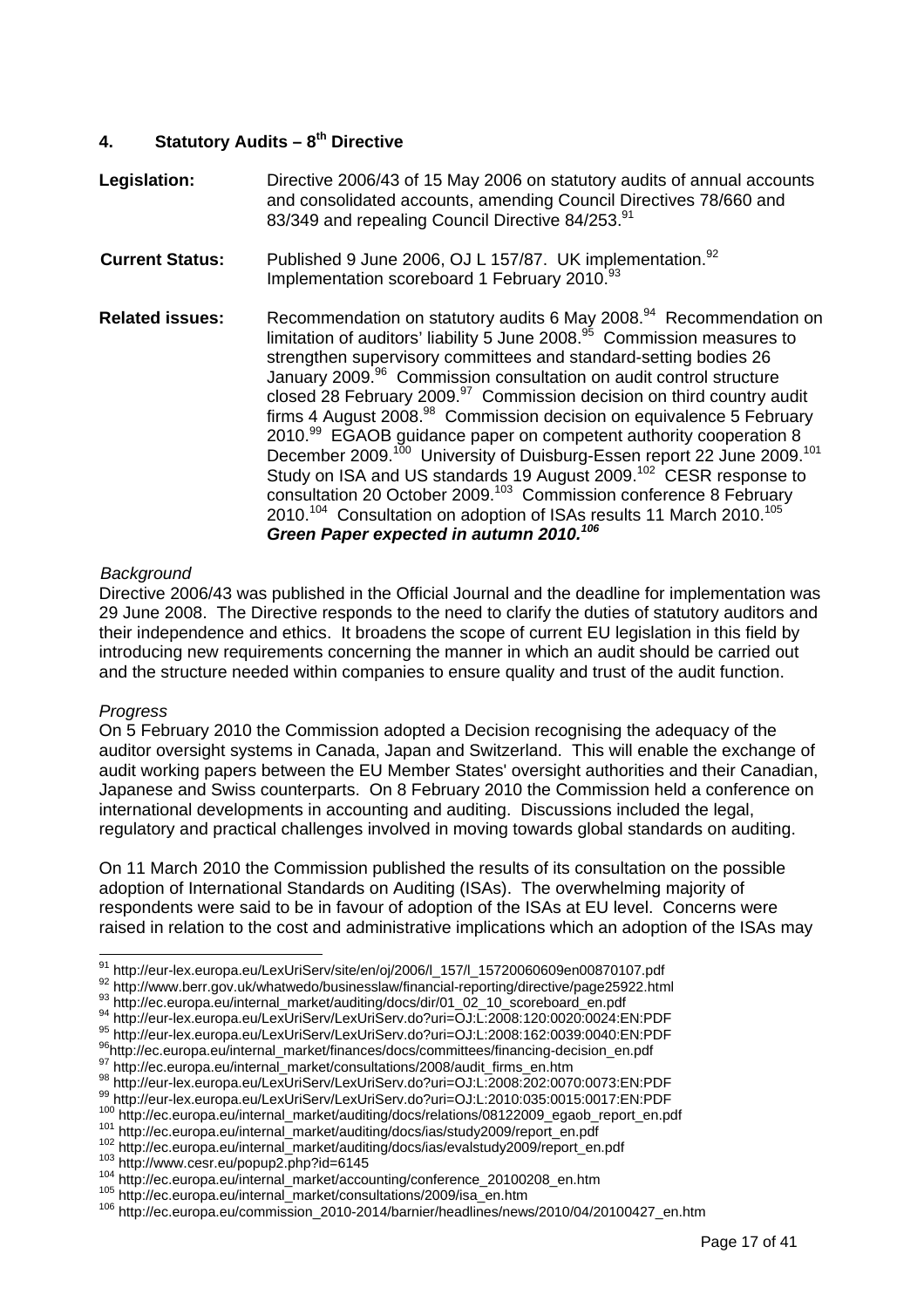<span id="page-17-0"></span>have for SMEs. The responses regarding the timing of a possible adoption were quite varied although it is widely acknowledged that SMEs may need more time to prepare for ISA adoption.

#### *Next steps*

*On 27 April 2010 Commissioner Barnier stated his intent to publish a Green Paper on the role of auditors in autumn 2010. He aims to launch a debate on the governance of auditors and the supervision of audit firms at an EU level. The Green Paper will also cover the implications of the audit market on financial stability and ISAs.* 

#### **5. Transparency Directive**

- **Legislation:** Directive 2004/109 on the harmonisation of transparency requirements in relation to information about issuers whose securities are admitted to trading on a regulated market and amending Directive 2001/34.<sup>107</sup> Implementation by 20 January 2007.
- **Current Status:** Proposal for Directive amending Prospectus and Transparency Directives 23 September 2009**[108](#page-17-2)** (see Prospectus Directive section for details). Commission working paper on stricter national measures 10 December 2008.[109](#page-17-3) External report on application of Directive December 2009.[110](#page-17-4)

Level 2: Commission Directive 2007/14 laying down detailed rules for the implementation of certain provisions of Directive 2004/109 on the harmonisation of transparency requirements in relation to information about issuers whose securities are admitted to trading on a regulated market published in Official Journal 9 March 2007.<sup>111</sup>

Level 3: Feedback statement on CESR level 3 consultation 21 February 2008.<sup>112</sup> ESME report on "acting in concert" 17 November 2008.<sup>113</sup> CESR advice on the storage and filing of regulated information 6 July 2006.[114](#page-17-8) CESR review of supervision and sanctions 1 July 2009.[115](#page-17-9)  CESR consultation on major shareholding notifications closed 31 March 2010.<sup>116</sup> European Corporate Governance Forum statement on Empty Voting and Transparency of Shareholder Positions 20 February 2010.[117](#page-17-11)  *Commission conference 11 June 2010[.118](#page-17-12)*

#### *Background*

The Directive aims to improve the information available to investors, allowing them to invest "more efficiently". All securities issuers will have to provide annual financial reports within the four months of the end of the financial year, half-yearly financial reports and interim management statements. For further details please refer to the November 2009 update.

<span id="page-17-3"></span>

<span id="page-17-8"></span>

<span id="page-17-1"></span><sup>&</sup>lt;sup>107</sup> http://eur-lex.europa.eu/lex/LexUriServ/site/en/oj/2004/l\_390/l\_39020041231en00380057.pdf

<span id="page-17-2"></span>

<span id="page-17-4"></span>

<span id="page-17-5"></span>

<span id="page-17-6"></span>

<span id="page-17-7"></span>

<span id="page-17-9"></span>

<span id="page-17-10"></span>

<span id="page-17-12"></span><span id="page-17-11"></span>

<sup>&</sup>lt;sup>108</sup> http://eur-lex.europa.eu/LexUriServ/LexUriServ.do?uri=COM:2009:0491:FIN:EN:PDF<br><sup>109</sup> http://ec.europa.eu/internal\_market/securities/docs/transparency/report\_measures\_122008\_en.pdf<br><sup>110</sup> http://ec.europa.eu/internal\_m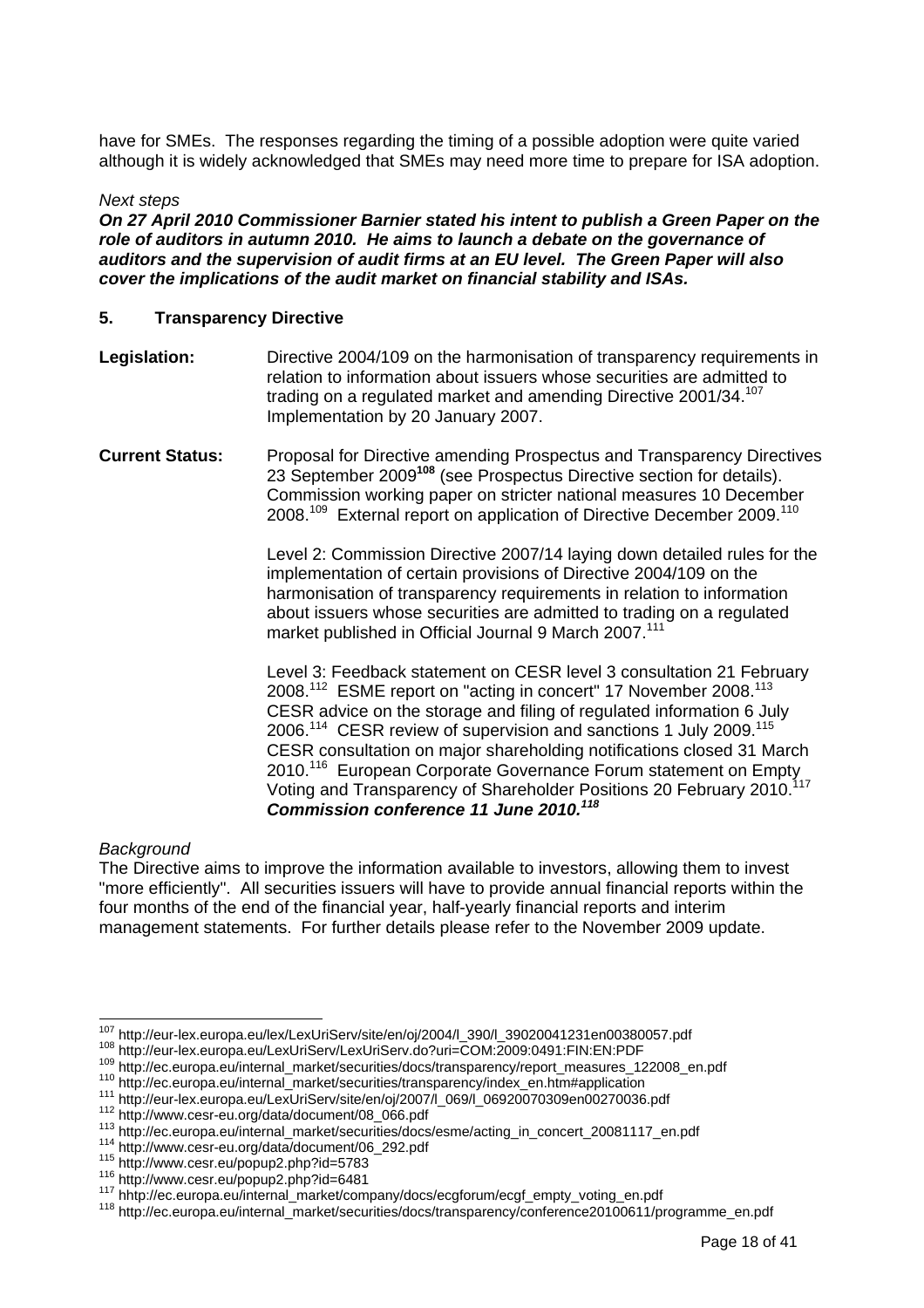#### <span id="page-18-0"></span>*Progress*

On 23 September 2009 the Commission published a proposal for a Directive amending the Prospectus Directive and Transparency Directive (see Prospectus Directive section for details).

The report into the application of the Directive, which had been carried out for the Commission by external consultants, suggests a number of possible improvements to the text including: moving to a maximum harmonisation approach; introducing a specific regime for SMEs; extending the deadline for the publication of half-yearly reports; and enforcing the home state principle more rigorously. In relation to major holdings specifically, there are recommendations such as: lowering the initial threshold; using maximum harmonisation in relation to notification thresholds; increasing the transparency of the lending of voting rights; limiting empty voting practices; and requiring the disclosure of cash-settled equity swaps or similar products. A CESR consultation on a proposal to extend major shareholding notifications to instruments of similar economic effect to holding shares and entitlements to acquire shares closed on 31 March 2010. On 20 February 2010 the European Corporate Governance Forum published a statement on Empty Voting and Transparency of Shareholder Positions (see below).

#### *Next steps*

A Commission report is expected in 2010 which could lead to proposals to amend the Directive. On 11 June 2010 the Commission is hosting a conference on the operation of the Directive.

| 6. | <b>Shareholders' rights</b> |
|----|-----------------------------|
|----|-----------------------------|

| Legislation:           | Directive 2007/36 on the exercise of certain rights of shareholders in<br>listed companies.                                                                                                                                            |
|------------------------|----------------------------------------------------------------------------------------------------------------------------------------------------------------------------------------------------------------------------------------|
| <b>Current Status:</b> | Published on 14 July 2007 OJ L184/17. <sup>119</sup> Companies (Shareholders'<br>Rights) Regulations 2009 entered into force 3 August 2009. <sup>120</sup><br>Transposition status update for Directive 4 January 2010. <sup>121</sup> |
| <b>Related:</b>        | Results of consultation on possible Recommendation on shareholders'<br>voting rights published September 2007. <sup>122</sup> European Parliament study<br>on the use of shareholder voting rights December 2009. <sup>123</sup>       |

#### *Background*

Details of the content of the Directive are available in the September 2007 update and a detailed note is available from the Brussels office. On 3 August 2009, the Companies (Shareholders' Rights) Regulations 2009, which implement the Directive in the UK, entered into force. On 4 January 2010 the Commission published a table showing the implementation status of several directives. It is uncertain whether the Commission will proceed with the adoption of a recommendation on shareholders' voting rights to supplement the Directive. On 20 January 2010 Parliament's ECON Committee published a study on the use of shareholder voting rights during the general assembly of company shareholders. For details see February 2010 Update.

#### **7. Capital Maintenance and alteration – 2nd Company Law Directive**

**Legislation:** Directive 2006/68 amending Directive 77/91 as regards the formation of public limited liability companies and the maintenance and alteration of their capital.

<span id="page-18-1"></span><sup>&</sup>lt;sup>119</sup> http://eur-lex.europa.eu/LexUriServ/site/en/oj/2007/l\_184/l\_18420070714en00170024.pdf

<span id="page-18-2"></span>

<span id="page-18-3"></span>

<span id="page-18-5"></span><span id="page-18-4"></span>

<sup>123</sup> http://www.opsi.gov.uk/si/si2009/uksi\_20091632\_en\_1<br>
121 http://ec.europa.eu/internal\_market/company/docs/official/1001041trans-play\_en.pdf<br>
122 http://ec.europa.eu/internal\_market/company/docs/shareholders/consultatio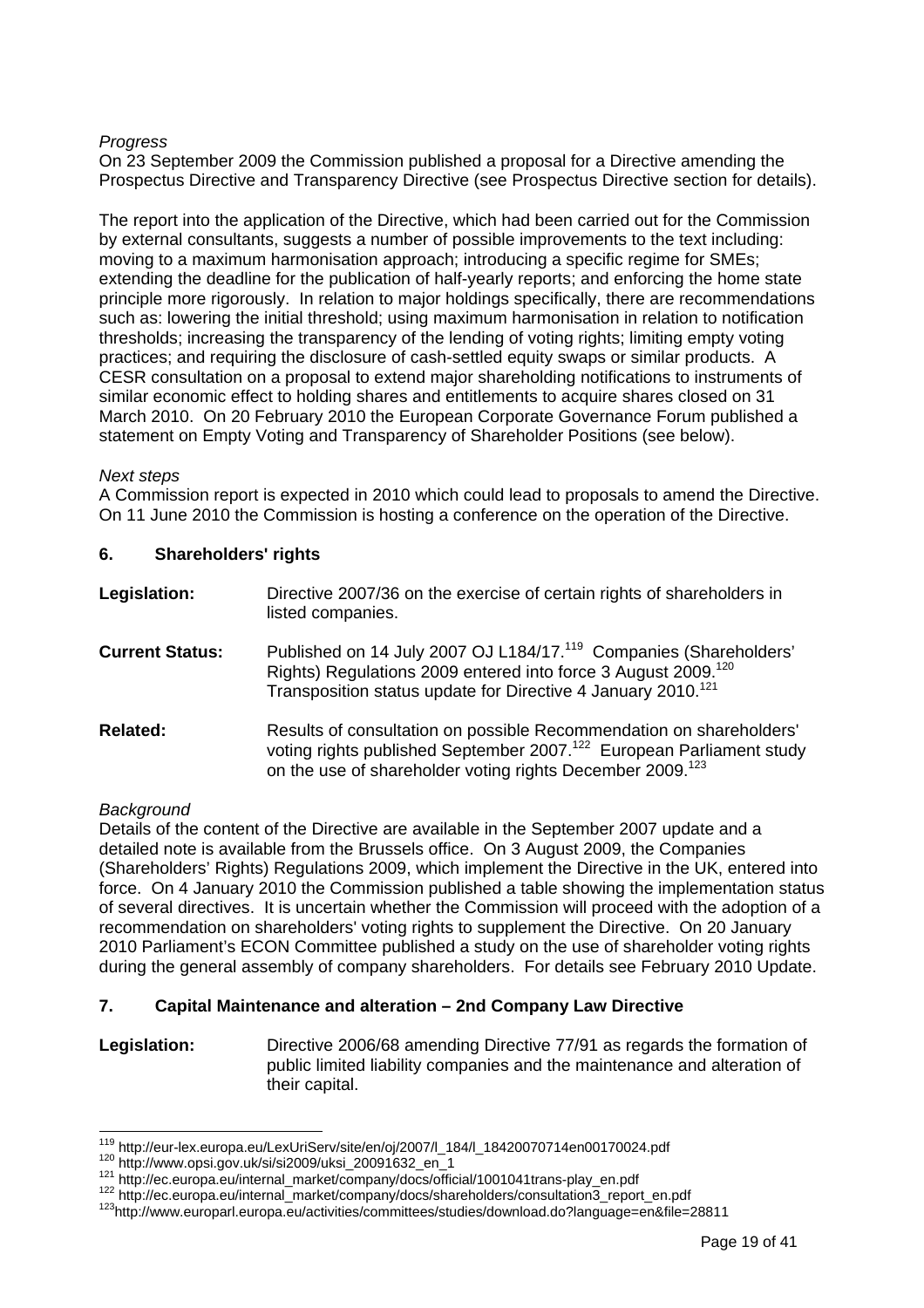<span id="page-19-0"></span>

| <b>Current Status:</b> | Published in Official Journal on 25 September 2006, OJ L 264/32. <sup>124</sup> |
|------------------------|---------------------------------------------------------------------------------|
|                        | Deadline for implementation 15 April 2008. UK implementation. <sup>125</sup>    |

**Related issues:** KPMG study on alternative capital regime completed October 2007.<sup>126</sup> Commission feasibility study 1 February 2008.<sup>127</sup>

#### *Background*

Following a report from KPMG on alternatives to the capital maintenance regime under the  $2<sup>nd</sup>$ Company Law Directive, the Commission concluded that legislative changes were not needed.

#### **8. Cross-Border Mergers – 10th Directive**

- **Legislation:** Directive 2005/56 on cross-border mergers of companies with share capital.<sup>128</sup>
- **Current Status:** Published on 25 November 2005, OJ L 310/1. Implementation deadline 15 December 2007. UK Cross-border Mergers Regulations 2007[.129](#page-19-6)

Details of the content of the Directive are available in the November 2005 Update. Infringement proceedings were brought against eleven Member States in June 2008.

### **9.** Simplification of 3<sup>rd</sup> and 6<sup>th</sup> Directives

- **Legislation:** Directive 2007/63 amending Directives 78/855 and 82/891 as regards the requirement of an independent expert's report on the occasion of merger or division of public limited liability companies.
- **Current Status:** Published on 17 November 2007, OJ L 300/47.<sup>130</sup> Implementation deadline 31 December 2008.

Details of the content of the Directive are available in the May 2009 Update

#### **V. OTHER INITIATIVES**

#### **1. European Corporate Governance Forum and corporate governance**

**Current work:** Recommendation on shareholders' rights proposal<sup>131</sup> and Statement on internal control<sup>132</sup> 24 July 2006. Statement on proportionality (one share one vote) 17 September 2007.<sup>133</sup> Work Programme 2008-2011 published 10 October 2008.[134](#page-19-11) Statements on cross-border issues of corporate governance codes<sup>135</sup> and best practices in directors' remuneration 23

125 http://www.berr.gov.uk/whatwedo/businesslaw/eu-company-law/directives/page49087.html<br><sup>126</sup>http://www.berr.gov.uk/whatwedo/businesslaw/eu-company-law/directives/page49087.html<br><sup>126</sup>http://ted.europa.eu/Exec?DataFlow=Sho 1%25202006&docId=51751-2006&StatLang=EN<br><sup>127</sup> http://ec.europa.eu/internal\_market/company/docs/capital/feasbility/study\_en.pdf

<span id="page-19-1"></span><sup>124</sup> http://eur-lex.europa.eu/LexUriServ/site/en/oj/2006/l\_264/l\_26420060925en00320036.pdf

<span id="page-19-3"></span><span id="page-19-2"></span>

<span id="page-19-4"></span>

<span id="page-19-5"></span>

<span id="page-19-6"></span>

<span id="page-19-7"></span>

<span id="page-19-9"></span><span id="page-19-8"></span>

<sup>&</sup>lt;sup>128</sup> [http://eur-lex.europa.eu/LexUriServ/site/en/oj/2005/l\\_310/l\\_31020051125en00010009.pdf](http://eur-lex.europa.eu/LexUriServ/site/en/oj/2005/l_310/l_31020051125en00010009.pdf)<br><sup>129</sup> http://www.berr.gov.uk/whatwedo/businesslaw/eu-company-law/directives/page49112.html<br><sup>130</sup> http://eur-lex.europa.eu/LexUriSe

<span id="page-19-11"></span><span id="page-19-10"></span>

<span id="page-19-12"></span>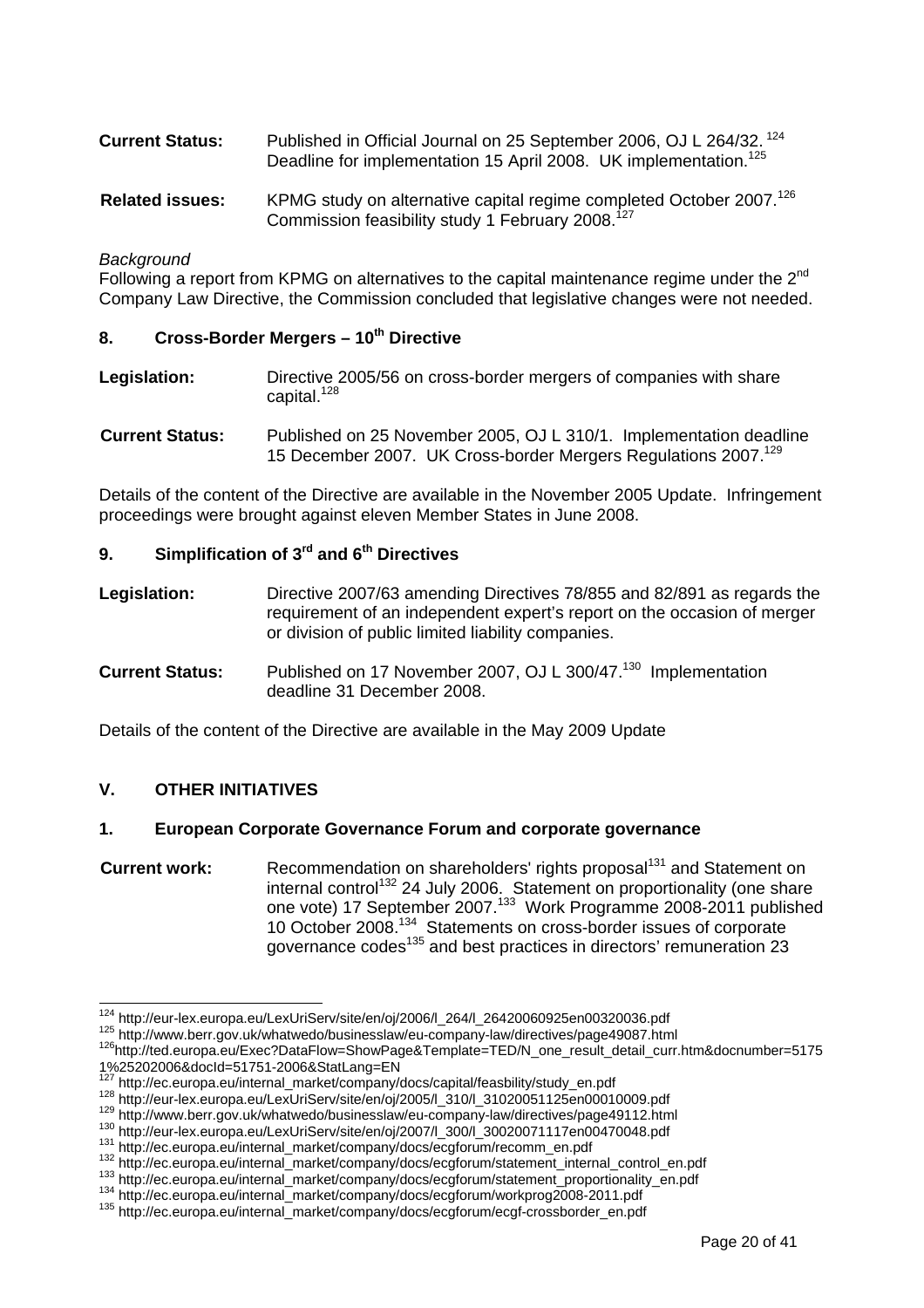March 2009.[136](#page-20-1) Meeting 19 February 2010**. [137](#page-20-2)**Statement on empty voting and transparency 20 February 2010.<sup>138</sup>

#### <span id="page-20-0"></span>*Background*

The European Corporate Governance Forum (ECGF), made up of 15 experts representing a range of stakeholders, was launched on 18 October 2004. It aims to improve corporate governance by fostering convergence of national codes, exchanging information and best practice.

#### *Progress*

The EGCF Work Programme 2008 - 2011 was published on 10 October 2008. On 19 February 2010 it discussed corporate governance in financial institutions and held an exchange of views on executive and financial sector remuneration. It also received updates on the Commission's work on: the proposal for a Statute of a European Private Company; an EU framework for cross-border crisis management in the banking sector; a study on the application of the Statute for a European Company; and a Green Paper on the cooperation between business registers.

On 20 February the EGCF adopted a statement on empty voting and transparency of shareholder positions. It notes that this is only a first step in examining the issue but calls nonetheless for clarification of the Transparency Directive and the introduction of a presumption that shareholders attending a general meeting own the economic interest in the shares they vote. It questions whether those shares voted by those not owning the economic interest should be declared null and void. Further it states that companies lending their own shares should stipulate in the contract with the borrower that they will not vote the shares.

#### **2. Corporate Social Responsibility**

| <b>Initiative:</b> | Follow up to work of Multi-Stakeholder Forum (MSF) looking into |
|--------------------|-----------------------------------------------------------------|
|                    | initiatives to promote Corporate Social Responsibility (CSR).   |

**Current Status:** Commission Communication 22 March 2006.<sup>139</sup> Parliament resolution 13 March 2007.<sup>140</sup> European Multi-Stakeholder Forum on CSR meeting held 10 February 2009.[141](#page-20-6) Presidency conference 10-11 November 2009.[142](#page-20-7) 

#### *Background*

A Green Paper was published by the Commission in 2001 but it was decided not to proceed with legislative measures and instead to maintain the voluntary approach to CSR and to take forward a range of initiatives aimed at promoting CSR at EU level, including the establishment of a Multi-Stakeholder Forum (MSF).

#### *Progress*

On 22 March 2006, the Commission published its Communication entitled "Implementing the Partnership for Growth and Jobs: Making Europe a pole of excellence on CSR". On 13 March 2007, the Parliament adopted a resolution on CSR entitled "CSR: a new partnership". Details can be found in the April 2007 Update. On 10 February 2009 the Commission hosted a plenary

<span id="page-20-1"></span><sup>&</sup>lt;sup>136</sup> http://ec.europa.eu/internal\_market/company/docs/ecgforum/ecgf-remuneration\_en.pdf

<span id="page-20-2"></span>

<span id="page-20-3"></span>

<span id="page-20-5"></span><span id="page-20-4"></span>

<sup>&</sup>lt;sup>137</sup>http://ec.europa.eu/internal\_market/company/ecgforum/index\_en.htm<br>
<sup>138</sup>http://ec.europa.eu/internal\_market/company/docs/ecgforum/ecgf\_empty\_voting\_en.pdf<br>
<sup>139</sup>http://eur-lex.europa.eu/LexUriServ/site/en/com/2006/com 0062+0+DOC+XML+V0//EN&language=EN<br><sup>141</sup> http://ec.europa.eu/enterprise/csr/forum\_2009\_index.htm

<span id="page-20-6"></span>

<span id="page-20-7"></span><sup>141</sup> http://ec.europa.eu/enterprise/csr/forum\_2009\_index.htm 142 http://www.se2009.eu/polopoly\_fs/1.22910!menu/standard/file/091110%20Inledningstal%20CSR.pdf

http://www.se2009.eu/polopoly\_fs/1.22911!menu/standard/file/Ruggie%2C%20speech.pdf

http://www.se2009.eu/polopoly\_fs/1.22912!menu/standard/file/Robinson%2C%20speech.pdf

http://www.se2009.eu/polopoly\_fs/1.22913!menu/standard/file/Koc%2C%20speech.pdf

http://www.se2009.eu/polopoly\_fs/1.22914!menu/standard/file/de%20Geus%2C%20speech.pdf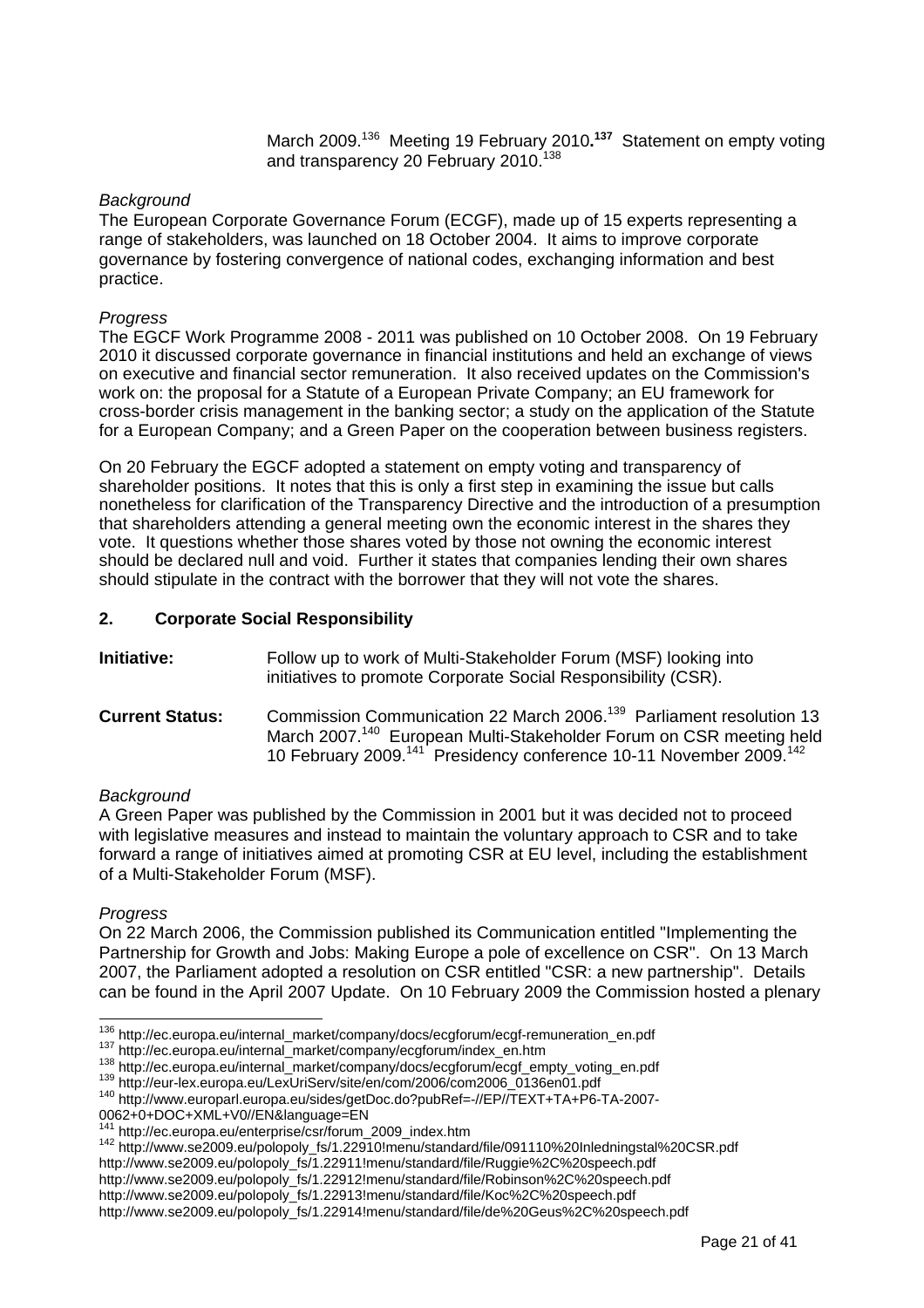<span id="page-21-0"></span>meeting of the European MSF on CSR. On 10 and 11 November 2009 the Swedish Presidency hosted a conference on CSR. Further details can be found in the December 2009 update.

#### *Next steps*

The Commission Work Programme indicates an intention to publish a Communication on CSR focusing on rebuilding trust in business on the part of European citizens. It would address the disclosure of environmental, social and governance information and on the relationship between business and human rights. It would also support international CSR instruments such as the UN Global Compact, the OECD Guidelines for Multinational Enterprises and the draft ISO standard on social responsibility.

#### **FINANCIAL SERVICES**

#### **VI. PROPOSALS IN THE PIPELINE**

#### **1. Cross-border crisis management in banking**

**Proposal:** Communication on cross-border crisis management in the banking sector.

**Current Status:** Communication published 20 October 2009,<sup>143</sup> accompanied by impact assessment,<sup>144</sup> staff working document<sup>145</sup> and consultation which closed 20 January 2010.<sup>146</sup> CEBS response to consultation 19 January 2010.<sup>147</sup> Commission conference 19 March 2010.[148](#page-21-6) Commission working document on innovative financing 6 April 2010.[149](#page-21-7) *ECON draft report considered 12 April 2010.*[150](#page-21-8) *IMF report published 16 April 2010.[151](#page-21-9)* *Council conclusions on crisis management 18 May 2010.[152](#page-21-10)*

#### *Background*

On 20 October 2009 the Commission published a Communication "An EU Framework for Cross-Border Crisis Management in the Banking Sector". This Communication has two purposes. The first is to provide regulators with adequate tools to identify problems within financial institutions at an early stage. The second is to look at ways of establishing a European framework in which a cross-border bank can fail without systemic disruption spreading through the broader financial system. A public consultation on this closed on 20 January 2010.

#### *Progress*

On 19 January 2010 the Committee of European Banking Supervisors (CEBS) responded to the Commission's consultation. On 19 March 2010 the Commission held a conference on a new crisis management framework. For more details of both of these see the April 2010 Update.

On 7 April 2010 the ECON Committee published a draft report. It recommends the establishment of an EU crisis management framework for systemic banks. It focuses on preserving the "public good" dimension of financial services rather than rescuing all individual

<sup>144</sup> http://eur-lex.europa.eu/LexUriServ/LexUriServ.do?uri=SEC:2009:1389:FIN:EN:PDF<br><sup>145</sup> http://eur-lex.europa.eu/LexUriServ/LexUriServ.do?uri=SEC:2009:1407:FIN:EN:PDF<br><sup>146</sup> http://ec.europa.eu/internal\_market/consultati

<span id="page-21-6"></span>

<span id="page-21-1"></span><sup>&</sup>lt;sup>143</sup> http://eur-lex.europa.eu/LexUriServ/LexUriServ.do?uri=COM:2009:0561:FIN:EN:PDF

<span id="page-21-2"></span>

<span id="page-21-3"></span>

<span id="page-21-5"></span><span id="page-21-4"></span>

Areas/CEBSresponsetoCOMoncrisismanagement.aspx<br>
<sup>148</sup> http://ec.europa.eu/internal\_market/bank/docs/crisis-management/conference20100319/programme\_en.pdf 149 http://ec.europa.eu/economy\_finance/articles/international/documents/innovative\_financing\_global\_level\_sec2010 \_409en.pdf

<span id="page-21-8"></span><span id="page-21-7"></span><sup>150</sup> http://www.europarl.europa.eu/sides/getDoc.do?pubRef=-//EP//NONSGML+COMPARL+PE-440.108+02+DOC+PDF+V0//EN&language=EN

<span id="page-21-9"></span><sup>&</sup>lt;sup>151</sup> [http://news.bbc.co.uk/1/shared/bsp/hi/pdfs/2010\\_04\\_20\\_imf\\_g20\\_interim\\_report.pdf](http://news.bbc.co.uk/1/shared/bsp/hi/pdfs/2010_04_20_imf_g20_interim_report.pdf)<br><sup>152</sup> http://www.consilium.europa.eu/uedocs/cms\_data/docs/pressdata/en/ecofin/114504.pdf

<span id="page-21-10"></span>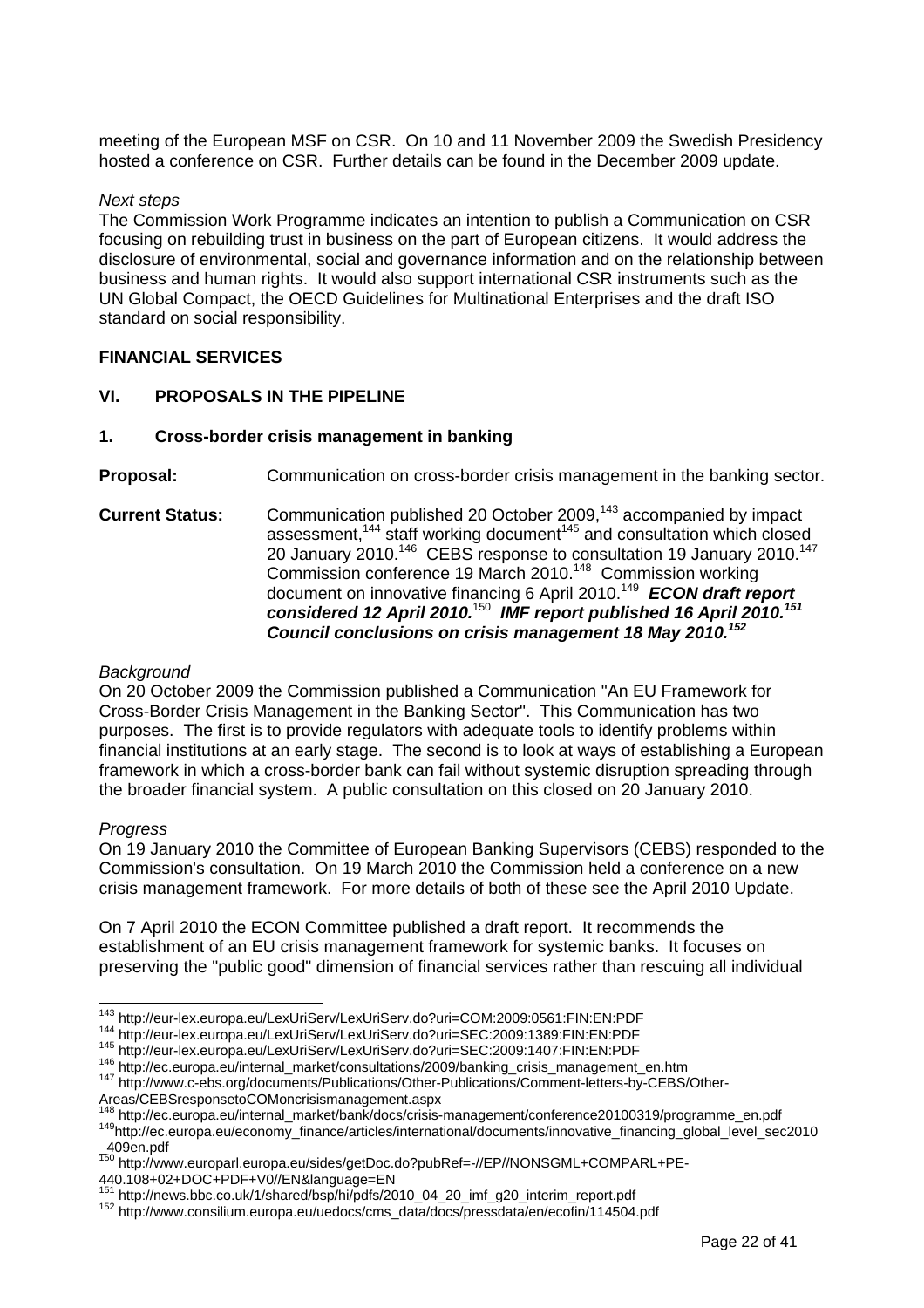<span id="page-22-0"></span>financial institutions. The report supports the establishment of a Stability Fund which is privately funded and publicly managed rather than a bank levy. It states that the availability of funds is necessary for efficiency in intervention and a pan-European measure is the only way to overcome nationalistic behaviour when a crisis occurs. The report suggests a European Bank Corporate Law for all systemic banks to harmonise insolvency and bankruptcy rules. This should be lead by a resolution unit established within the European Banking Authority.

*The draft report was considered in ECON on 12 April 2010. Some members expressed concern of the focus on systemic banks only and Peter Skinner (UK, S&D) noted that systemic banks should not just be cross-border banks as big banks within Member States, such as Northern Rock, can also cause major problems. The rapporteur herself admitted that the two-tier approach (systemic and non-systemic) may prove problematic but that it was a first step towards effective regulation. Kay Swinburne (UK, ECR) noted that in practice harmonising insolvency law would be difficult and that it would also be difficult for the EU to have a body big enough to supervise large banks.* 

On 6 April 2010 the Commission published a working document on "innovative financing", looking at the financial services sector and public finances. It included an examination of the possible taxation of financial institutions. It suggested that a "double dividend" could be gained in terms of both raising revenues and improving market efficiency and stability, notably by putting a price on risk-taking in the financial sector. It noted the importance of global coordination in this field but that consideration should be given to actions at the EU level.

*The International Monetary Fund (IMF) presented a study to the G-20 meeting on 22 April 2010 entitled "a Fair and Substantial Contribution by the Financial Sector". The report proposes two distinct contributions from the financial sector. First it proposes a "Financial Stability Contribution" which would be a levy on all financial institutions at a flat rate but which would be refined over time to reflect risk. If further contributions were desired then a "Financial Activities Tax" could be levied on the profits and remunerations of financial institutions. The report was met with criticism from the banking sector which considers that the proposals would be unfairly punishing the sector without improving it.* 

*The ECOFIN Council meeting on 18 May 2010 adopted conclusions on crisis prevention, management and resolution. This emphasises the importance of a comprehensive reform of the EU framework to address crisis prevention, management and resolution, which should allow Member States to coordinate action in relation to cross-border crises better in future. It goes on to set out some of the based elements of such an EU framework. It calls for a clear delineation of responsibilities between the various authorities that might be concerned. The Council goes on to welcome the Commission's communication in autumn 2010 and legislative proposals by spring 2011, noting that such a framework should be comprehensive.* 

#### *Next steps*

*ECON is due to consider the draft report on 1 June 2010. Votes are scheduled in*  **Committee on 22 June 2010 and in the plenary in September 2010.** The Commission intends to publish a Communication on options for bank resolution funds as a crisis management tool in May 2010 and a Communication on crisis management in the autumn of 2010. It also indicates a possible legislative initiative on a framework for crisis management in 2011.

#### **2. Derivatives markets**

**Proposal:** Communication on ensuring efficient, safe and sound derivatives markets.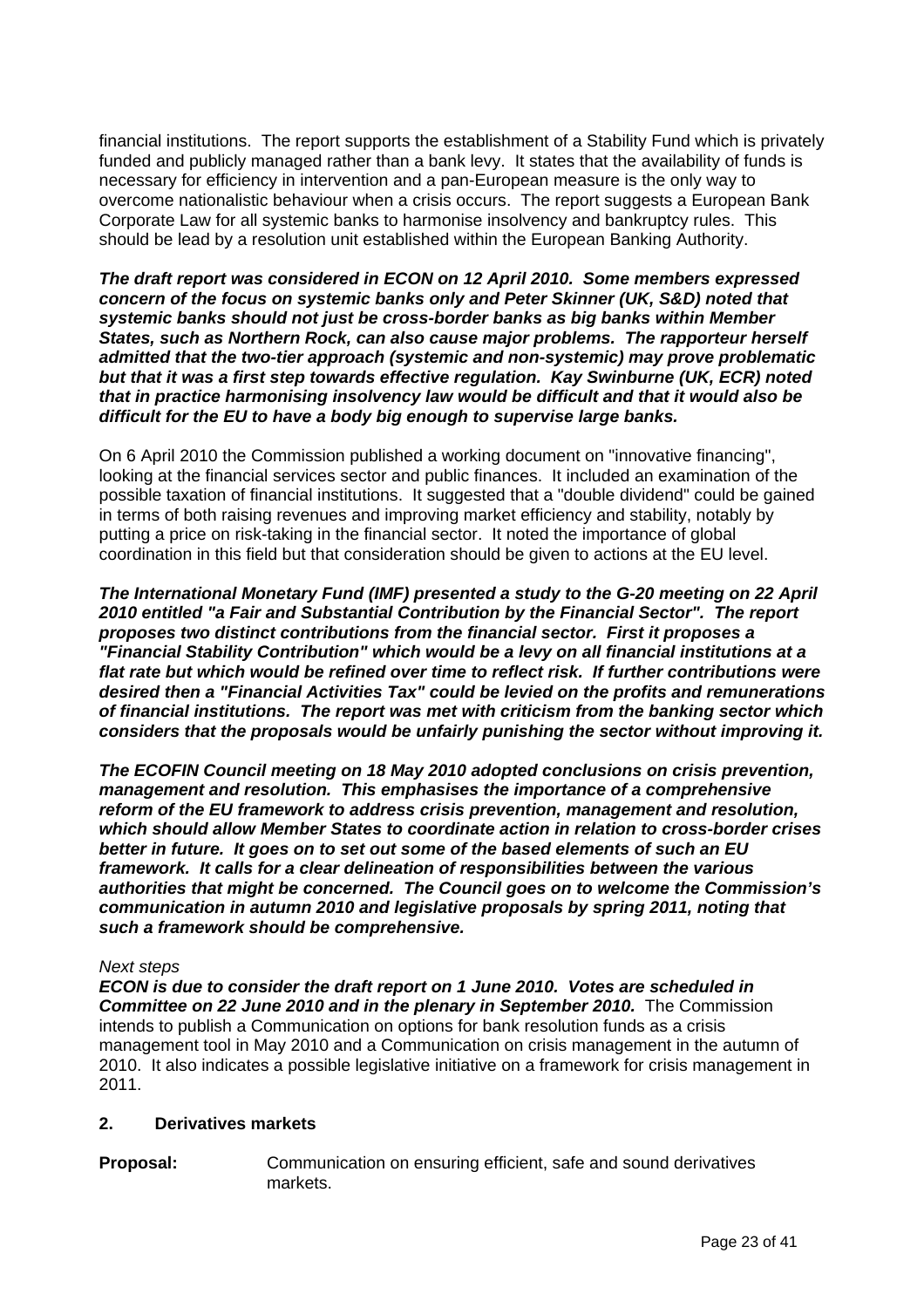- **Current Status:** Published 3 July 2009<sup>153</sup> with Staff Working Paper.<sup>154</sup> CESR response to consultation 14 September 2009.[155](#page-23-2) Further Communication published 20 October 2009.[156](#page-23-3) ESME views on cash settled derivatives November 2009.[157](#page-23-4) ECOFIN Council Conclusions 2 December 2009.[158](#page-23-5) European Council conclusions 11 December 2009.[159](#page-23-6) Oral evidence given to UK House of Lords' Economic and Financial Affairs EU sub-committee by Lord Myners 2 February 2010<sup>160</sup> and International Swaps and Derivatives Association 9 February 2010.<sup>161</sup> UK House of Lords report 31 March 2010.[162](#page-23-9) *IMF report April 2010.[163](#page-23-10) ECON vote on draft report 4 May 2010.[164](#page-23-11) ECON exchange of views on "dark pools" 26 April 2010.*
- **Related issues:** Please refer to past updates for details of past CESR consultations. CESR consultation on guidance for OTC transaction reporting 29 January to 14 April 2010.<sup>165</sup>

#### *Background*

On 3 July 2009, the Commission published its Communication on ensuring efficient, safe and sound derivatives markets. This looks at the role played by derivatives in the financial crisis and assesses how risks can be reduced. On 20 October 2009 the Commission published a further Communication entitled "Ensuring efficient, safe and sound derivatives markets: Future policy actions". The Commission's general approach is that market-based self regulation is no longer appropriate for the derivative markets. In particular, the Commission wants to steer the market away from the use of over-the-counter (OTC) trades towards a more centralised system of clearing and trading including the introduction of a central counterparty (CCP).

#### *Progress*

At its meeting of 2 December 2009 the ECOFIN Council invited the Commission to conduct a thorough impact assessment before proposing legislation. On 31 March 2010 the UK House or Lords' Economic and Financial Affairs EU sub-committee published its report "The future regulation of derivatives markets: is the EU on the right track?"

On 27 January 2010 the European Parliament's ECON Committee held a first exchange of views led by rapporteur Werner Langen (Germany, EPP). A detailed note of the meeting is available from the Brussels office. The draft report backs the call to standardise as many derivative products as possible and for the compulsory introduction of independent clearing between financial institutions for all standardised derivatives. It also backs the Commission's plan to assign certain regulatory functions regarding derivatives to ESMA and calls for credit default swaps (CDS) to be made subject to independent central clearing and, if necessary, restricted or prohibited. *The draft report was voted on in Committee on 4 May 2010 (document not yet available) and the vote in plenary is scheduled for 15 June 2010.* 

<span id="page-23-0"></span><sup>&</sup>lt;sup>153</sup> http://eur-lex.europa.eu/LexUriServ/LexUriServ.do?uri=COM:2009:0332:FIN:EN:PDF

<span id="page-23-1"></span>

<span id="page-23-2"></span>

<span id="page-23-3"></span>

<span id="page-23-4"></span>

<span id="page-23-5"></span>

<span id="page-23-7"></span><span id="page-23-6"></span>

<sup>&</sup>lt;sup>154</sup> http://ec.europa.eu/internal\_market/financial-markets/docs/derivatives/report\_en.pdf<br>
<sup>155</sup> http://ec.europa.eu/internal\_market/financial-markets/docs/derivatives/report\_en.pdf<br>
<sup>155</sup> http://eur-lex.europa.eu/LexUri

<span id="page-23-8"></span>

<span id="page-23-9"></span>

<span id="page-23-10"></span>

<span id="page-23-11"></span>

<sup>438.493+01+</sup>DOC+PDF+V0//EN&language=EN<br><sup>165</sup> http://www.cesr.eu/popup?.php?id=6470

<span id="page-23-12"></span>http://www.cesr.eu/popup2.php?id=6479

http://www.cesr.eu/popup2.php?id=6478

http://www.cesr.eu/popup2.php?id=6480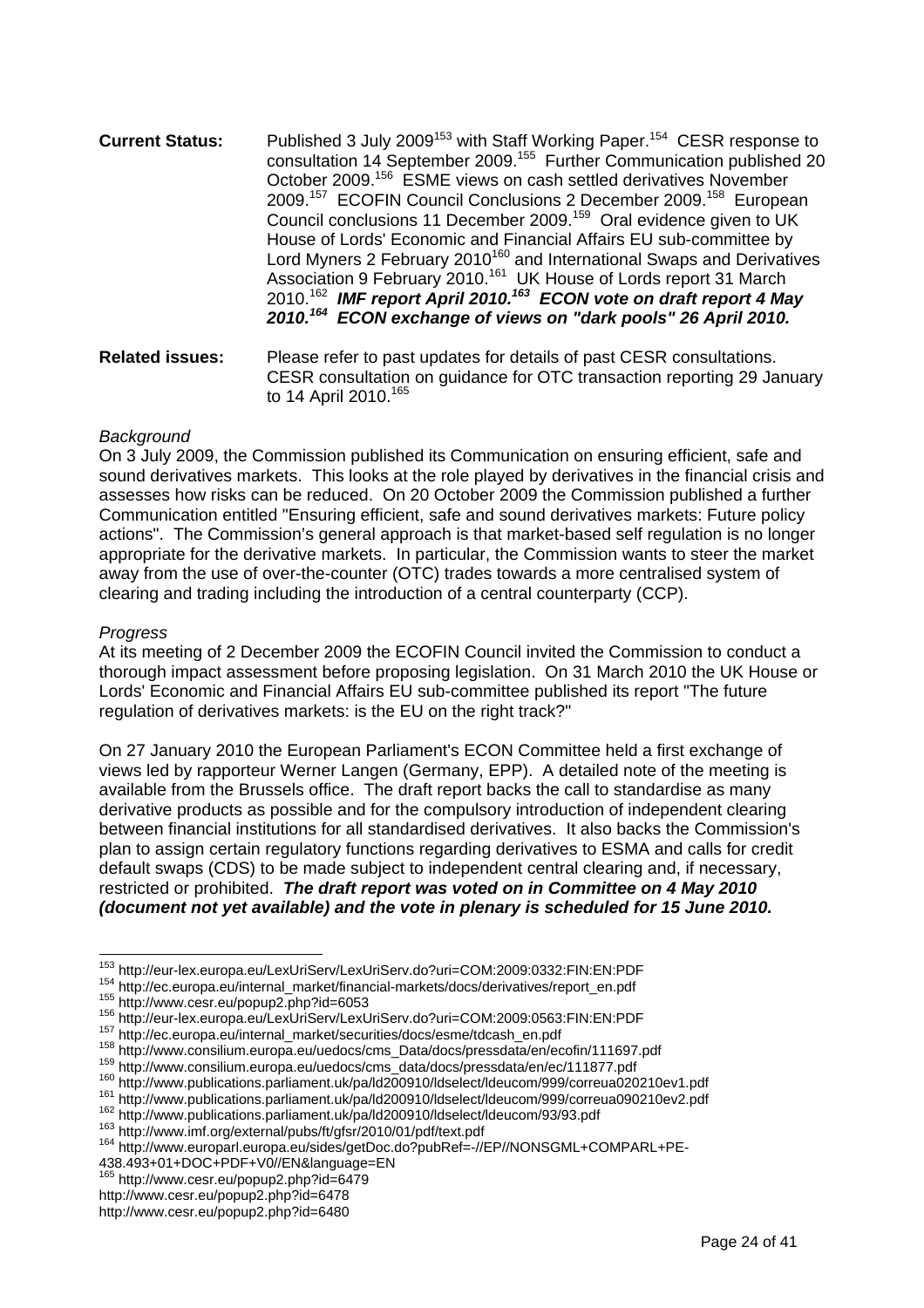<span id="page-24-0"></span>On 9 March 2010 Commission President Barroso stated that he would consider banning "naked" CDS selling, where investors do not own the underlying instruments of their investment. Commissioner Barnier has subsequently confirmed that he intends to bring forward a separate proposal on speculative trading in the autumn, focusing on CDS. Some MEPs voiced concern that there is little evidence that CDS have caused or aggravated the debt crisis in Greece. While the Commission is said to be in a fact-finding stage, leaders of a number of EU countries have written asking the Commission to consider minimum holding periods for CDS trading, banning both speculative trading and the acquisition of CDS that are not for hedging purposes.

*The April 2010 Global Financial Stability Report of the International Monetary Fund states that banning "naked" CDS would be counterproductive and any new proposals should avoid interfering with efficient market functioning and good risk management practices. It states that policymakers should focus on improving already-existing CDS and bilateral OTC derivative contracts should move to central counterparties (CCPs). This could reduce volatility in the sovereign CDS market and also promote global financial stability.* 

*On 26 April 2010 ECON held an exchange of views on "Regulation of trading in financial instruments –'dark pools' etc". In line with the review of the Markets in Financial Instruments Directive (MiFID) next year, the draft report focuses on infrastructure, pre and post-trading rules and the assessment of whether MiFID provides adequate investor protection. The rapporteur stated that CESR is currently conducting a data capture exercise to see the volume of "dark" transactions (in other words without pre-trade transparency) and is collating data in this area which will soon be available to review.* 

#### *At an Extraordinary meeting of the ECOFIN Council on 9 May 2010, Ministers emphasised the need for rapid progress on the issues of derivative markets.*

#### *Next steps*

The Commission is expected to carry out a stakeholder consultation in spring 2010 with a view to preparing "markets infrastructure" legislation. This will look at technical aspects of future legislation, which should include: the obligation to clear through authorised CCPs CCP-eligible contracts; reporting requirements for non-CCP-eligible contracts; organisational, prudential and conduct of business requirements for CCPs; and requirements for trade repositories to ensure proper organisation and access to relevant information. Legislative proposals regarding CCP requirements and pre-trade transparency are expected by July 2010. Measures extending the Market Abuse Directive to cover OTC derivatives are expected by the end of 2010 and a public hearing on amending the Directive is to be organised in the summer. A subsequent public hearing on commodity derivatives and emission allowances derivatives markets will be held in the autumn of 2010 in order to assist in the development on regulation.

#### **3. Clearing and Settlement**

**Proposal:** Communication on Clearing and Settlement.<sup>[166](#page-24-1)</sup>

**Current Status:** Published April 2004. For past non-legislative actions and reports, please refer to previous updates. Council Conclusions 2 December 2009.<sup>167</sup> Consultation on Securities Law expected May - June 2010.

#### *Background*

The Communication on clearing and settlement was published in April 2004, and sets down a plan of actions necessary to create "an integrated, safe and efficient clearing and settlement environment for securities trading in the EU". A detailed analysis of the responses to the

<span id="page-24-1"></span><sup>166</sup> http://eur-lex.europa.eu/LexUriServ/site/en/com/2004/com2004\_0312en01.pdf

<span id="page-24-2"></span><sup>&</sup>lt;sup>167</sup> http://www.consilium.europa.eu/uedocs/cms\_Data/docs/pressdata/en/ecofin/111697.pdf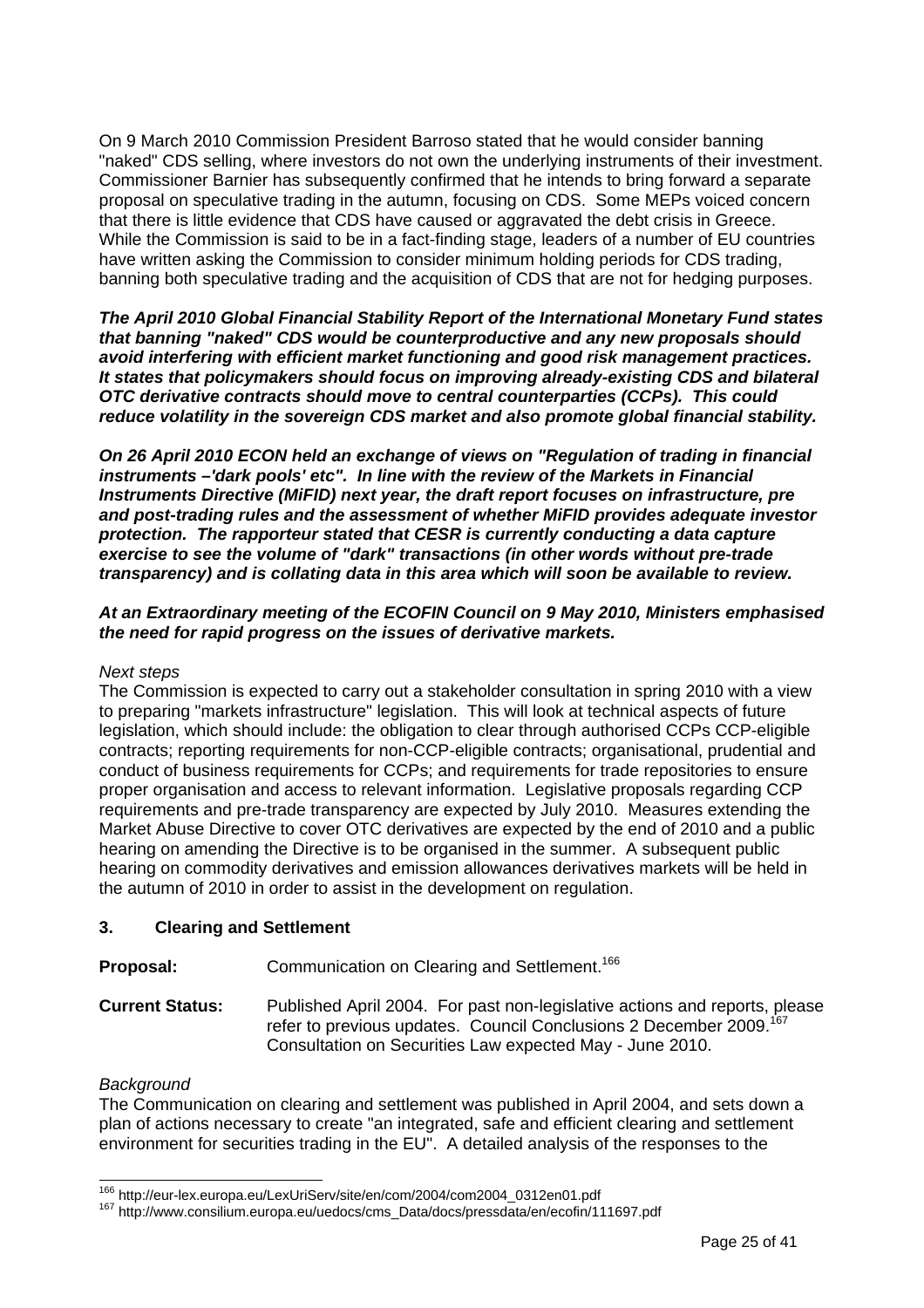<span id="page-25-0"></span>Communication has been published. A Legal Certainty Group was established to advise the Commission on issues of legal certainty relating to the EU's clearing and settlement system.

Further to a Commission consultation in the spring of 2009, the ECOFIN Council adopted conclusions on 2 December 2009 calling on the new Commission to continue work in this area and bring forward legislative proposals as soon as possible. The Commission is expected to hold a public consultation in May - June 2010 in preparation for drafting a "Securities Law Directive." This will be aimed at dealing with three different areas of legal uncertainty in the context of cross-border securities transactions: the methods of acquisition and disposition; the mechanisms to ensure correct processing of investors' rights through the holding chain; and the freedom for issuers to issue their securities into any central securities depository in the EU. The consultation will be on the basis of a text that is more detailed than that in the 2009 consultation.

#### **4. Mortgage credit in the EU**

**Proposal:** Green Paper on mortgage credit in the EU.

- **Current Status:** White Paper<sup>168</sup> and impact assessment<sup>169</sup> 18 December 2007. Council conclusions on retail financial services 22 January 2008.[170](#page-25-3) Report on equity release schemes 18 March 2009.[171](#page-25-4)Study and feedback on noncredit institutions in the mortgage market 30 March 2009.<sup>172</sup>
- **Related issues:** Expert Group on Credit Histories report 15 June 2009[173](#page-25-6) and consultation which closed 31 August 2009.<sup>[174](#page-25-7)</sup> Summary of responses to consultation on responsible lending and borrowing 30 November 2009.[175](#page-25-8) Commission paper on best practices expected second quarter 2010.

#### *Background*

The White Paper studies methods of increasing market transparency and ensuring consumers have a greater level of certainty as regards the recovery value of their mortgage investment.

#### *Responsible lending and borrowing*

The Commission held a public hearing on 3 September 2009 – information on this is available from the Brussels office. On 30 November 2009 the Commission published a summary of the responses to its consultation on responsible lending and borrowing. It shows that consumer groups, the financial services sector and national authorities remain divided on the need to introduce revised rules on mortgage lending in the EU to protect consumers.

#### *Credit histories*

On 15 June 2009, the Commission published the report of an Expert Group on Credit Histories. For details of the report, please refer to the October 2009 update.

#### *Next steps*

The Commission's working paper on best practices aimed at avoiding foreclosure procedures for mortgages is expected in the second quarter of 2010. The Commission Work Programme indicates a non-legislative proposal on responsible lending and borrowing. *Professor Monti's report on the single market recommends greater integration in the retail banking sector.* 

<span id="page-25-1"></span><sup>&</sup>lt;sup>168</sup> http://ec.europa.eu/internal\_market/finservices-retail/docs/home-loans/com\_2007\_807\_en.pdf

<span id="page-25-3"></span><span id="page-25-2"></span>

<sup>169</sup> http://ec.europa.eu/internal\_market/finservices-retail/docs/home-loans/sec\_2007\_1683\_en.pdf<br><sup>169</sup> http://ec.europa.eu/internal\_market/finservices-retail/docs/home-loans/sec\_2007\_1683\_en.pdf<br><sup>170</sup>http://www.consilium.eu n/&filename=98276.pdf<br>171 http://ec.europa.eu/internal\_market/finservices-retail/credit/mortgage\_en.htm#studies

<span id="page-25-4"></span>

<span id="page-25-5"></span>

<span id="page-25-6"></span>

<span id="page-25-8"></span><span id="page-25-7"></span>

<sup>172</sup> http://ec.europa.eu/internal\_market/finservices-retail/credit/mortgage\_en.htm#studies<br>173 [http://ec.europa.eu/internal\\_market/consultations/docs/2009/credit\\_histories/egch\\_report\\_en.pdf](http://ec.europa.eu/internal_market/consultations/docs/2009/credit_histories/egch_report_en.pdf)<br>174 http://ec.europa.eu/internal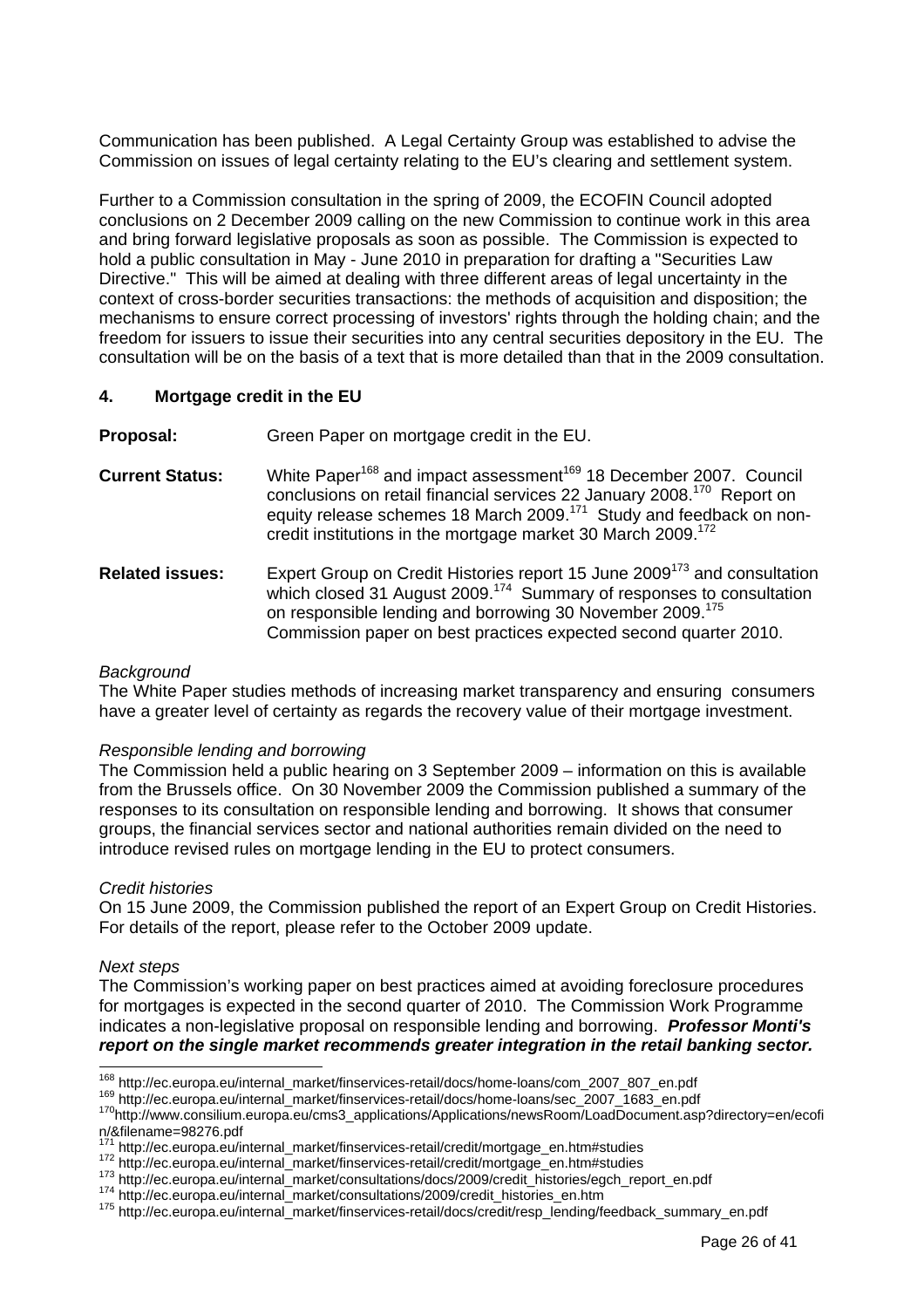#### <span id="page-26-0"></span>**5. Packaged retail investment products**

**Proposal**: **Communication on packaged retail investment products.** 

**Current Status:** Published 29 April 2009.[176](#page-26-1) Impact assessment 29 April 2009.[177](#page-26-2) Council conclusions 9 June 2009.<sup>178</sup> Workshop on packaged retail investment products 22 October 2009.<sup>179</sup> Issues paper for workshop 22 October 2009.<sup>180</sup> Commission progress report 16 December 2009.<sup>181</sup>

#### *Progress*

The Commission published a document on 16 December 2009 providing an update on its work on this issue. The paper sets out a few preliminary conclusions as to scope, pre-contractual disclosure and selling practices based on its consultation. It stated, however, that it is still completing its analysis of the responses to the consultation. A horizontal legislative measure is being drafted and a consultation on the draft is expected in the coming months. The Commission noted the need to coordinate with the ongoing reviews of other EU legislation, including the Prospectus Directive. The Commission Work Programme indicates an intention to publish a Communication on Retail Market Monitoring to identify market malfunctioning of the retail sector and ensure effective and co-ordinated multi-faceted policy responses.

#### **6. Sovereign Wealth Funds (SWFs)**

**Proposal:** Communication on the adoption of a common EU approach on SWFs.

**Current Status:** Published 27 February 2008.<sup>182</sup> Council conclusions 13 March 2008.<sup>183</sup>

#### *Background*

For details, please refer to the January 2010 update.

#### **7. European Parliament Special Committee on financial and economic crisis**

**CRIS:** Established 7 - 8 October 2009. Meetings 4 and 10 November, and 1 December 2009 (notes from Brussels office).<sup>184</sup> Work Programme December 2009.<sup>185</sup> Meetings on social impact of the crisis 28 January 2010<sup>186</sup> and impact of the crisis on SMEs 1 February 2010.<sup>187</sup> Working documents on the social impact of the crisis<sup>188</sup> and financial regulation and supervision.[189](#page-26-14) Public hearings on financial regulation and

<span id="page-26-6"></span><span id="page-26-5"></span>

<span id="page-26-1"></span><sup>&</sup>lt;sup>176</sup> http://eur-lex.europa.eu/LexUriServ/LexUriServ.do?uri=COM:2009:0204:FIN:EN:PDF

<span id="page-26-2"></span>

<span id="page-26-3"></span>

<span id="page-26-4"></span>

<span id="page-26-7"></span>

<sup>&</sup>lt;sup>177</sup>http://eur-lex.europa.eu/LexUriServ/LexUriServ.do?uri=SEC:2009:0556:FIN:EN:PDF<br><sup>178</sup>http://register.consilium.europa.eu/pdf/en/09/st10/st10496.en09.pdf<br><sup>179</sup>http://ec.europa.eu/internal\_market/finservices-retail/inves

<span id="page-26-8"></span>

<sup>184&</sup>lt;br>http://www.consilium.europa.eu/ueDocs/cms\_Data/docs/pressData/en/ec/99410.pdf<br><sup>184</sup>http://www.europarl.europa.eu/activities/committees/homeCom.do;jsessionid=910AE13ECA5C027B9982C0ABBF

<span id="page-26-11"></span><span id="page-26-10"></span><span id="page-26-9"></span><sup>193</sup>F29.node1?language=EN&body=CRIS 187<br>[http://www.europarl.europa.eu/document/activities/cont/201001/20100129ATT68220/20100129ATT68220EN.pdf](http://www.europarl.europa.eu/document/activities/cont/201002/20100201ATT68329/20100201ATT68329EN.pdf)<br><sup>187</sup><http://www.europarl.europa.eu/document/activities/cont/201002/20100201ATT68329/20100201ATT68329EN.pdf><br><sup>188</sup>http

<span id="page-26-13"></span><span id="page-26-12"></span><sup>438.384+02+</sup>DOC+PDF+V0//EN&language=EN

<span id="page-26-14"></span><sup>189</sup> http://www.europarl.europa.eu/sides/getDoc.do?pubRef=-//EP//NONSGML+COMPARL+PE-439.350+01+DOC+PDF+V0//EN&language=EN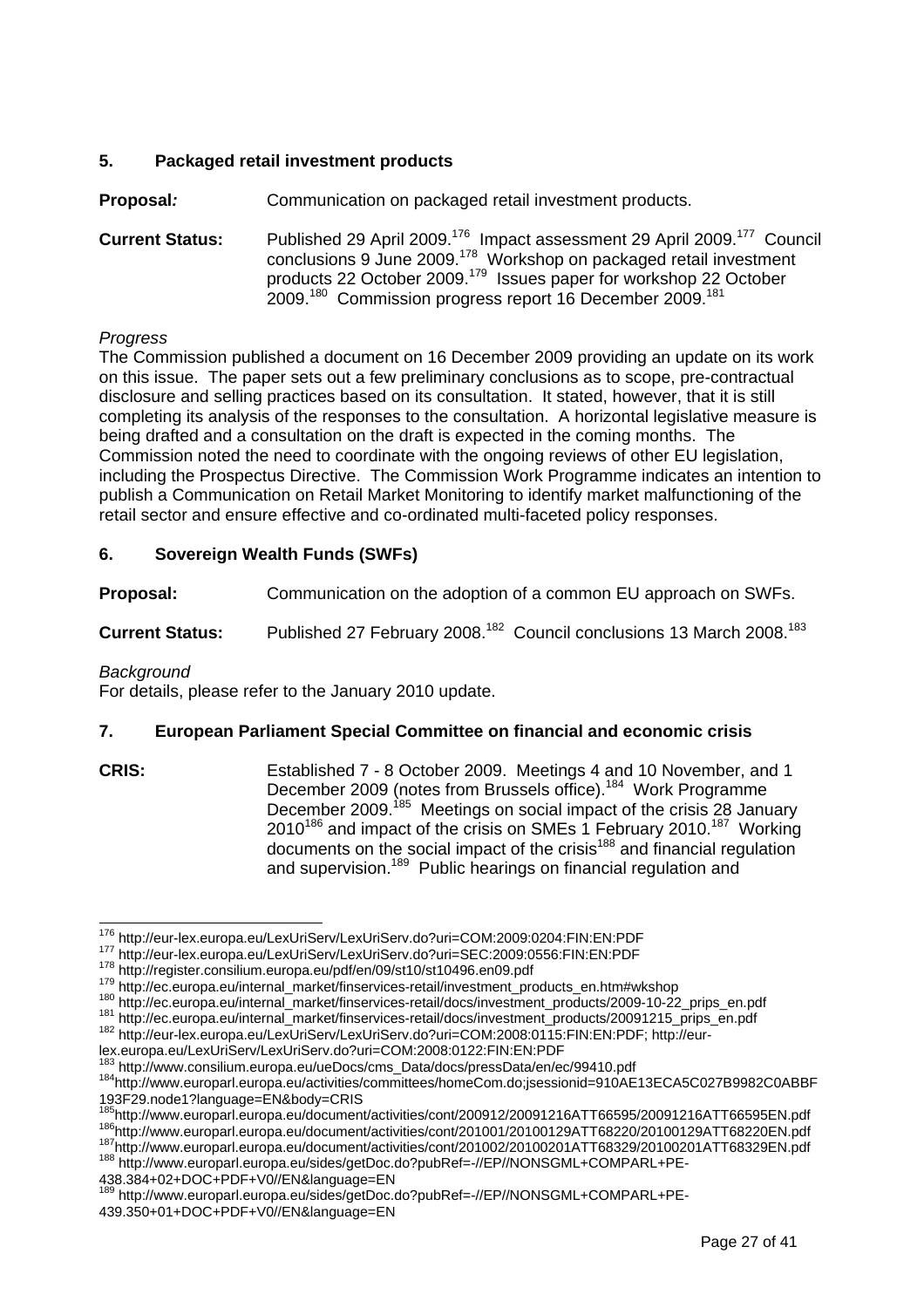#### supervision 23 February 2010<sup>190</sup> and global governance 25 March 2010.[191](#page-27-2) *Further working documents published.[192](#page-27-3)*

<span id="page-27-0"></span>The European Parliament established a special committee on the financial and economic crisis (CRIS) on 8 October 2009. Notes of some previous CRIS meetings are available from the Brussels office. 23 February 2010 CRIS held a public hearing on financial regulation and supervision. Panel discussions included to what extent financial regulation and supervision failed in preventing the crisis and what the future model for Europe should be. Mr Klinz, as chairman of the Committee, noted that there seemed to be a cross-party consensus, both in CRIS and ECON, that supranational supervision was required in the EU despite the reservations of Member States on this issue. Experts present at the hearing expressed doubts about both the viability and the value of drawing up a list of systemically important institutions.

On 25 March 2010 CRIS held a public hearing on global governance. The hearing focused on "global imbalances" and the impact of the crisis on developing countries and trade. The rapporteur is expected to present her draft report to the Committee on 20 May 2010. The report is scheduled to be voted on in Committee on 13 July 2010 and in plenary in September 2010.

*In April 2010 CRIS published a number of working documents on various aspects of the financial crisis. On 6 May 2010 there was an exchange of views on the latest working document on economic exit strategies: financial and monetary aspects, SMEs, innovation and new opportunities for sustainable growth.* 

#### **VII. LEGISLATIVE PROPOSALS IN PROGRESS**

#### **1. European system of financial regulation**

- **Proposal:** Proposals for Regulations establishing a system of European financial supervisors.
- **Current Status:** De Larosière Report on EU financial supervision published 25 February 2009.<sup>193</sup> LSEW Response to Communication July 2009.<sup>194</sup>

Commission proposals for Regulations establishing a European Systemic Risk Board (ESRB),<sup>195</sup> a European Banking Authority (EBA),<sup>196</sup> a European Insurance and Occupational Pensions Authority (EIOPA)<sup>197</sup> and a European Securities and Markets Authority (ESMA).<sup>198</sup> Proposal for Decision entrusting the ECB with specific tasks concerning ESRB,<sup>199</sup>  $\frac{201}{201}$  accompanied by impact assessment<sup>200</sup> and summary.<sup>201</sup>

<span id="page-27-1"></span><sup>&</sup>lt;sup>190</sup>http://www.europarl.europa.eu/meetdocs/2009\_2014/documents/cris/dv/public\_hearing\_25\_2\_2010/public\_hearing  $25.2$ \_2010en.pdf<br> $^{191}$ http://www.europarl.europa.eu/document/activities/cont/201003/20100319ATT71041/20100319ATT71041EN.doc

<span id="page-27-2"></span>

<span id="page-27-3"></span><sup>&</sup>lt;sup>192</sup> http://www.europarl.europa.eu/activities/committees/workingDocsCom.do?language=EN&body=CRIS<br><sup>193</sup> http://ec.europa.eu/internal\_market/finances/docs/de\_Larosière\_report\_en.pdf<br><sup>194</sup> http://international.lawsociety.org

<span id="page-27-4"></span>

<span id="page-27-5"></span>

<span id="page-27-6"></span>

<span id="page-27-7"></span>

<sup>&</sup>lt;sup>195</sup> http://eur-lex.europa.eu/LexUriServ/LexUriServ.do?uri=COM:2009:0499:FIN:EN:PDF<br><sup>196</sup> http://eur-lex.europa.eu/LexUriServ/LexUriServ.do?uri=COM:2009:0501:FIN:EN:PDF<br><sup>197</sup> http://eur-lex.europa.eu/LexUriServ/LexUriSer

<span id="page-27-8"></span>

<span id="page-27-9"></span>

<span id="page-27-10"></span>

<span id="page-27-12"></span><span id="page-27-11"></span>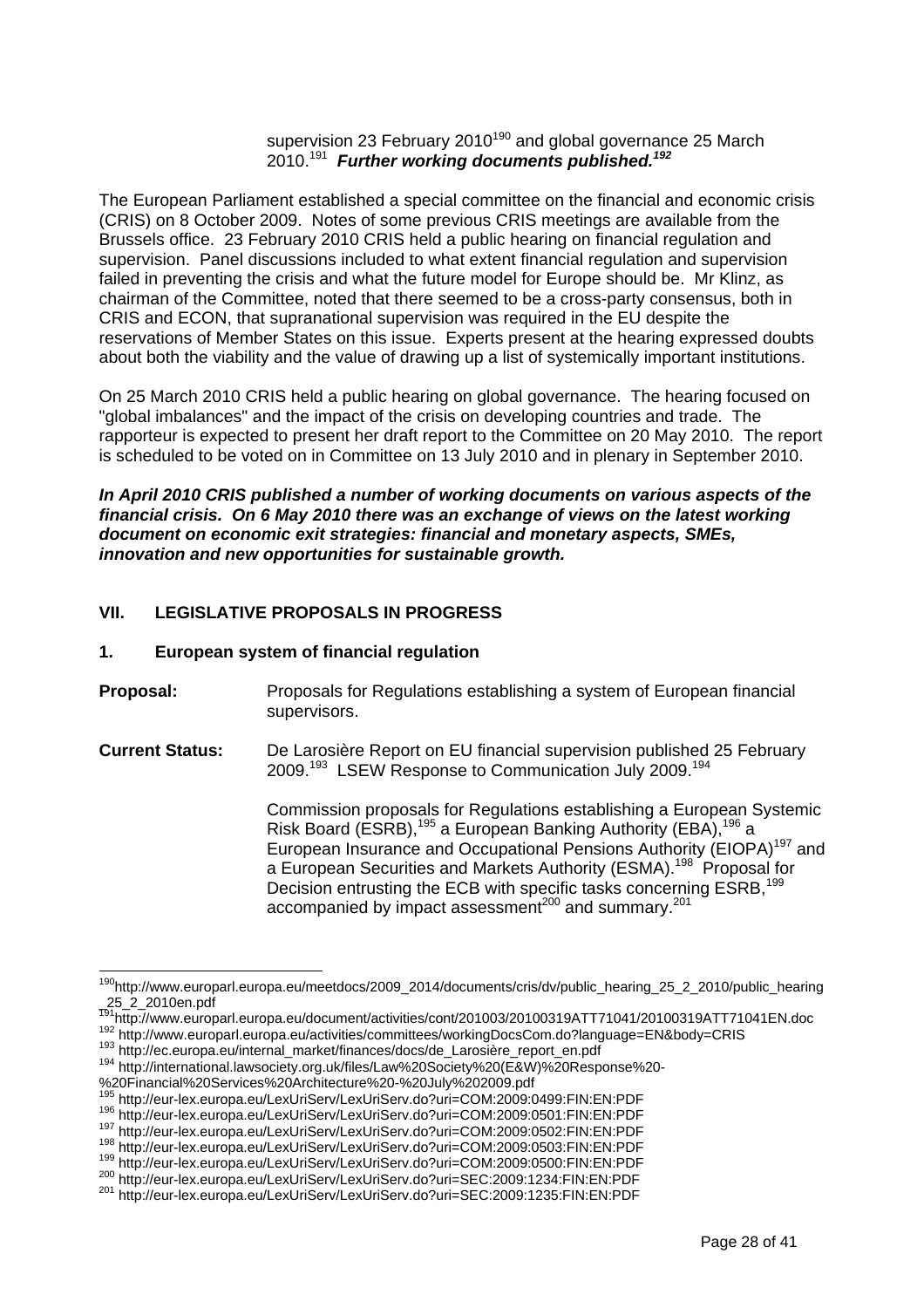Presidency compromise regarding ESRB<sup>202</sup> and entrusting certain tasks to ECB<sup>203</sup> agreed at ECOFIN Council 20 October 2009.<sup>204</sup> European Council conclusions 29-30 October 2009.[205](#page-28-3) Presidency compromise texts on EBA[,206](#page-28-4) EIOPA[207a](#page-28-5)nd ESMA[208 2](#page-28-6) December 2009.[209](#page-28-7) Letter from President of ECOFIN Council to European Council 9 December 2009.<sup>210</sup> European Council conclusions 11 December 2009.<sup>211</sup> Minor corrigenda to ESMA and EIOPA Presidency compromise texts 16 December 2009.<sup>212</sup> Proposal to entrust certain tasks regarding ESRB to ECB modified 21 January 2010.<sup>213</sup> ESRB proposal modified 21 January 2010.<sup>214</sup>

UK House of Commons Treasury Committee's reports 11<sup>215</sup> and 24<sup>[216](#page-28-14)</sup> November 2009 debated 1 December 2009.<sup>217</sup> UK House of Lords letter to Lord Myners 25 November 2009.<sup>218</sup>

*Legal Affairs Committee adopted opinions on 28 April 2010 on EBA,[219 E](#page-28-17)IOPA;[220 E](#page-28-18)SMA[221](#page-28-19) and ESRB.[222](#page-28-20) Reports of ECON on Council Regulation entrusting tasks to ECB;[223](#page-28-21) ESRB;[224](#page-28-22) EIOPA;[225](#page-28-23) ESMA;[226](#page-28-24) and EBA[227 v](#page-28-25)oted on 10 May 2010.[228](#page-28-26)*

**Related issue:** CESR call for evidence on cross-sectoral governance issues 18 December 2009 to 9 April 2010.<sup>229</sup> ECB Opinion on ESA proposals 8

<span id="page-28-3"></span>

<span id="page-28-10"></span>

<span id="page-28-14"></span>

<span id="page-28-11"></span><sup>213</sup> http://register.consilium.europa.eu/pdf/en/10/st05/st05551.en10.pdf<br>
<sup>214</sup> http://register.consilium.europa.eu/pdf/en/10/st05/st05554.en10.pdf<br>
<sup>215</sup> http://www.publications.parliament.uk/pa/cm200809/cmselect/cmtrea

<span id="page-28-15"></span>0006.htm#09120144000001<br>
<sup>218</sup> http://www.parliament.uk/documents/upload/20091125Myners1.pdf

<span id="page-28-17"></span><span id="page-28-16"></span>219 http://www.europarl.europa.eu/sides/getDoc.do?pubRef=-//EP//NONSGML+COMPARL+PE-438.267+02+DOC+PDF+V0//EN&language=EN

<span id="page-28-20"></span>222 http://www.europarl.europa.eu/sides/getDoc.do?pubRef=-//EP//NONSGML+COMPARL+PE-438.153+02+DOC+PDF+V0//EN&language=EN

<span id="page-28-21"></span>223 http://www.europarl.europa.eu/sides/getDoc.do?pubRef=-//EP//NONSGML+COMPARL+PE-438.515+01+DOC+PDF+V0//EN&language=EN

<span id="page-28-22"></span>224 http://www.europarl.europa.eu/sides/getDoc.do?pubRef=-//EP//NONSGML+COMPARL+PE-438.496+01+DOC+PDF+V0//EN&language=EN

<span id="page-28-23"></span>225 http://www.europarl.europa.eu/sides/getDoc.do?pubRef=-//EP//NONSGML+COMPARL+PE-438.410+01+DOC+PDF+V0//EN&language=EN

<span id="page-28-24"></span>226 http://www.europarl.europa.eu/sides/getDoc.do?pubRef=-//EP//NONSGML+COMPARL+PE-438.409+01+DOC+PDF+V0//EN&language=EN

<span id="page-28-0"></span><sup>202</sup> http://reaister.consilium.europa.eu/pdf/en/09/st14/st14038-re01.en09.pdf

<span id="page-28-1"></span>

<span id="page-28-2"></span>

<span id="page-28-4"></span>

<sup>&</sup>lt;sup>203</sup> http://register.consilium.europa.eu/pdf/en/09/st14/st14493-co01.en09.pdf<br><sup>204</sup> http://www.consilium.europa.eu/uedocs/cms\_data/docs/pressdata/en/ecofin/110622.pdf<br><sup>205</sup> http://www.consilium.europa.eu/uedocs/cms\_Data/

<span id="page-28-7"></span><span id="page-28-6"></span>

<span id="page-28-5"></span> $^{207}$  http://register.consilium.europa.eu/pdf/en/09/st16/st16749-re01.en09.pdf<br>  $^{208}$  http://register.consilium.europa.eu/pdf/en/09/st16/st16751-re01.en09.pdf<br>  $^{209}$  http://register.consilium.europa.eu/uedocs/cms\_Da

<span id="page-28-8"></span>

<span id="page-28-9"></span>

<span id="page-28-12"></span>

<span id="page-28-13"></span>

<span id="page-28-18"></span><sup>220</sup> http://www.europarl.europa.eu/sides/getDoc.do?pubRef=-//EP//NONSGML+COMPARL+PE-438.266+03+DOC+PDF+V0//EN&language=EN

<span id="page-28-19"></span><sup>221</sup> http://www.europarl.europa.eu/sides/getDoc.do?pubRef=-//EP//NONSGML+COMPARL+PE-430.969+02+DOC+PDF+V0//EN&language=EN

<span id="page-28-25"></span><sup>227</sup> http://www.europarl.europa.eu/sides/getDoc.do?pubRef=-//EP//NONSGML+COMPARL+PE-438.408+01+DOC+PDF+V0//EN&language=EN

<span id="page-28-27"></span><span id="page-28-26"></span><sup>&</sup>lt;sup>228</sup>http://www.europarl.europa.eu/meetdocs/2009\_2014/organes/econ/econ\_20100510\_1500.htm<br><sup>229</sup> http://www.cesr.eu/index.php?page=consultation\_details&id=155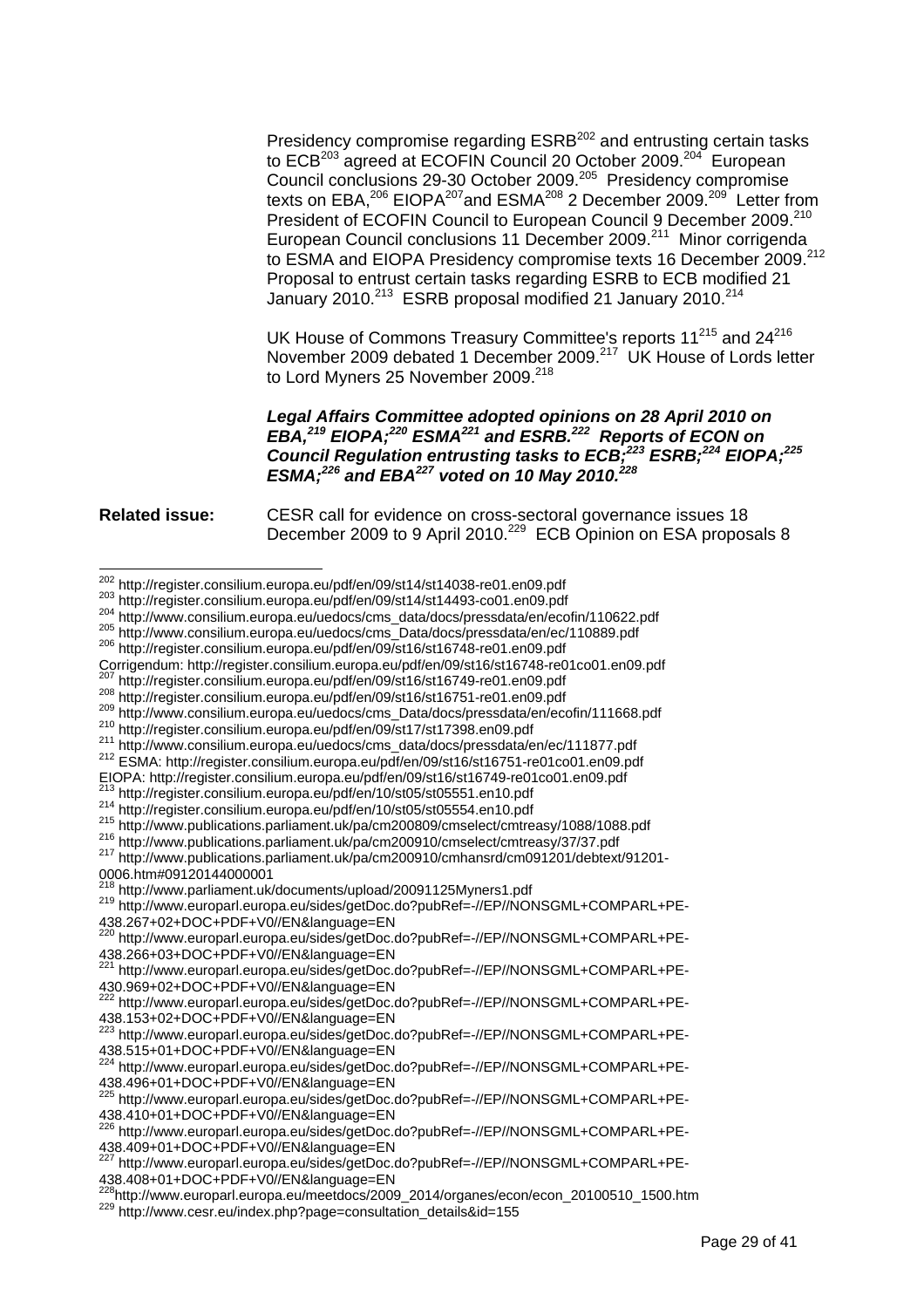January 2010.<sup>230</sup> CESR new working structures 19 January 2010.<sup>231</sup> Speech of CEBS Chairman 26 January 2010.<sup>232</sup> (See February 2010 update for more details).

#### *Background*

On 23 September 2009 the Commission proposed "Supervision Proposals" for a Regulation establishing a European Systemic Risk Board (ESRB) (and a Decision entrusting certain tasks regarding the functioning of the ESRB to the ECB) and three further Regulations establishing a European Banking Authority (EBA), European Insurance and Occupational Pensions Authority (EIOPA) and European Securities and Markets Authority (ESMA). The EBA, ESMA and EIOPA will together be referred to as the "ESAs". For a brief overview of the proposed ESRB and ESAs, please refer to November 2009 update.

#### *Progress*

On 20 October 2009 the Economic and Financial Affairs Council (ECOFIN) reached broad agreement on the proposal for the creation of the ESRB and the draft Decision (now reformulated as a Council Regulation following the entry into force of the Treaty of Lisbon) regarding the ECB's support role. On 2 December 2009 ECOFIN reached general agreement on the supervisory authorities. For further details see the February 2010 update.

The European Parliament's ECON Committee held a public hearing on the Supervision Proposals on 27 January 2010. Jacques de Larosière (Chairman of the De Larosière Group) spoke at the hearing. Further details can be found in the February 2010 update and a detailed note is available from the Brussels office on request. *On 28 April 2010 the European Parliament's Legal Affairs Committee adopted opinions in relation to proposals for the three ESAs and the ESRB.* 

*On 10 May 2010 ECON voted on the draft reports on the ECB; the ESRB and the three ESAs. The reports go further than the Commission proposals and set up an integrated system of financial supervision with the supervisory bodies all based in Frankfurt. The aim is to create a single rule book for the insurance, banking and investment sectors. With the texts as adopted (not yet available) the ESAs would have the power to draw up draft regulatory financial standards which would be endorsed by the Commission and issue legally binding decisions to national supervisory authorities that do not conform with EU law. The ESAs and ESRB would be empowered to carry out "stress tests" on financial institutions and evaluate the availability and cost of credit to SMEs.* 

*The ESAs would be able to supervise directly systemically-important cross-border financial institutions and national supervisors would act as agents of the EU authorities. The institutions would have binding mediation powers to solve conflicts between national supervisors and ESMA would have the power to ban certain financial products on a temporary basis if it considers they pose too much risk. Two funds would be set up: a European deposit guarantee fund and a European stability fund. Institutions supervised at an EU level will be obliged to contribute to such funds.* 

*Professor Monti's report on the single market cautions the Council against giving in to pressure from Member States to protect national supervisory competences as this would result in a more fragmented and vulnerable single market.* 

<span id="page-29-0"></span><sup>&</sup>lt;sup>230</sup> http://eur-lex.europa.eu/LexUriServ/LexUriServ.do?uri=OJ:C:2010:013:0001:0009:EN:PDF

<span id="page-29-2"></span><span id="page-29-1"></span>

<sup>231</sup> http://eur-lex.europa.eu/Lexondorw.Lexondor.com/Lexondorg.com/<br>231 http://www.cesr.eu/popup2.php?id=6474<br>232 http://www.c-ebs.org/documents/News---Communications/speeches/2010/ECONpublichearing.aspx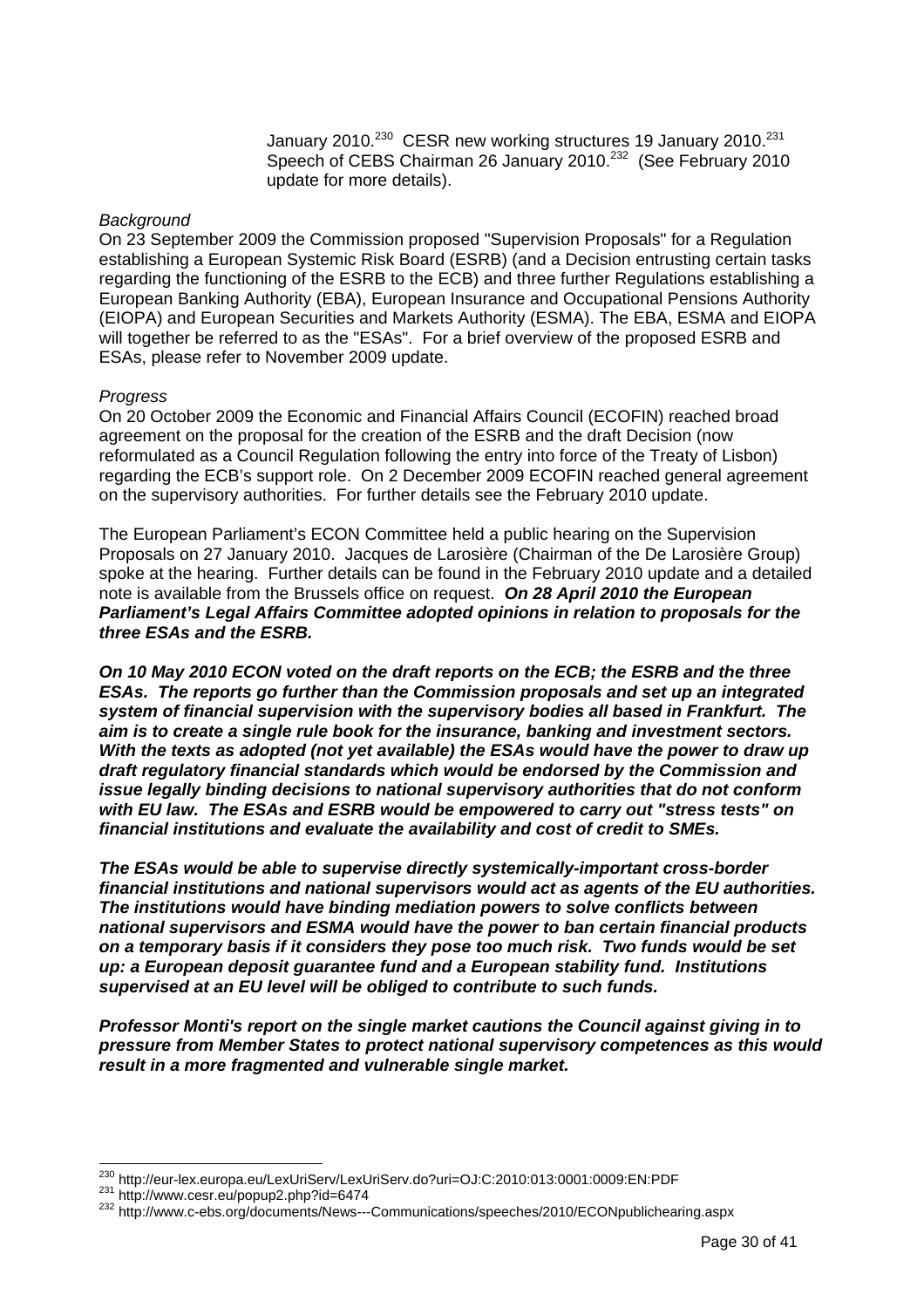#### <span id="page-30-0"></span>*Next steps Negotiation will now begin between MEPs and the Council. The plenary vote in Parliament is scheduled for June 2010 so that the bodies can be established in 2011.*

#### **2. "Omnibus" Directive**

**Proposal:** Proposal to amend existing legislation in light of Supervision Proposals

**Current Status:** Commission working document on changes to financial services legislation, 23 September 2009.<sup>233</sup> Proposal to amend existing legislation 26 October 2009.[234](#page-30-2) *Revised Presidency compromise[235 a](#page-30-3)nd invitation for general approach[236 9](#page-30-4) April 2010. UK Statement 13 April 2010.[237](#page-30-5) Legal Affairs Committee opinion adopted 28 April 2010*. [238](#page-30-6) *ECON vote on draft report 10 May 2010.[239](#page-30-7)* 

**Related issues:** Omnibus II Directive exchange of views 23 February 2010.

#### *Background*

On 26 October 2009 the Commission published a proposal for amendments to be made to a number of existing Directives on securities law in light of the Supervision Proposals (the socalled "Omnibus Directive").

#### *Progress*

The Council Working Party on Financial Services met to discuss the Omnibus Directive proposal on 10 February 2010. *On 9 April 2010 the Spanish Presidency published a revised compromise text. The amendments largely relate to technical standards and include the power of the ESAs to issue guidelines and recommendations addressed to competent authorities or financial institutions. On the same date the Committee of Permanent Representatives invited the Council to adopt a general approach. On 13 April 2010 a UK statement was published which states that more control should be retained by Member States, the European Parliament and the Council.* 

#### *On 28 April 2010 the Legal Affairs Committee adopted an opinion and on 10 May 2010 the ECON Committee voted on the draft report (document not yet available). The ECON report is due to be voted on in the plenary in June 2010.*

#### *Related*

Two further omnibus directives are also in the pipeline - one relating to banking and UCITS and one relating to insurance and MiFID. Burkhard Balz (Germany, EPP) has been nominated as rapporteur. On 23 November 2009 and 23 February 2010 the ECON Committee held initial exchanges of views on this so-called "Omnibus II Directive".

#### **3. Capital Requirements Directive III**

**Proposal:** Proposal for a Directive to amend the Capital Requirements Directive.

<span id="page-30-1"></span><sup>&</sup>lt;sup>233</sup> http://eur-lex.europa.eu/LexUriServ/LexUriServ.do?uri=SEC:2009:1233:FIN:EN:PDF

<span id="page-30-2"></span>

<span id="page-30-3"></span>

<span id="page-30-4"></span>

<span id="page-30-6"></span><span id="page-30-5"></span>

<sup>&</sup>lt;sup>234</sup> http://eur-lex.europa.eu/LexUriServ/LexUriServ.do?uri=COM:2009:0576:FIN:EN:PDF<br><sup>235</sup> http://register.consilium.europa.eu/pdf/en/10/st08/st08382.en10.pdf<br><sup>236</sup> http://register.consilium.europa.eu/pdf/en/10/st08/st083

<sup>438.379+02+</sup>DOC+PDF+V0//EN&language=EN

<span id="page-30-7"></span><sup>&</sup>lt;sup>239</sup> http://www.europarl.europa.eu/meetdocs/2009\_2014/documents/econ/pr/806/806661/806661en.pdf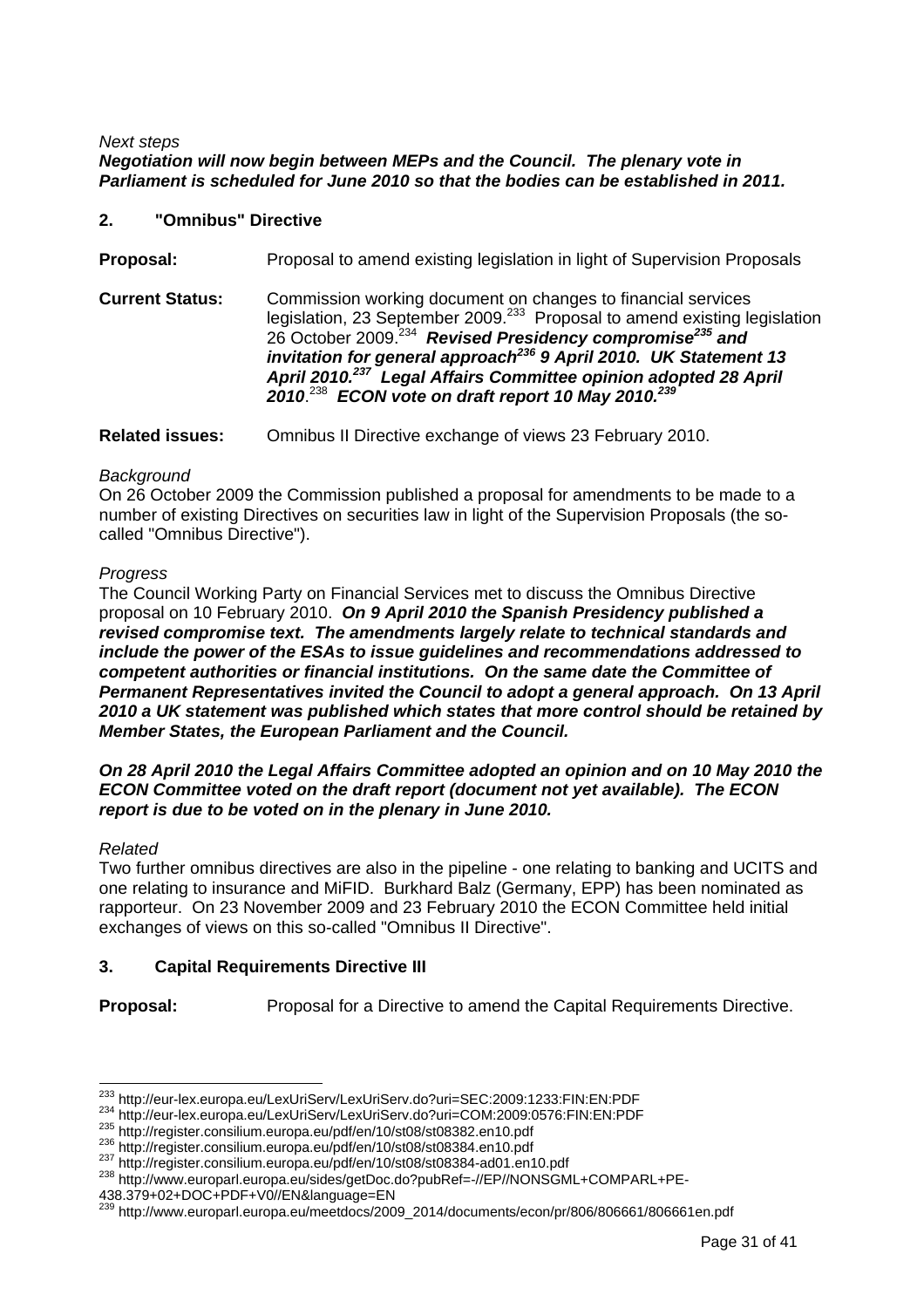| <b>Current Status:</b> | Proposal published 13 July 2009. <sup>240</sup> Presidency compromise 28 October<br>2009. <sup>241</sup> ECOFIN general approach 10 November 2009. <sup>242</sup> ECB opinion<br>12 November 2009. <sup>243</sup> Opinions adopted in Parliament's Legal Affairs<br>Committee 23 March 2010 <sup>244</sup> and Employment Committee 17 March<br>2010. <sup>245</sup> ECON Committee draft report considered 26 April 2010. <sup>246</sup> |
|------------------------|-------------------------------------------------------------------------------------------------------------------------------------------------------------------------------------------------------------------------------------------------------------------------------------------------------------------------------------------------------------------------------------------------------------------------------------------|
| <b>Related issues:</b> | CEBS consultation on capital instruments under the CRD closed 31<br>— iii ii ii aa — ii aa u 347 u                                                                                                                                                                                                                                                                                                                                        |

*March 2010.* Public hearings on consultation 23 February 2010,<sup>247</sup> the Operational Functioning of Colleges 11 March 2010<sup>248</sup> and on high-level principles for risk management 16 February 2010.[249](#page-31-9) *Consultation on capital adequacy of cross-border groups launched 7 April 2010.[250](#page-31-10)*

#### *Background*

The Commission published a proposal to amend the Capital Requirements Directive (CRD) on 13 July 2009. The aim is to ensure adequate risk management and capital requirements for positions held by banks on their trading books as well as ensuring adequate diligence, information and transparency requirements in relation to securitisation. The proposal also touches on remuneration policies. For further details please see the November 2009 update.

#### *Progress*

The general approach was confirmed by the ECOFIN Council on 10 November 2009. A Common Position cannot be adopted while Parliament's report is still pending. A corrigendum to the general approach notes that the UK maintained its Parliamentary scrutiny reservation.

Opinions in the Parliament's Employment and Social Affairs Committee and Legal Affairs Committee were adopted on 17 and 23 March 2010 respectively. The ECON Committee held an exchange of views on 26 January 2010. For more details please see the February 2010 Update*. The draft report was considered in the ECON Committee on 26 April 2010. The rapporteur Arlene McCarthy (S&D) stated that banks have lobbied for a delay in implementation and noted that on 9 April 2010 the Basel Committee favoured a phasingin of CRD III. The Committee Members debated the merits of postponing implementation but Vicky Ford (UK, ECR) stated that UK financial institutions still favoured implementation by 1 January 2011. The rapporteur stated her intention to continue to aim for a vote in Committee in June 2010 and in the plenary in July 2010. She stated that the banks had not provided reasons why they could not implement the rules in time.* 

#### *Next steps*

The Presidency will commence negotiations with the Parliament once the draft report is adopted in ECON. The Commission Work Programme indicates the Commission should publish a report on the review of securitisation retention following concerns raised under the CRD review.

<span id="page-31-3"></span>Corrigendum: http://register.consilium.europa.eu/pdf/en/09/st15/st15126-re01co01re01.en09.pdf<br>
<sup>243</sup> http://eur-lex.europa.eu/LexUriServ/LexUriServ.do?uri=OJ:C:2009:291:0001:0006:EN:PDF<br>
<sup>244</sup> http://www.europarl.europa.eu

<span id="page-31-0"></span><sup>&</sup>lt;sup>240</sup> http://eur-lex.europa.eu/LexUriServ/LexUriServ.do?uri=COM:2009:0362:FIN:EN:PDF

<span id="page-31-2"></span><span id="page-31-1"></span>

 $^{241}$  <http://register.consilium.europa.eu/pdf/en/09/st14/st14732.en09.pdf><br> $^{242}$  http://www.consilium.europa.eu/uedocs/cms\_data/docs/pressdata/en/ecofin/111006.pdf

<span id="page-31-4"></span><sup>438.167+02+</sup>DOC+PDF+V0//EN&language=EN

<span id="page-31-5"></span><sup>245</sup> http://www.europarl.europa.eu/sides/getDoc.do?pubRef=-//EP//NONSGML+COMPARL+PE-430.995+02+DOC+PDF+V0//EN&language=EN

<span id="page-31-6"></span><sup>246</sup> http://www.europarl.europa.eu/sides/getDoc.do?pubRef=-//EP//NONSGML+COMPARL+PE-439.301+03+DOC+PDF+V0//EN&language=EN

<span id="page-31-7"></span><sup>&</sup>lt;sup>247</sup> http://www.c-ebs.org/documents/About-us/Key-dates/2010/20100226--hearing-on-art57a---note-of-meetingfina.aspx

<span id="page-31-8"></span><sup>&</sup>lt;sup>248</sup> http://www.c-ebs.org/documents/Publications/Consultation-papers/2009/CP34/Summary-of-public-hearing-CP34.aspx

<span id="page-31-10"></span><span id="page-31-9"></span><sup>&</sup>lt;sup>249</sup> http://www.c-ebs.org/documents/Publications/Consultation-papers/2009/CP35/SummaryofPHonCP35.aspx<br><sup>250</sup> http://www.c-ebs.org/documents/Publications/Consultation-papers/2010/CP39/CP39.aspx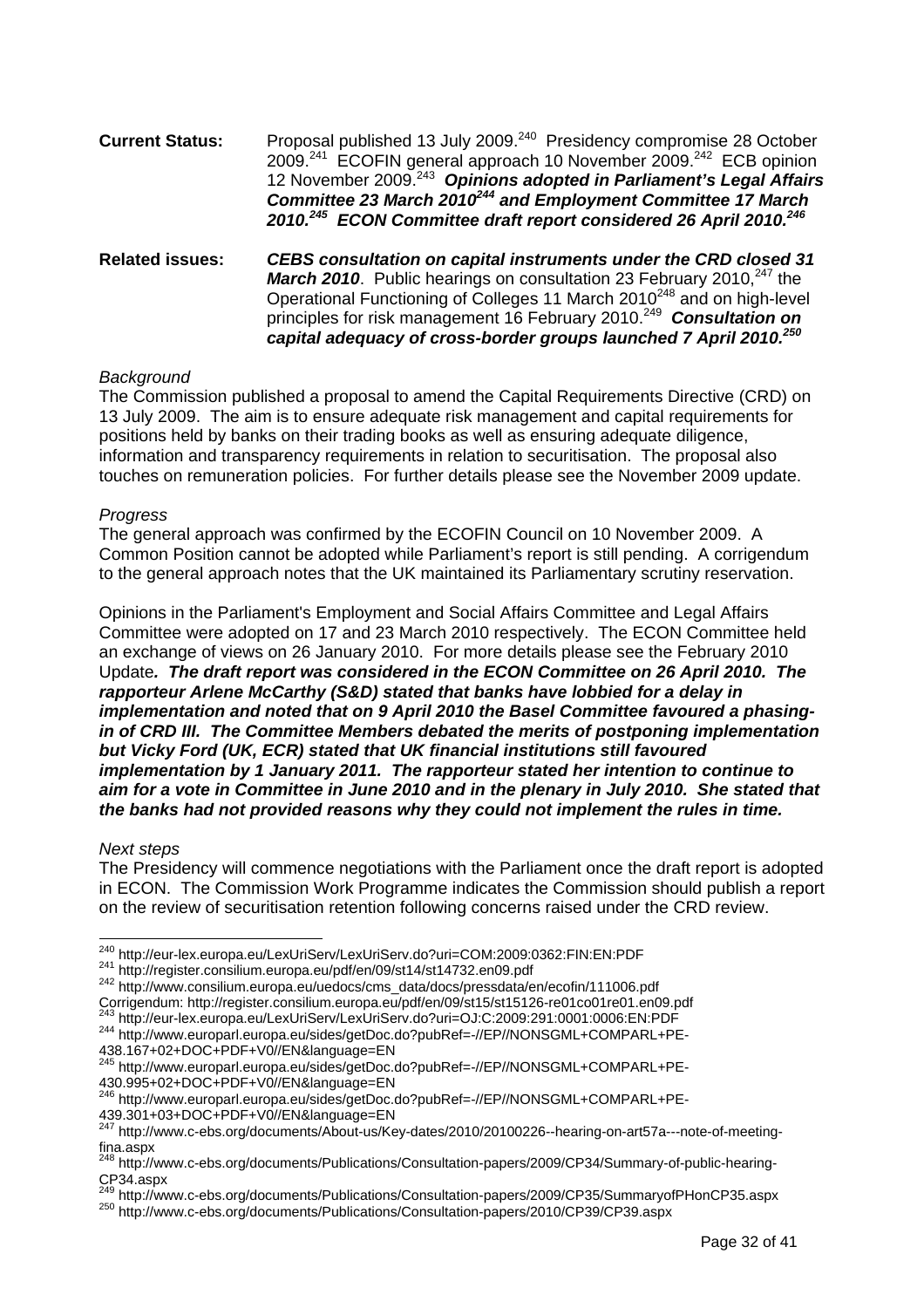#### <span id="page-32-0"></span>*Related*

On 16 February 2010 the Committee of European Banking Supervisors (CEBS) published its high-level principles for risk management. These are intended to provide enhancements in the risk management procedures of financial institutions and seek to make decisions dependant on qualitative assessments rather than merely quantitative analyses. CEBS expects this to be applied to the approval process of new products and calls on its members to implement the principles by 31 December 2010. On 23 February 2010 CEBS held a public hearing on the consultation and on 11 March 2010 held a public hearing on the guidelines for the Operational Functioning of Colleges*.* On 9 March 2010 CEBS held a public hearing on guidelines on risk management in market related activities. *A consultation by CEBS on draft implementation guidelines on capital instruments under the CRD closed on 31 March 2010.* 

*On 7 April 2010 CEBS launched a consultation on draft guidelines on joint assessment and joint decision regarding the capital adequacy of cross-border groups. This aims to facilitate a common understanding within colleges of the results of risk assessments and a compliance with various minimum requirements of the CRD. The consultation is open until 9 July 2010 and there will be a public hearing on 3 June 2010.* 

#### **4. Capital Requirements Directive IV**

**Proposal:** Proposal for a Directive to amend the Capital Requirements Directive.

**Related issues:** Commission consultation on further amendments to Capital Requirements Directive closed 16 April 2010.<sup>251</sup> Public hearing 26 April 2010.[252](#page-32-2) *ECON exchange of views 26 April 2010. Michel Barnier speech 26 April 2010. [253](#page-32-3)*

#### *Background*

The Commission consultation on further possible changes to the Capital Requirements Directive closed on 16 April 2010. It will form the basis of a proposal for a CRD IV. It refers to possible changes to liquidity standards, definition of capital, leverage ratio, counterparty credit risk, counter-cyclical measures including through-the-cycle provisioning for expected credit losses, systematically important financial institutions and single rule book in banking.

*On 26 April 2010 the Commission held a public hearing on CRD IV open to all stakeholders who responded to the consultation. On the same date at the Annual Financial Services Conference, Commissioner Barnier stated that he had received nearly 150 replies to the consultation. He stated his intent to make the necessary proposals by the end of 2010 on bank capital requirements. He said he was taking into account "the latest thinking at international level" and working with the Basel Committee on issues such as liquidity management, leverage ratios and pro-cyclicality.* 

*On 26 April 2010 the European Parliament's ECON Committee held an exchange of views on CRD IV. The rapporteur noted that there were a number of discussions happening in parallel in the EU and on the global stage. He felt that a thorough impact assessment was required. Other Members debated the need to define capital and the need for harmonised accounting standards. A public hearing was held in ECON on 3 May 2010.* 

<span id="page-32-3"></span>

<span id="page-32-1"></span><sup>&</sup>lt;sup>251</sup> http://ec.europa.eu/internal\_market/consultations/2010/crd4\_en.htm

<span id="page-32-2"></span><sup>252</sup> http://ec.europa.eu/internal\_market/bank/docs/regcapital/CRD4\_hearing\_26042010/agenda\_en.pdf<br>253 http://ec.europa.eu/internal\_market/bank/docs/regcapital/CRD4\_hearing\_26042010/agenda\_en.pdf<br>253 http://europa.eu/rapid/p N&guiLanguage=en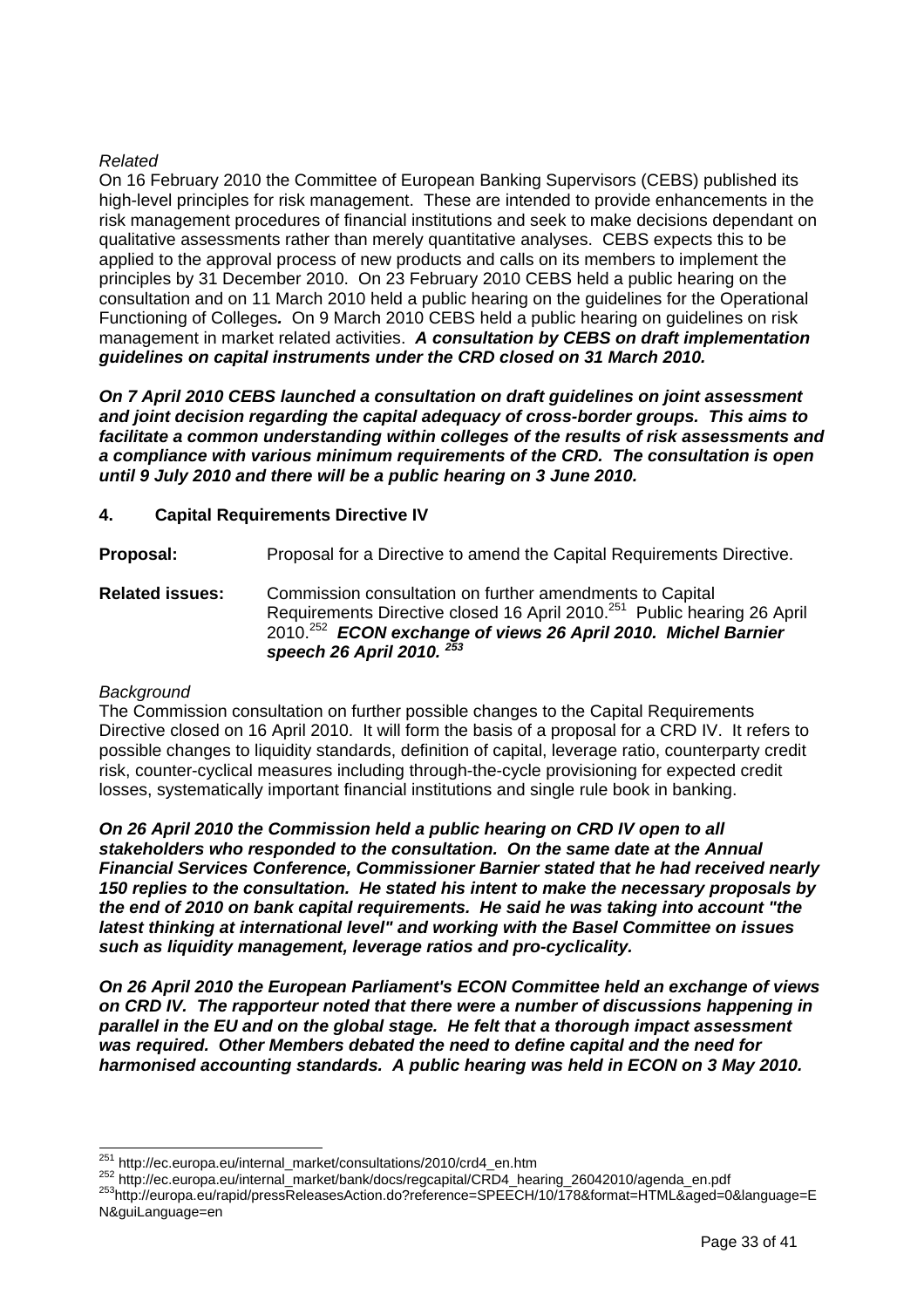#### <span id="page-33-0"></span>*Next Steps*

The Commission Work Programme sets out its intention to amend CRD IV in the fourth quarter of 2010 with the aim to update the legislative framework in response to the crisis and to promote financial stability in the EU. *The ECON draft report is due to be presented in May 2010 with a view to be considered in June 2010, voted on in Committee in September 2010 and in the plenary in October 2010.* 

#### **5. Alternative investment funds**

**Proposal:** Proposal for a Directive on alternative investment fund managers (AIFM).

**Current Status:** Commission proposal 29 April 2009[.254](#page-33-1)ECON hearing 10 November 2009. House of Lords letter to Lord Myners 10 December 2009.<sup>255</sup> Parliament impact assessments November<sup>256</sup> and December 2009.<sup>257</sup> ECB opinion OJ C 272/1 11 November 2009.<sup>258</sup> European Council conclusions 11 December 2009.<sup>259</sup> Corrected oral evidence to UK House of Lords Committee 8 January 2010.<sup>260</sup> Report of UK House of Lords European Scrutiny Committee 10 February 2010.<sup>261</sup> ECON consideration of amendments 23 February and 17 March 2010.[262](#page-33-9) *G20 meeting 23 April 2010.[263](#page-33-10) Legal Affairs Committee opinion adopted 28 April 2010.[264](#page-33-11) ECON vote 17 May 2010 (text not available).[265](#page-33-12) Council general approach 18 May 2010.[266](#page-33-13)* 

#### *Background*

On 29 April 2009, the Commission published a proposal for a Directive on alternative investment fund managers (AIFM). AIFM include hedge fund and private equity managers. For details of the initial proposal see the April 2010 Update.

#### *Progress*

*The Legal Affairs Committee adopted an opinion on 28 April 2010. It notes that by seeking to regulate fund managers and not funds themselves the Commission proposal leaves open a number of loopholes. It states that it is impossible to determine whether a firm is systemically important and notes that thresholds in this regard could lead to loopholes with firms dividing into smaller units. It calls for an increased requirement for transparency and oversight and stricter rules on leveraging, including for SMEs.* 

*A report was subsequently adopted in Parliament's ECON Committee on 17 May 2010. This changes the Commission's proposal to increase disclosure and reporting requirements. However, it allows a lesser degree of regulation for private equity and other non-systemically important AIFs and a system of proportionality. Other new rules* 

438.149+03+DOC+PDF+V0//EN&language=EN

<span id="page-33-1"></span><sup>&</sup>lt;sup>254</sup> http://eur-lex.europa.eu/LexUriServ/LexUriServ.do?uri=COM:2009:0207:FIN:EN:PDF

<span id="page-33-3"></span><span id="page-33-2"></span>

<sup>255</sup> <http://www.parliament.uk/documents/upload/20091210Mynersnosignaifmd.pdf><br><sup>256</sup>http://www.europarl.europa.eu/activities/committees/studies/download.do?language=en&file=28268#search=%20a

<span id="page-33-4"></span>lternative%20investment%20fund%20managers%20<br>
<sup>257</sup>http://www.europarl.europa.eu/activities/committees/studies/download.do?language=en&file=28451#search=%20a<br>
lternative%20investment%20fund%20managers%20

<span id="page-33-5"></span>

<span id="page-33-7"></span><span id="page-33-6"></span>

 $258 \n[http://www.consilium.europa.eu/uedocs/cms\_data/docs/pressdata/en/ec/111877.pdf](http://eur-lex.europa.eu/LexUriServ.LexUriServ.doc?uri=OJ:C:2009:272:0001:0007:EN:PDF-259) 259 \n[http://www.publications.parliament.uk/pa/d200910/dselect/deucom/999/eua241109ev10.pdf](http://www.consilium.europa.eu/uedocs/cms_data/docs/pressdata/en/ec/111877.pdf) 261 \n<a href="http://www.publications.parliament.uk/pa/d200910/dselect</math>$ 

<span id="page-33-8"></span>

<span id="page-33-9"></span>

<span id="page-33-10"></span>

<span id="page-33-11"></span>

<span id="page-33-12"></span><sup>265</sup> http://www.europarl.europa.eu/news/expert/infopress\_page/042-74646-137-05-21-907-20100517IPR74645-17- 05-2010-2010-false/default\_en.htm

<span id="page-33-13"></span><sup>&</sup>lt;sup>266</sup> http://register.consilium.europa.eu/pdf/en/10/st06/st06795-re03.en10.pdf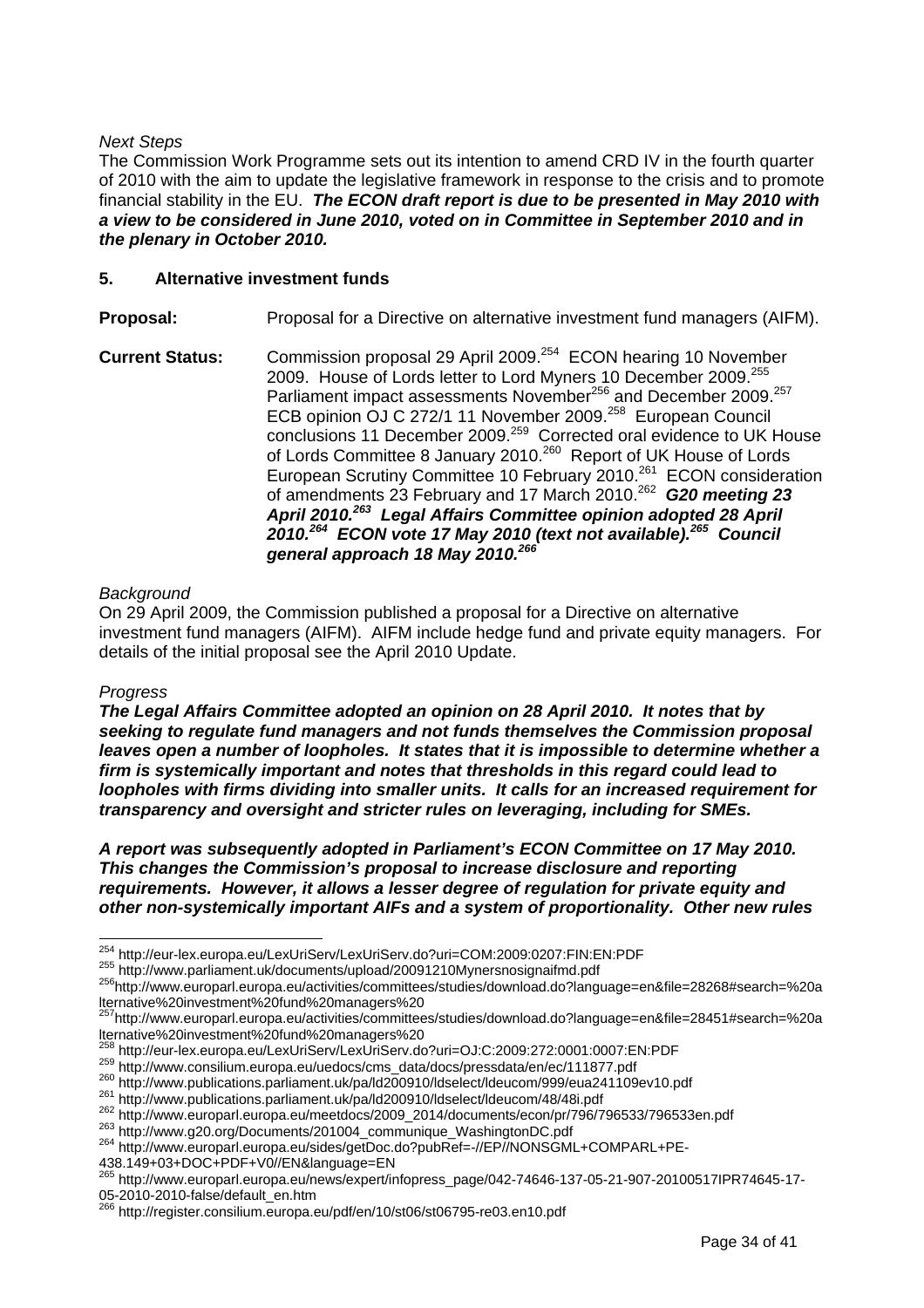<span id="page-34-0"></span>*include provisions on remuneration, a ban on naked short-selling and restrictions on marketing to retail investors. Third-country fund managers would be able to volunteer to subject themselves to the EU regime and it is said supervisors in the relevant third country would have to act on behalf of EU supervisors in supervising that AIFM. Funds from third countries can be marketed in the EU if they meet certain standards in relation to anti-money laundering and terrorist financing legislation, reciprocal treatment of EU funds and exchange of information arrangements in relation to taxation.* 

*Other provisions suggested by the Committee relate to: notification requirements on private equity firms that reach specified thresholds in relation to their percentage of voting rights in non-listed companies; allowing AIFM to decide their own leverage limits; the delegation of tasks by depositaries and their liability; and the introduction of a new €10 million cap on certain extra capital requirements.* 

*The following day, the Council of Ministers agreed a general approach in relation to the proposal. This agreed position will allow it to enter into negotiations with the Parliament with a view to the two institutions agreeing a text at first reading. There are a number of differences between the two positions. In particular an EU-based AIFM could market third-country funds if they comply with only certain provisions of the Directive and the Member State concerned allows this. A non-EU AIFM could do so based on the adequacy of information given to investors and competent authorities and the existence of cooperation arrangements between the EU and third-country authorities concerned with a view to monitoring systemic risk. Non-EU AIFM would not be entitled to passport around EU Member States, but would instead have to register in each one where they did business. The UK's ongoing concerns about third-country related rules were noted in the conclusions adopted.* 

#### *Next steps*

*Discussions between representatives from the Parliament and Council are due to start their discussions on this matter on 31 May 2010. Their intention will be to reach a joint text of the legislation, which can then be approved by both institutions at the first reading stage.* 

#### **VIII. IN FORCE**

#### **1. Regulation of UCITS**

- **Legislation:** Directive 2009/65 on the coordination of laws, regulations and administrative provisions relating to undertakings for collective investment in transferable securities (UCITS) (recast) published OJ L 302/32 of 17 November 2009.[267](#page-34-1)
- **Current status:** White Paper published 16 November 2006, including impact assessment and external studies.<sup>268</sup> Communication on UCITS marketing 19 March 2007.[269](#page-34-3)Commission Directive 2007/16 implementing Directive 85/611 on the coordination of laws, regulations and administrative provisions relating to UCITS as regards the clarification of certain definitions ("eligible assets") published OJ L 79/11 20 March 2007. $270$

<span id="page-34-1"></span> $\overline{\phantom{a}}$ <sup>267</sup> http://eur-lex.europa.eu/LexUriServ/LexUriServ.do?uri=OJ:L:2009:302:0032:0096:EN:PDF<br><sup>268</sup> http://ec.europa.eu/internal\_market/securities/ucits/index\_en.htm#061116<br><sup>269</sup> http://eur-lex.europa.eu/LexUriServ/site/en/co

<span id="page-34-2"></span>

<span id="page-34-3"></span>

<span id="page-34-4"></span>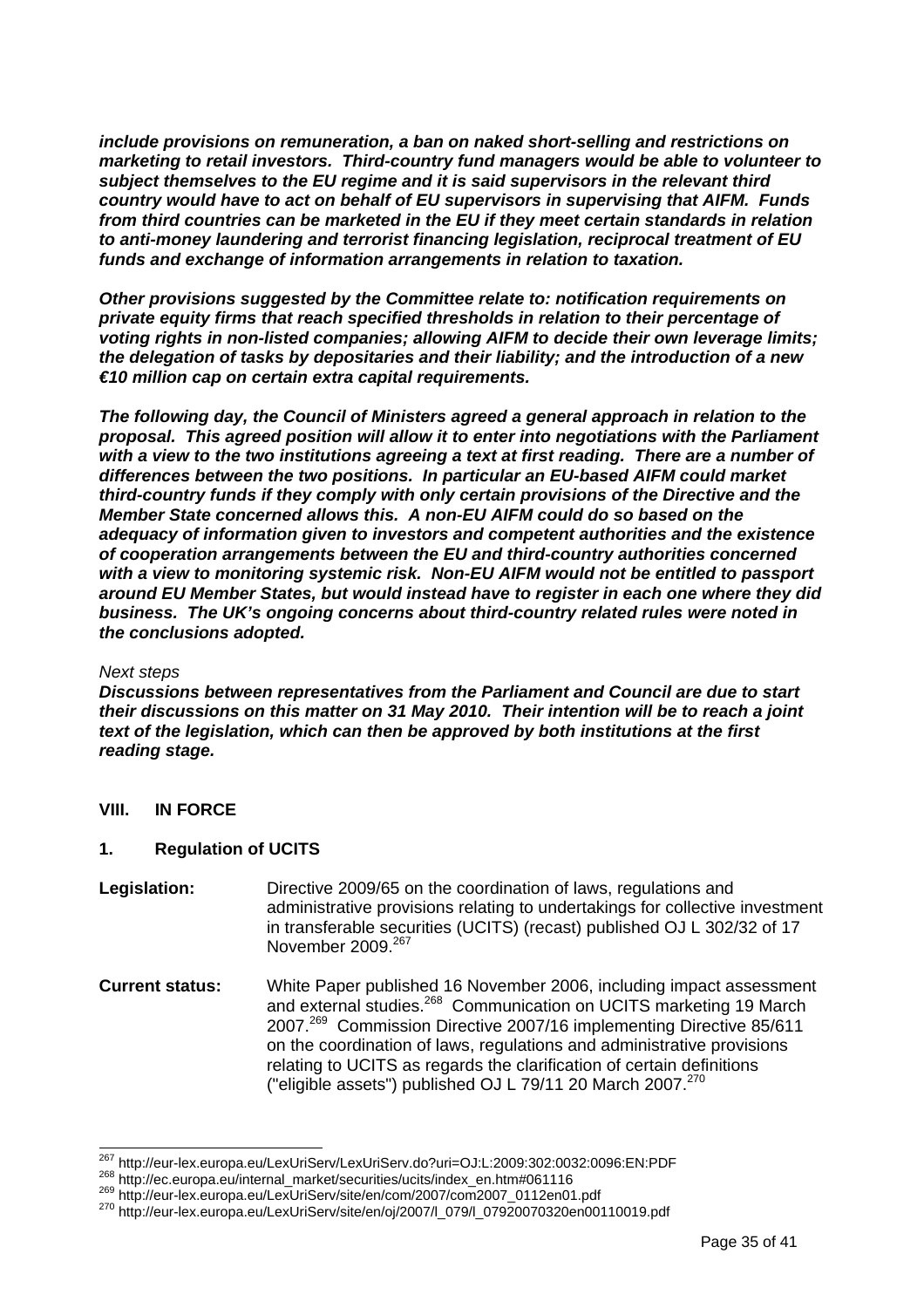<span id="page-35-0"></span>**Related issues:** Details of past CESR guidelines and advice, as well as non-legislative action by the Commission can be found in the January 2010 update. Report on open hearing on non-harmonised funds 8 April 2008.<sup>271</sup> Commission impact assessment report on private placement 17 July 2008. <sup>272</sup> Commission consultation on depositary functions closed 15 September 2009.<sup>273</sup> Commission summary of responses to consultation November 2009.[274](#page-35-4) CESR responses to consultation on common definition of money market funds 6 January 2010.<sup>275</sup> CESR review of guidelines on notification procedures 29 January 2010.<sup>276</sup>

#### *Background*

The White Paper on asset management was published by the Commission on 16 November 2006. The key initiatives set out in the White Paper are detailed in the January 2007 update.

#### *Progress*

Directive 2009/65 on the coordination of laws, regulations and administrative provisions relating to undertakings for collective investment in transferable securities (UCITS) (recast) was published in the Official Journal on 17 November 2009 and is due to be implemented by Member States by 1 July 2011.

#### *Related issues*

The Commission published a summary of responses to its consultation on the UCITS depository function in November 2009. For details please refer to the December 2009 update. On 6 January 2010 CESR published the responses to its consultation on a common definition of European money market funds. On 29 January 2010 CESR published a report on the results of its peer review on the application of its guidelines to simplify the notification procedures of UCITS. The Commission Work Programme sets out its intention to review the Directive to increase investor protection and create a level playing field for UCITS investors across Europe.

#### **2. Capital Requirements Directive II**

**Legislation:** Directive 2009/111 amending Directives 2006/48, 2006/49 and 2007/64 as regards banks affiliated to central institutions, certain own funds items, large exposures, supervisory arrangements, and crisis management published OJ L 302/97 of 17 November 2009.[277](#page-35-7) 

#### *Background*

The first of the Capital Requirements Directives to be adopted during the financial crisis, CRD II is to be implemented by Member States by 31 December 2010. Amending existing Directives 2006/48, 2006/49 and 2007/64, it amends provisions on own funds, large exposures, supervisory arrangements, qualitative standards for liquidity risk management and securitisation. Two further proposals to amend the CRD are being considered (see above).

<span id="page-35-1"></span><sup>&</sup>lt;sup>271</sup> http://ec.europa.eu/internal\_market/investment/docs/consultations/080408flash-report\_en.pdf

<span id="page-35-2"></span>

<span id="page-35-4"></span><span id="page-35-3"></span>

<sup>275</sup> http://ec.europa.eu/internal\_market/investment/docs/legal\_texts/ia\_private-placement\_en.pdf<br>
273 http://ec.europa.eu/internal\_market/consultations/docs/2009/ucits/consultation\_paper\_en.pdf<br>
274 http://ec.europa.eu/inte

<span id="page-35-5"></span>

<span id="page-35-6"></span>

<span id="page-35-7"></span>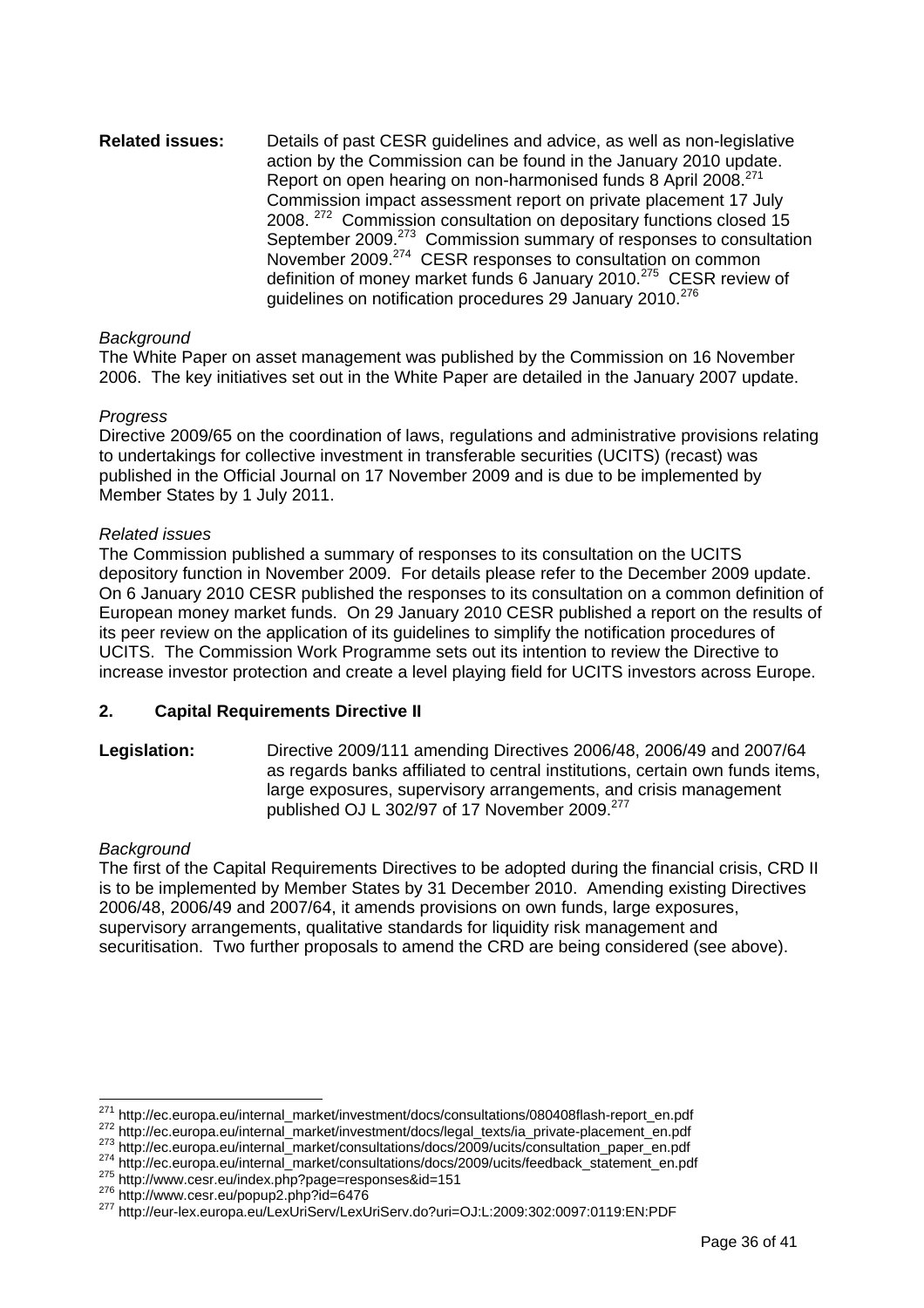#### <span id="page-36-0"></span>**3. Credit rating agencies**

- **Legislation:**Regulation 1060/2009 on credit ratings agencies published OJ L 302/1 of 17 November 2009.<sup>278</sup> Corrigendum published OJ L 250/59 on 29 December 2009.<sup>279</sup>
- **Related issues:** Responses to CESR call for evidence 20 August 2009.<sup>280</sup> Responses to CESR consultations on a central repository 12 August 2009[281](#page-36-4) and registration and supervisions of CRAs January 2010.<sup>282</sup> CESR hearing 23 November 2009. CESR Q and A document 8 March 2010.[283](#page-36-6) *CESR consultations on guidance 17 May 2010.[284](#page-36-7)*

Regulation 1060/2009 on credit ratings agencies (CRAs) was published in the Official Journal on 17 November 2009 and most of its provisions entered into force on 7 December 2009. However Articles 4(1) and much of Article 4(3), which deal with the use of credit ratings, apply from 7 December 2010 and 7 June 2011 respectively. For details see December 2009 update.

*On 17 May 2010 CESR published two guidance documents that are open for comment until 18 June 2010. One relates to common standards for assessment of compliance of credit rating methodologies with the requirements set out in Article 8(3) of the Regulation. The second concerns enforcement practices and activities to be conducted under Article 21(3)(a) of the Regulation.* 

*On 4 May 2010 Commissioner Barnier and some leading European politicians including Angela Merkel (Germany) came out in favour of setting up a European credit rating agency. Mr Barnier stated that an objective, pan-EU body was necessary and said he would be looking into whether this should be government owned and if so to what extent. He has also been reported as noting that EU legislation was necessary to put in place a more exact methodology in relation to the rating of sovereign risk. The need for rapid progress in relation to the role of rating agencies was also noted in the conclusions to an extraordinary meeting of the ECOFIN Council on 9 May 2010.* 

#### *Related*

CESR published the responses to its consultation on implementing and coordinating measures in January 2010. A frequently asked questions document agreed between CESR Members was published on 8 March 2010. The Commission Work Programme indicates a possible further legislative proposal on CRAs to increase supervision and investor confidence.

#### **4. Deposit-guarantee schemes**

| Legislation: | Directive 2009/14 amending Directive 94/19 on deposit-guarantee |
|--------------|-----------------------------------------------------------------|
|              | schemes as regards the coverage level and the payout delay.     |

**Current Status:** Published OJ L 68/3, 13 March 2009.<sup>285</sup> Financial Services Authority consultation on temporary high deposit balances 31 March 2009.<sup>286</sup> Law Society of England and Wales response to Commission consultation July

<span id="page-36-1"></span><sup>&</sup>lt;sup>278</sup> http://eur-lex.europa.eu/LexUriServ/LexUriServ.do?uri=OJ:L:2009:302:0001:0031:EN:PDF

<span id="page-36-2"></span><sup>&</sup>lt;sup>279</sup> http://eur-lex.europa.eu/LexUriServ/LexUriServ.do?uri=OJ:L:2009:350:0059:0059:EN:PDF<br>
<sup>280</sup> http://www.cesr.eu/index.php?page=responses&id=141<br>
<sup>281</sup> http://www.cesr.eu/index.php?page=responses&id=145<br>
<sup>282</sup> http://

<span id="page-36-3"></span>

<span id="page-36-4"></span>

<span id="page-36-5"></span>

<span id="page-36-6"></span>

<span id="page-36-7"></span>

<span id="page-36-8"></span>

<span id="page-36-9"></span>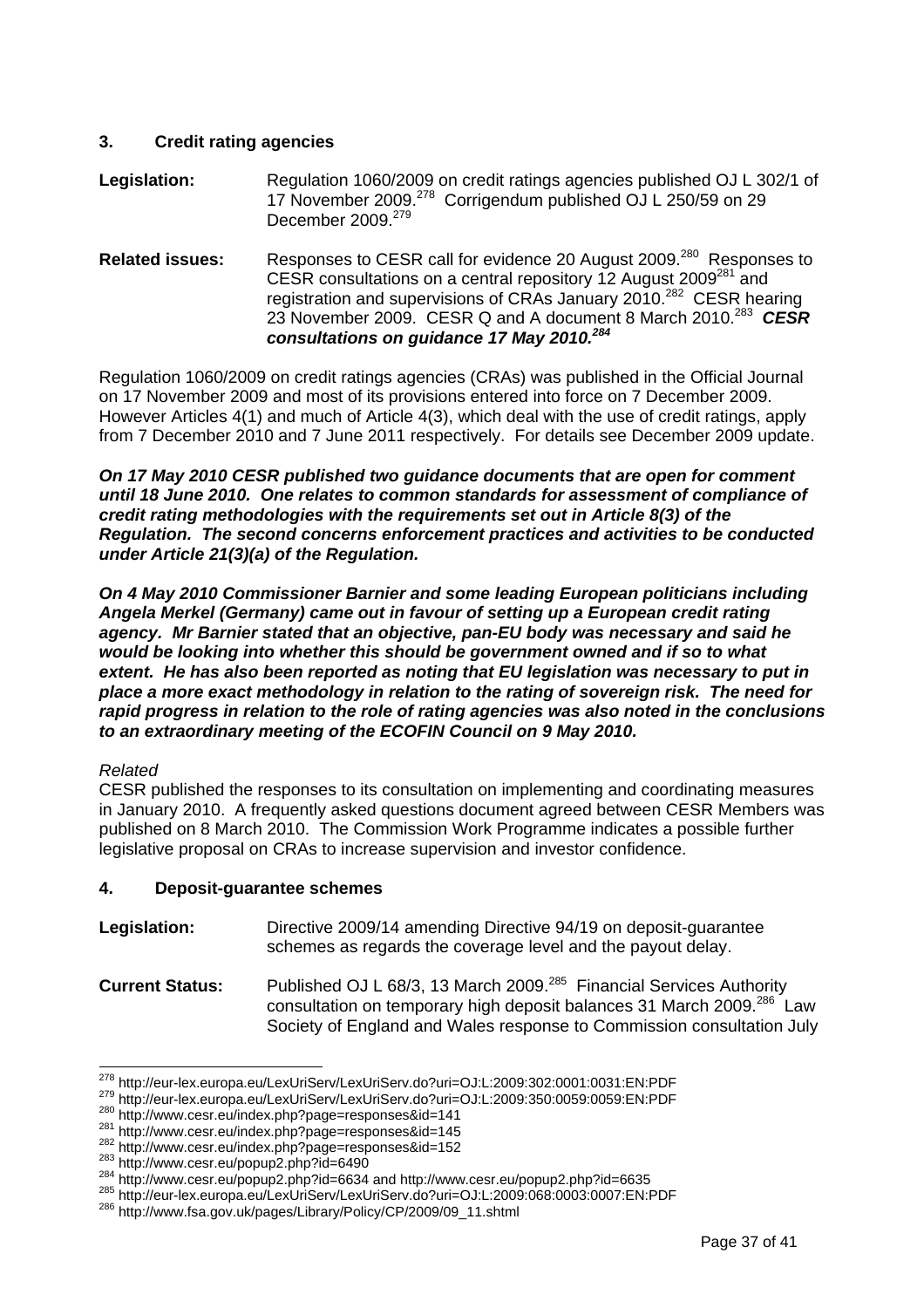2009.[287](#page-37-1)Summary of Commission consultation 27 August 2009.[288](#page-37-2) Commission Communication on cross-border crisis management in the banking sector 20 October 2009.<sup>289</sup>

#### <span id="page-37-0"></span>*Background*

In light of the financial crisis the EU moved quickly in 2008 to propose and then adopt rules to increase the protection of deposits in failing banks. This requires the minimum amount of deposit to be guaranteed in the EU to be €50,000 from 30 June 2009. By 31 December 2010, the amount increases to €100,000. This would no longer be a minimum amount, however, but a fixed amount. This would remove the ability of Member States to set higher amounts.

#### *Progress*

On 29 May 2009 the Commission launched a consultation on the review of the Directive on deposit guarantee schemes. In July 2009, the Law Society of England and Wales responded to the Commission's consultation. For details of the Law Society's response please refer to the November 2009 update. On 27 August 2009 the Commission published a summary of the consultation, which showed that the vast majority of respondents were in favour of the Directive being reviewed. 50% of the respondents favoured setting the guarantee level at €100,000.

On 20 October 2009 the Commission presented a Communication on "An EU framework for cross-border crisis management in the banking sector" (on which see above). Therein the Commission raised the possibility that deposit guarantee schemes funded by financial institutions may be one way to ensure private sector funds are available in the event of a crisis. *The draft report establishing a European Banking Authority adopted in ECON on 10 May 2010 (detailed further above) includes the proposal that a European Financial Protection Fund is established to protect depositors.* 

#### *Next steps*

The Commission is due to present a review of the Directive with legislative proposals in July 2010. The proposal should further harmonise legislation in this area and reduce intervention times in case of default.

#### **5. Markets in Financial Instruments Directive (MiFID)**

- **Legislation:** Directive 2004/39 on market in financial instruments amending Directives 85/611, 93/6 2000/12 and repealing Directive 93/22.<sup>[290](#page-37-4)</sup>
- **Current Status:** Directive 2006/31 amending Directive 2004/39 on markets in financial instruments as regards certain deadlines published on 27 April 2006.<sup>291</sup> Update on state of play of implementation.[292](#page-37-6) Public hearing expected summer 2010 and public consultation expected end of 2010.

Commission Directive 2006/73 implementing Directive 2004/39 as regards organisational requirements and operating conditions for investment firms and defined terms for the purposes of that Directive, OJ L  $241/26$ ;<sup>293</sup> and Regulation 1287/2006 implementing Directive 2004/39

<span id="page-37-1"></span> <sup>287</sup> [http://www.lawsociety.org.uk/secure/file/180764/e:/teamsite-](http://www.lawsociety.org.uk/secure/file/180764/e:/teamsite-deployed/documents/templatedata/Internet Documents/Non-government proposals/Documents/LS-response-review-DGS-july09.pdf)

[deployed/documents/templatedata/Internet%20Documents/Non-government%20proposals/Documents/LS-response-](http://www.lawsociety.org.uk/secure/file/180764/e:/teamsite-deployed/documents/templatedata/Internet Documents/Non-government proposals/Documents/LS-response-review-DGS-july09.pdf)

<span id="page-37-2"></span> $288 \text{http://ec.europa.eu/internal_matrix/Corsultations/docs/2009/deposit_guarantee_schemes/summary_en.pdf}$   $289 \text{http://eur-lex.europa.eu/LexUriServ/LexUriServ.do?uri=COM:2009:0561:FIN:EN:PDF\n by http://eur-lex.europa.eu/pri/en/oj/dat/2004/1_145/1_14520040430en00010044.pdf\n by http://eur-lex.europa.eu/pri/en/oj/dat/2004/1_145/1_14520040430en00010044.pdf\n by http://eur-lex.europa.eu/lex/LexUriServ/site$ 

<span id="page-37-3"></span>

<span id="page-37-4"></span>

<span id="page-37-5"></span>

<span id="page-37-6"></span>

<span id="page-37-7"></span>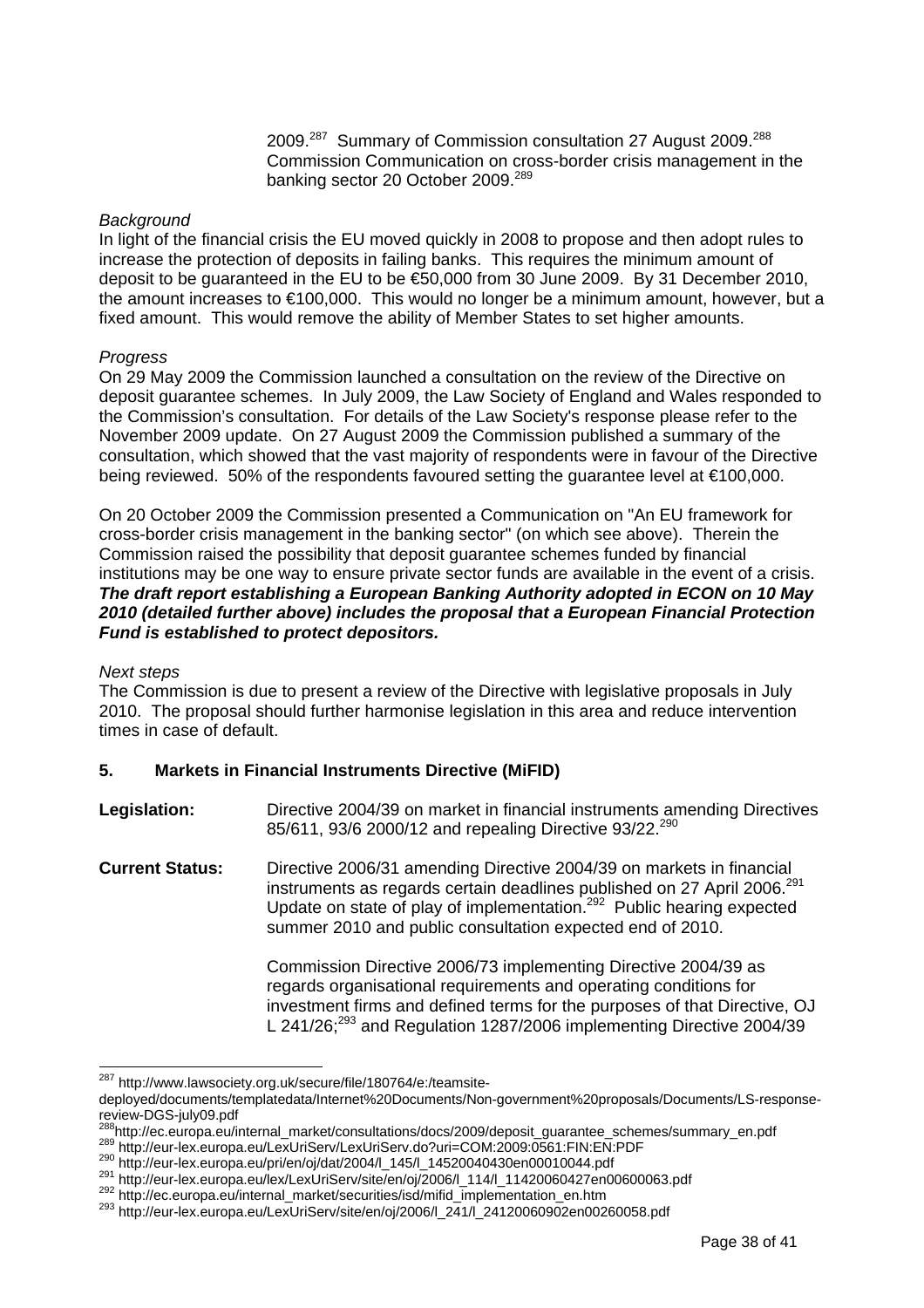as regards organisational requirements and operating conditions for investment firms and defined terms for the purposes of that Directive[.294](#page-38-1) 

<span id="page-38-0"></span>**Related issues:** For details of CESR measures adopted prior to 1 October 2009, refer to December 2009 update. CESR consultations on definition of advice under MiFID 14 October 2009[295](#page-38-2) and good practices regarding inducements 22 October 2009.[296](#page-38-3) CESR results of pan-European short-selling consultation October 2009.[297](#page-38-4)  CESR update assessment of proposals for MiFID pre-trade transparency waivers 6 January 2010.[298](#page-38-5) *CESR consultations for review of MiFID launched 13 April 2010[.299](#page-38-6) CESR update Q&A on MiFID 6 May 2010.[300](#page-38-7)  CESR list of Members' measures on short-selling 19 May 2010.[301](#page-38-8)* 

#### *Background*

On 1 November 2007 MiFID came into force. MiFID replaces the ISD and provides investment firms with an effective single passport allowing them to operate throughout the EU, having been given authorisation by the home Member State. The "single passport" system for multilateral trading facilities and investment firms is now in operation.

#### *Progress*

*In preparation for the Commission's review on MiFID due in 2010, CESR launched three consultation papers on 13 April 2010 on transaction reporting, investor protection and intermediaries and secondary markets. CESR will use the results of the consultations to suggest areas of improvement and policy options to the Commission. The consultation closes on 31 May 2010. On 6 May 2010 CESR also updated the questions and answers on MiFID with the common positions agreed by CESR members. The updates are divided into two areas: investor protection and intermediaries, and secondary markets.* 

*As detailed above, on 26 April 2010 an exchange of views took place on an own-initiative draft report entitled "Regulation of trading in financial instruments –'dark pools' etc" in the ECON Committee. In line with the upcoming review of MiFID, one of the aims of the report is to determine whether MiFID provides adequate investor protection.* 

#### *Next steps*

<span id="page-38-13"></span>

The Commission is expected to organise a public hearing on MiFID in the summer of 2010, which will be an opportunity to consult with stakeholders on possible revisions to the Directive. The Commission is also planning to hold a public consultation on possible amendments to MiFID towards the end of 2010. Legislative proposals may be made by the end of 2010.

#### **6. Prospectus Directive**

| Legislation: | Directive 2003/71 on the prospectus to be published when securities are |
|--------------|-------------------------------------------------------------------------|
|              | offered to the public or admitted to trading. <sup>302</sup>            |

<span id="page-38-12"></span><span id="page-38-11"></span><span id="page-38-10"></span>**Current Status:** For details of Commission Regulations 809/2004,<sup>303</sup> 1787/2006<sup>304</sup> and 211/2007[305](#page-38-12) as well as CESR measures, please see December 2009 update. Study on impact of prospectus regime 25 August 2008.<sup>306</sup>

<span id="page-38-1"></span><sup>&</sup>lt;sup>294</sup> http://eur-lex.europa.eu/LexUriServ/site/en/oj/2006/l\_241/l\_24120060902en00010025.pdf<br><sup>295</sup> http://www.cesr.eu/popup2.php?id=6137<br><sup>296</sup> <http://www.cesr.eu/popup2.php?id=6141><br><sup>297</sup> http://www.cesr.eu/index.php?page=re

<span id="page-38-2"></span>

<span id="page-38-3"></span>

<span id="page-38-4"></span>

<span id="page-38-5"></span>

<span id="page-38-6"></span>

<span id="page-38-7"></span>

<span id="page-38-8"></span>

<span id="page-38-9"></span>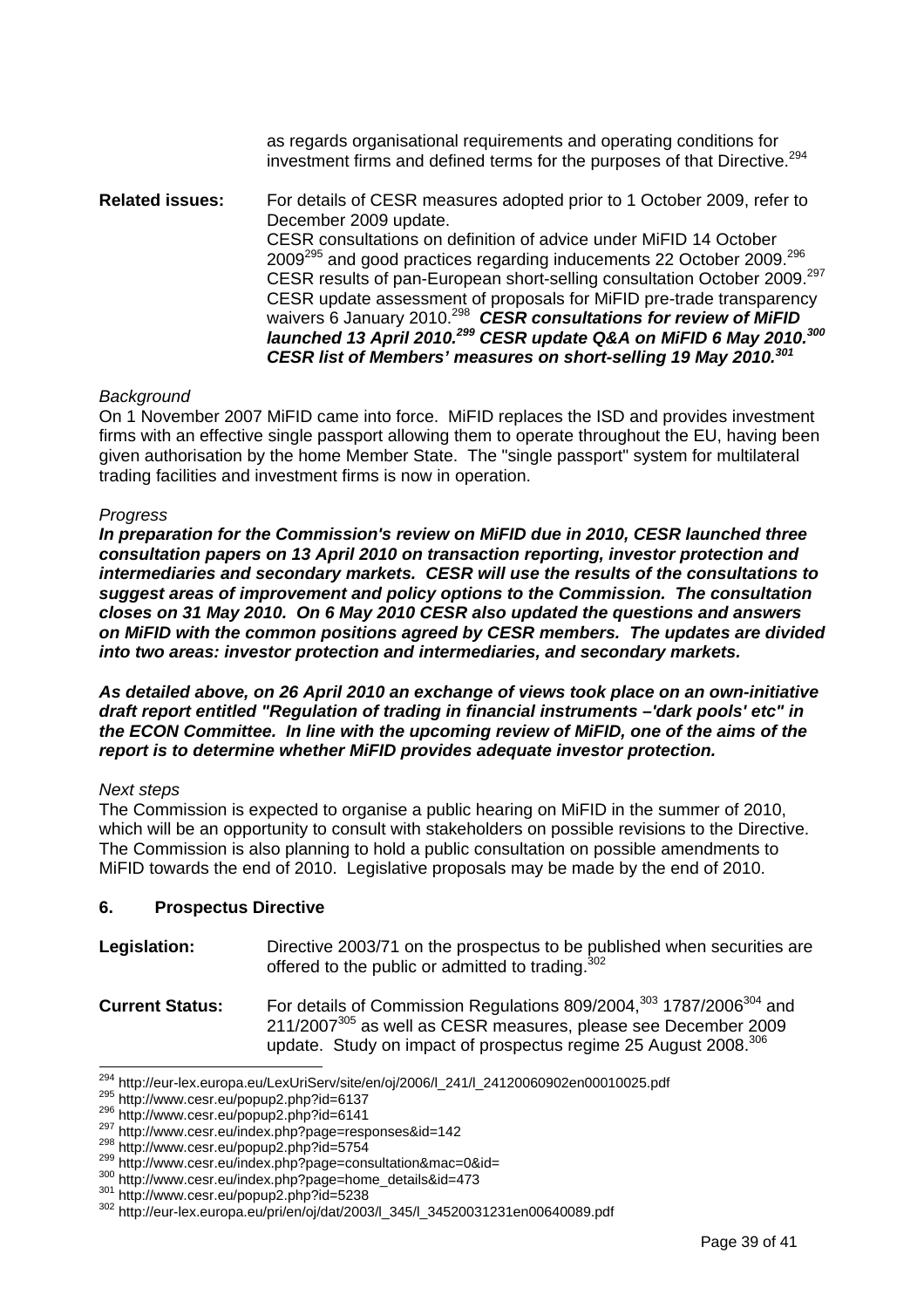Proposal for Directive amending Prospectus and Transparency Directives 23 September 2009.<sup>307</sup> Impact assessment<sup>308</sup> and summary<sup>309</sup> 23 September 2009. Presidency compromise 11 December 2009.<sup>310</sup> Presidency notes on compromise.<sup>311</sup> COREPER general approach 17 December 2009.<sup>312</sup> Modified general approach 4 February 2010.<sup>[313](#page-39-6)</sup> Parliament ECON Committee adopted report 23 March 2010.[314](#page-39-7)

#### **Related issues:** CESR updated list of FAQs regarding prospectuses 15 January 2010.<sup>315</sup>

#### *Background*

Details of the background to the Directive are available in the February 2009 update. On 23 September 2009 the Commission published a proposal for a Directive amending the Prospectus Directive and making minor consequential changes to the Transparency Directive. The proposal was accompanied by an impact assessment and a summary thereof. For details of the proposal please refer to the February 2010 update.

#### *Progress*

On 17 December 2009 COREPER (Member States) agreed a general approach. An amended version was published on 4 February 2010 following meetings of the Council Working Party on Financial Services and takes account of the amendments required by the entry into force of the Treaty on the Functioning of the EU. For further details see the April 2010 Update.

The European Parliament's ECON Committee voted to adopt the report on 23 March 2010. A number of amendments to the proposal approved try to align the text with definitions and other provisions of MiFID. It also includes a list of information to be included in a proposed key information document, which is a summary of information in the prospectus, and amends the protections against civil liability for these documents. The Committee also voted against extending the current 12 month validity period of the prospectus. Exemptions were also amended to exclude any securities in offers where the total consideration is less than €5 million, instead of 2.5, and non-equity securities where the total consideration is less than €100 million, instead of 50.

#### *The Council Working Party met again on 10 May 2010 to discuss the progress of negotiations with the Parliament on the proposal. Parliament is not set to vote on the proposal before June 2010 but this could be delayed depending on the state of negotiations.*

#### *Next Steps*

The Commission has indicated that it will hold targeted discussions with market participants in the fourth quarter of 2010 with a view to amending the Prospectus Regulation once the changes to the Prospectus Directive have been agreed.

- 303 http://ec.europa.eu/internal\_market/securities/docs/prospectus/reg-2004-809/reg-2004-809\_en.pdf
- 304 http://eur-lex.europa.eu/LexUriServ/site/en/oj/2006/1\_337/l\_33720061205en00170020.pdf<br>305 http://eur-lex.europa.eu/LexUriServ/site/en/oj/2007/l\_061/L\_06120070228en00240027.pdf<br>305 http://eur-lex.europa.eu/LexUriServ/si
- 
- 

<span id="page-39-0"></span>

<span id="page-39-1"></span>

<span id="page-39-2"></span>

<span id="page-39-3"></span>

<span id="page-39-7"></span>

<span id="page-39-4"></span>

<span id="page-39-5"></span>

<span id="page-39-6"></span>

<sup>0102+0+</sup>DOC+PDF+V0//EN&language=EN

<span id="page-39-8"></span><sup>315</sup> http://www.cesr.eu/popup2.php?id=6472